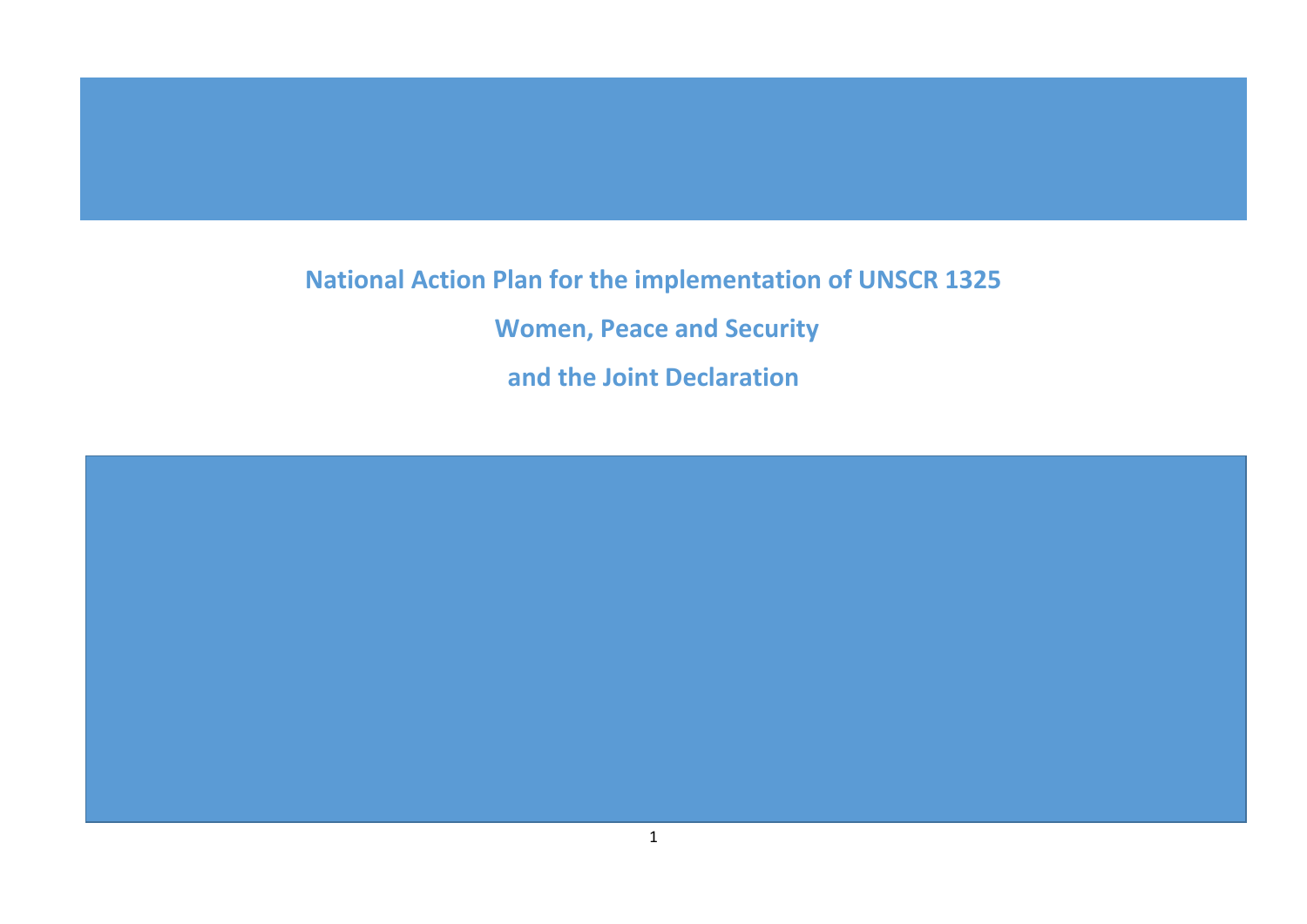promoting women participation in leadership and decision-making which enforces maintaining security and peace building.

#### Objectives:

First/ the active participation of women in achieving and sustaining peace.

Second/ integrating women in relief efforts and reconstruction stages on both the national and local levels.

Third/ increasing the percentage of women in executive committees (Kurdistan Region).

Indicators and outcomes:

First/ increasing the percentage of women in security sectors and the Higher Committee for Coexistence and Social Peace.

Second/ increasing the percentage of women working in humanitarian relief and reconstruction programs.

Third/ women possess effective skills and abilities in negotiations and peace building.

**Participation/ the first objective: the active participation of women in achieving and sustaining peace.**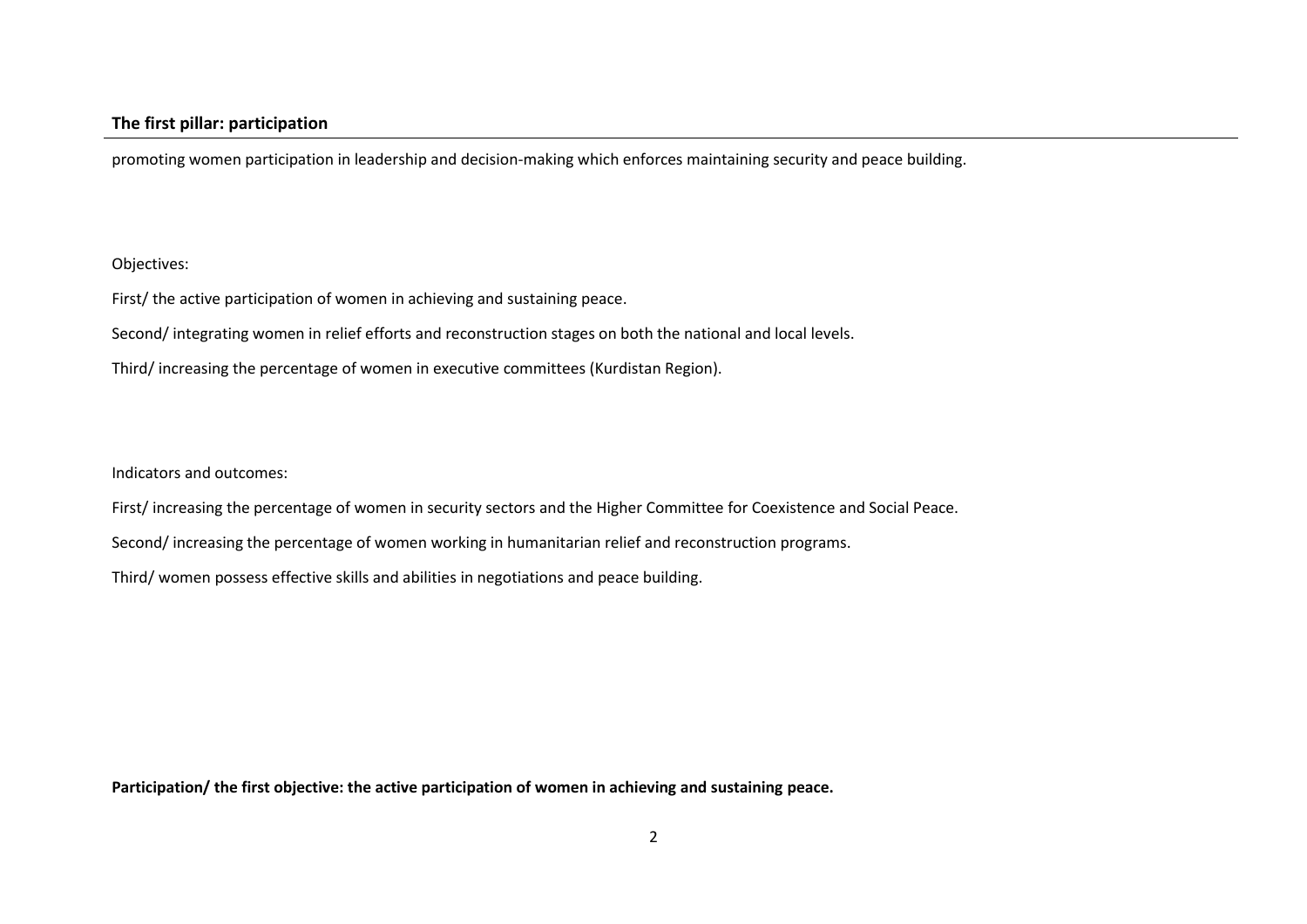| Outcomes                                                                                                                                                                                                                                                                 | <b>Activities</b>                                                                                                                                                                                                                                              | Implementing entities                                                                                                                                                                                                       | <b>Timeline</b>              | Implementation measurement<br>indicators                                                                                                                                                                                                                                                        | Following up | Activities in Kurdistan Region                                                                                                                                                                                                                               |
|--------------------------------------------------------------------------------------------------------------------------------------------------------------------------------------------------------------------------------------------------------------------------|----------------------------------------------------------------------------------------------------------------------------------------------------------------------------------------------------------------------------------------------------------------|-----------------------------------------------------------------------------------------------------------------------------------------------------------------------------------------------------------------------------|------------------------------|-------------------------------------------------------------------------------------------------------------------------------------------------------------------------------------------------------------------------------------------------------------------------------------------------|--------------|--------------------------------------------------------------------------------------------------------------------------------------------------------------------------------------------------------------------------------------------------------------|
| 1. Women possess<br>effective skills and abilities<br>in negotiations and peace<br>building.<br>Indicator: rise in<br>knowledge and skills of<br>women enrolled in the<br>capability-building<br>program for conflict                                                    | 1. Building the capacity of women<br>in government sectors and political<br>parties on leadership, negotiation<br>skills, conflict resolution and crisis<br>management.                                                                                        | Key Actors:<br>- General Secretariat of the<br>Council of Ministers.<br>- Ministry of Higher<br>Education<br>- National Security Advisory.<br>- Ministry of Planning.<br>Supporting entities:<br>- UN agencies              | 2021-<br>2023                | 1. A number of capacity building<br>activities for women leaders,<br>divided and distributed<br>according to geographical<br>regions.<br>2. A special program at the<br>Leadership Development<br>Institute that aims to train<br>women leaders in negotiation<br>and crisis management skills. | <b>WED</b>   | 1. Building the capacities of women in government and<br>party sectors on leadership, negotiation skills, conflict<br>resolution and crisis management.                                                                                                      |
| resolution and<br>negotiation.                                                                                                                                                                                                                                           | 2. Promote the effective<br>participation of women in<br>peacekeeping and peace-building<br>committees in Parliament and the<br>Executive Authority and in the<br>governorates to ensure the<br>implementation of agreements<br>and treaties ratified by Iraq. | Key Actors:<br>- Council of<br>Representatives.<br>- General Secretariat of the<br><b>Council of Ministers.</b><br>- Governorates.<br>Supporting entities:<br>- UN agencies                                                 | 2021-<br>2024                | 1. The participation of a number<br>of women in the Peace<br>Committees.<br>2. An annual evaluation issued<br>by the General Secretariat of<br>the Council of Ministers to<br>follow up the progress made.                                                                                      | WED          | 2. Working to achieve the participation of women at a ra<br>of no less than 30% in the human and women's rights<br>committees, Peshmerga and in parliament, the executive<br>authority, the provincial councils, and all the formed<br>committees.           |
|                                                                                                                                                                                                                                                                          | 3. Security sector reform.                                                                                                                                                                                                                                     | Key Actors:<br>- National Security Advisory.                                                                                                                                                                                | $2021 -$<br>2024             |                                                                                                                                                                                                                                                                                                 |              | None                                                                                                                                                                                                                                                         |
| 2. A political and social<br>environment that supports<br>the participation of<br>women in building and<br>sustaining peace.<br>Indicator: a number of<br>governmental and non-<br>governmental bodies<br>supporting he<br>participation of women in<br>achieving peace. | 1. Preparing community cadres of<br>women leaders to participate in<br>negotiation, conflict resolution and<br>peace building in coordination with<br>civil society and broader<br>participation of minorities.                                                | Key Actors:<br>- General Secretariat of the<br><b>Council of Ministers.</b><br>- Ministry of Higher<br>Education<br>- National Security Advisory.<br>Supporting entities:<br>- UN agencies.<br>Civil society organizations. | 2021-<br>2022                | 1. A number of training<br>workshops to rehabilitate<br>community leaders.<br>2. An increase in the level of<br>knowledge and skills of trainees<br>in civil society on negotiation,<br>conflict resolution and peace<br>building skills.                                                       | WED          | 1. Preparing community cadres of women leaders in orde<br>to participate in the negotiation of ending the conflict,<br>preserving and building peace, in effective coordination<br>with civil society and with the wider participation of<br>minority women. |
|                                                                                                                                                                                                                                                                          | 2. Preparation of training curricula<br>on women's participation in<br>negotiation and conflict<br>management.                                                                                                                                                 | Key Actors:<br>Ministry of Higher<br>Education.<br>Supporting entities:<br>- Women's Empowerment<br>Department.<br>- UN agencies.                                                                                           | The first<br>half of<br>2021 | A number of accredited and<br>special training manuals for<br>training women in negotiation<br>and conflict resolution<br>processes.                                                                                                                                                            | WED          | Preparing awareness campaigns on the importance of the<br>role of women in achieving and maintaining peace, with<br>relevant authorities.                                                                                                                    |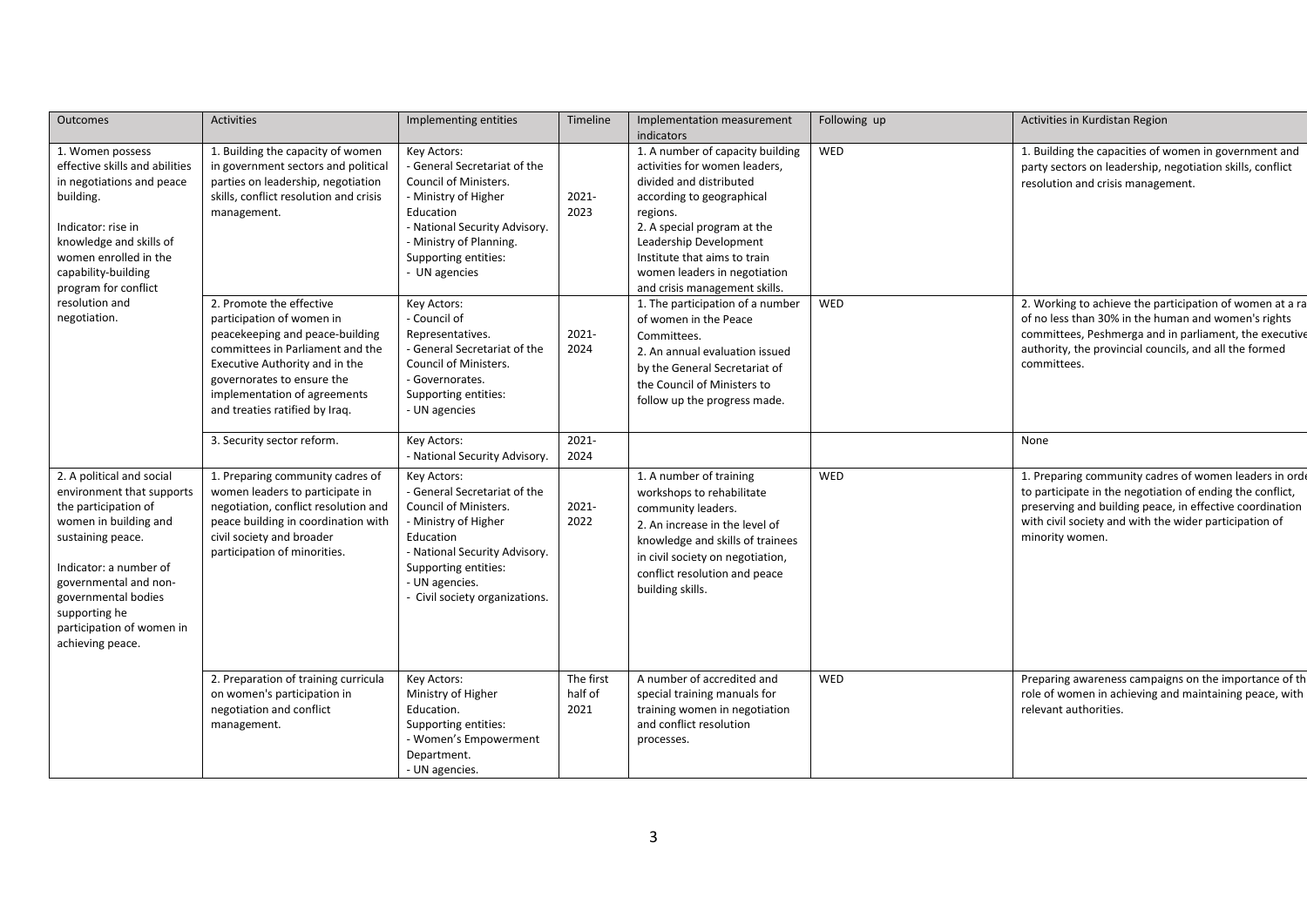| Outcomes                                                                                                                                                                                                                                                       | Activities                                                                                                                                                                                                                                                                                                     | Implementing entities                                                                                                                                                                                                                   | Timeline  | Implementation measurement<br>indicators                                                                                                                                                                                                                                                     | Activities in Kurdistan Region                                                                                                                                                                                                                                      | Implementing entities<br>in Kurdistan Region                                                                                       |
|----------------------------------------------------------------------------------------------------------------------------------------------------------------------------------------------------------------------------------------------------------------|----------------------------------------------------------------------------------------------------------------------------------------------------------------------------------------------------------------------------------------------------------------------------------------------------------------|-----------------------------------------------------------------------------------------------------------------------------------------------------------------------------------------------------------------------------------------|-----------|----------------------------------------------------------------------------------------------------------------------------------------------------------------------------------------------------------------------------------------------------------------------------------------------|---------------------------------------------------------------------------------------------------------------------------------------------------------------------------------------------------------------------------------------------------------------------|------------------------------------------------------------------------------------------------------------------------------------|
| $\frac{1}{2}$                                                                                                                                                                                                                                                  | 3. Involving women in implementing the strategy<br>for combating extremism and related security<br>strategies.                                                                                                                                                                                                 | Key Actors:<br>- Security Ministries<br>(Defense, Interior)<br>- National Security Advisory.<br>- National Security Service<br>Supporting entities:<br>- General Secretariat of the<br><b>Council of Ministers</b><br>- UN agencies     | 2021-2023 | 1. A number of capacity building<br>activities for women leaders, divided<br>and distributed according to<br>geographical regions.<br>2. A special program at the<br>Leadership Development Institute<br>that aims to train women leaders in<br>negotiation and crisis management<br>skills. | 1. Building the capacities of women in<br>government and party sectors on<br>leadership, negotiation skills, conflict<br>resolution and crisis management.                                                                                                          | - Ministry of Interior<br>- Ministry of<br>Peshmerga<br>- Ministry of Culture<br>- Ministry of<br>Endowment &<br>religious affairs |
| $\frac{1}{2}$                                                                                                                                                                                                                                                  | 4. Preparing awareness campaigns on the<br>importance of the role of women in achieving<br>and maintaining peace, including the<br>consultations of tribal, religious and community<br>leaders, trade unions and professional unions on<br>the participation of women in negotiation and<br>crisis management. | Key Actors:<br>- Ministry of Culture<br>- offices of endowments<br>- Iragi media network<br>- Unions and federations<br>Supporting entities:<br>- UN agencies<br>- Civil society organizations.                                         | 2021-2024 | 1. The participation of a number of<br>women in the Peace Committees.<br>2. An annual evaluation issued by the<br>General Secretariat of the Council of<br>Ministers to follow up the progress<br>made.                                                                                      | 2. Working to achieve the<br>participation of women at a rate of<br>no less than 30% in the human and<br>women's rights committees,<br>Peshmerga and in parliament, the<br>executive authority, the provincial<br>councils, and all the formed<br>committees.       | - Security agencies<br>- The Parliament                                                                                            |
|                                                                                                                                                                                                                                                                |                                                                                                                                                                                                                                                                                                                |                                                                                                                                                                                                                                         | 2021-2024 |                                                                                                                                                                                                                                                                                              | None                                                                                                                                                                                                                                                                | None                                                                                                                               |
| 3. Women are represented<br>and influential in<br>leadership positions within<br>the security sectors and<br>justice systems<br>Indicator: An increase in<br>the number of women in<br>leadership positions in the<br>security sectors and justice<br>systems. | 1. Conducting gender surveys in all security<br>sectors and workers in the field of investigation<br>and the justice system to determine the number<br>and roles of women working in them.<br>2. Programs to change the stereotype of working<br>women and encourage women's participation in<br>them.         | Key Actors:<br>- Security Ministries<br>(Defense, Interior)<br>- National Security Advisory.<br>- Supreme Judicial Council.<br>- National Security Service<br>Supporting entities:<br>- Ministry of Planning.<br>- WED<br>- UN agencies | 2021-2022 | 1. A number of training workshops to<br>rehabilitate community leaders.<br>2. An increase in the level of<br>knowledge and skills of trainees in<br>civil society on negotiation, conflict<br>resolution and peace building skills.                                                          | 1. Preparing community cadres of<br>women leaders in order to participate<br>in the negotiation of ending the<br>conflict, preserving and building<br>peace, in effective coordination with<br>civil society and with the wider<br>participation of minority women. |                                                                                                                                    |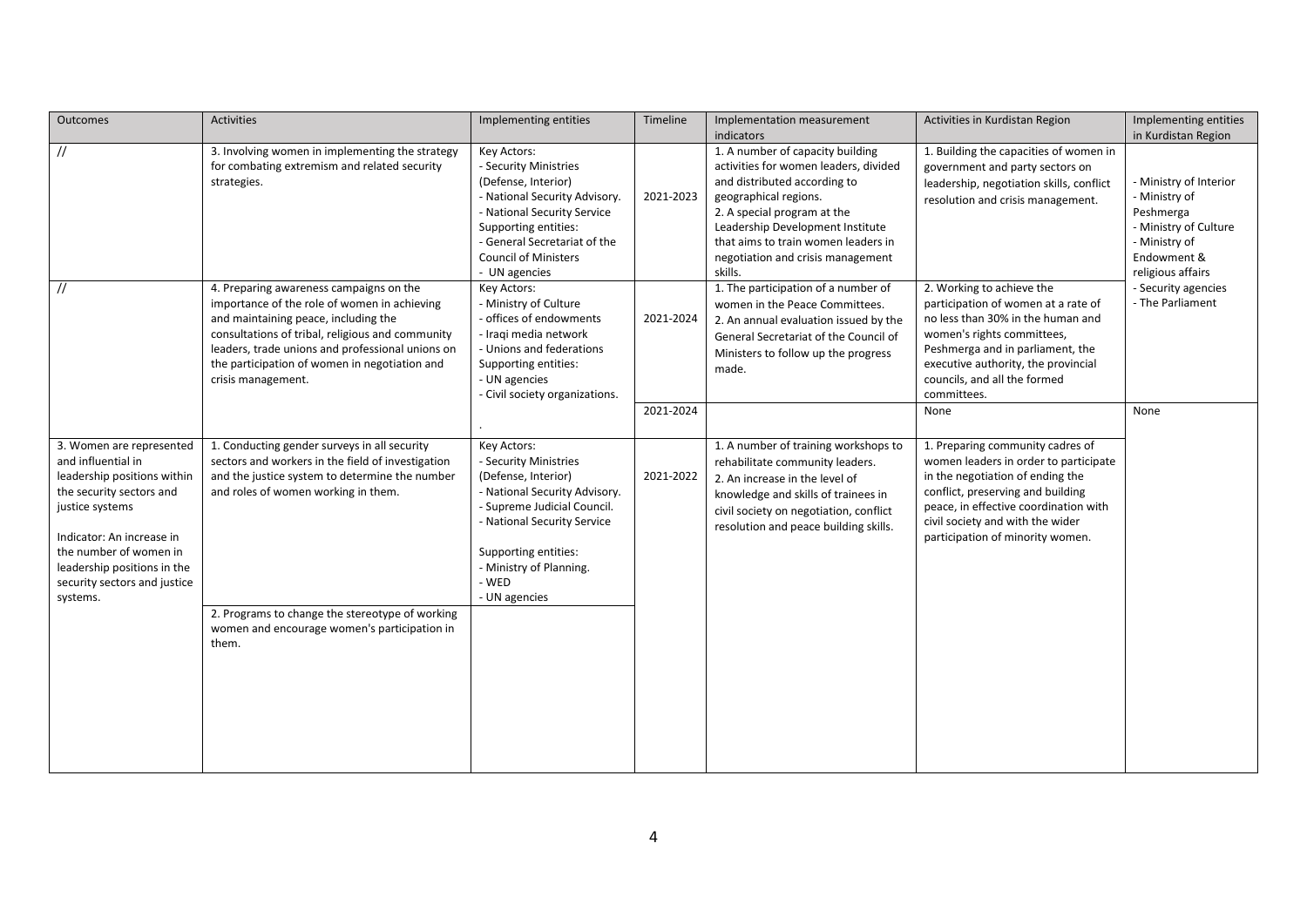| 3. Increasing the number of women in<br>community policing in the Ministry of Interior<br>and training them in negotiation and conflict | The first<br>half of<br>2021 | A number of accredited and special<br>training manuals for training women<br>I in negotiation and conflict resolution | Preparing awareness campaigns on<br>the importance of the role of women<br>in achieving and maintaining peace, |  |
|-----------------------------------------------------------------------------------------------------------------------------------------|------------------------------|-----------------------------------------------------------------------------------------------------------------------|----------------------------------------------------------------------------------------------------------------|--|
| resolution skills.                                                                                                                      |                              | processes.                                                                                                            | with relevant authorities.                                                                                     |  |

| <b>Outcomes</b> | <b>Activities</b>                                                                                                                                           | Implementing entities                                                                                                                                                                                                                          | Timeline      | Implementation measurement<br>indicators                                                                                                                                                                                     | Activities in Kurdistan Region | Implementing entities<br>in Kurdistan Region |
|-----------------|-------------------------------------------------------------------------------------------------------------------------------------------------------------|------------------------------------------------------------------------------------------------------------------------------------------------------------------------------------------------------------------------------------------------|---------------|------------------------------------------------------------------------------------------------------------------------------------------------------------------------------------------------------------------------------|--------------------------------|----------------------------------------------|
| $\frac{1}{2}$   | 4. Issuing regulations guaranteeing the<br>participation of women in decision-making<br>positions in all security sectors.                                  | Key Actors:<br>- Security Ministries<br>(Defense, Interior)<br>- National Security Advisory.<br>- National Security Service<br>Supporting entities:<br>- UN agencies                                                                           | 2021          | A number of decisions and<br>regulations ordering the participation<br>of women in decision-making<br>positions in the security sectors.                                                                                     | None                           | None                                         |
| $\frac{1}{2}$   | 5. Providing counseling and education in the field<br>of women, security and peace to strategic military<br>leaders.                                        | Key Actors:<br>- Security Ministries<br>(Defense, Interior)<br>- National Security Advisory.<br>- National Security Service<br>Supporting entities:<br>- UN agencies<br>- Military and diplomatic<br>missions<br>- Civil society organizations | 2021-<br>2024 | A number of sessions, dialogues and<br>recommendations submitted to<br>leaders in the field of education,<br>women, peace and security and<br>conflict.                                                                      | None                           | None                                         |
| $\frac{1}{2}$   | 6. Supporting training in military colleges, Staff<br>College and gender operations as well as the role<br>of women during conflicts and in peace building. | Key Actors:<br>MoD, military collages and<br>institutes.<br>Supporting entities:<br>- UN agencies<br>- diplomatic missions                                                                                                                     | 2021-<br>2024 | 1. A number of training programs and<br>their locations<br>2. Increasing awareness of the<br>importance of gender sensitivity in<br>military operations and the<br>importance of the role of women in<br>security and peace. | None                           | None                                         |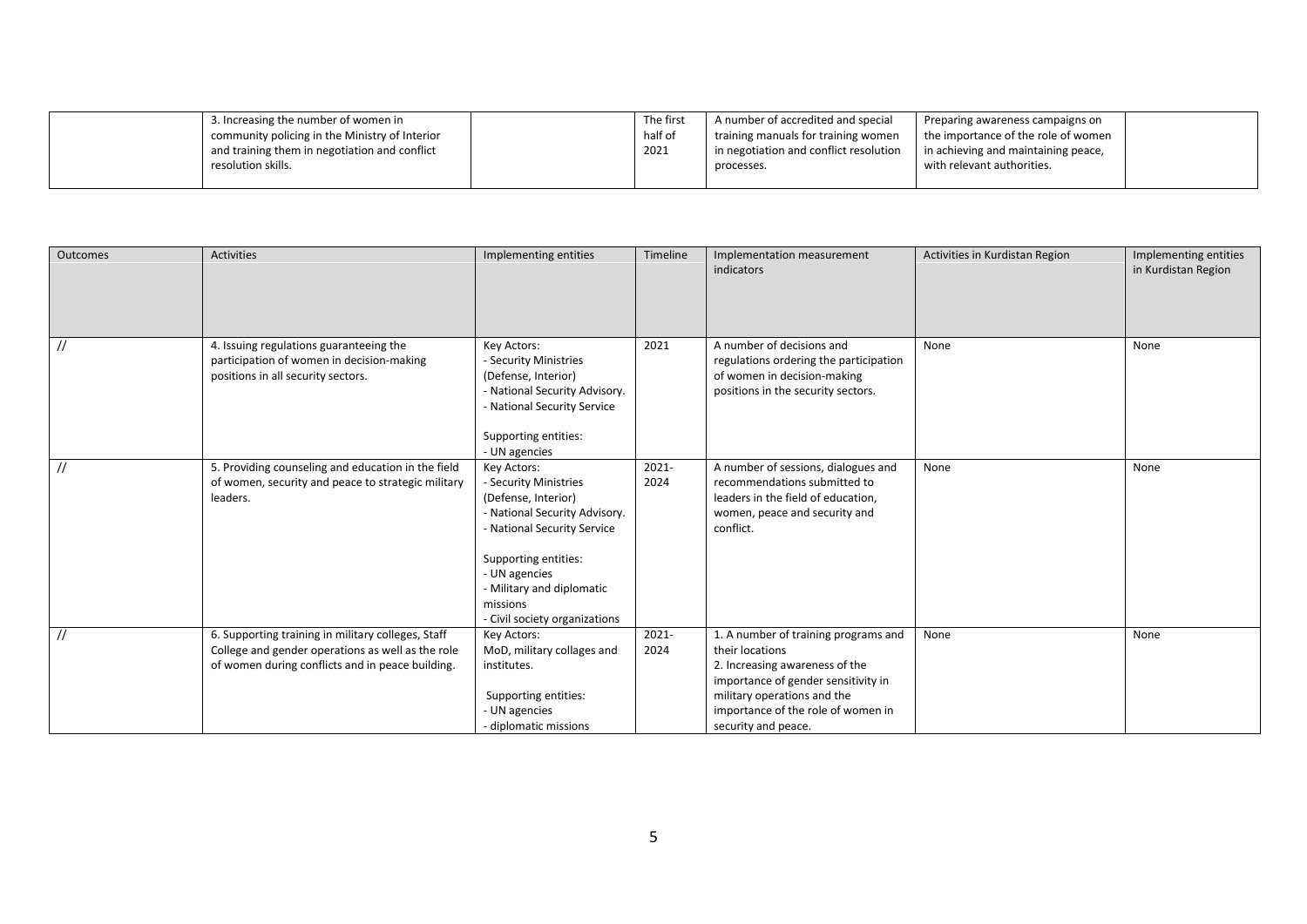| 7. Development material on gender and the role<br>of women in security and peace. Finding teachers<br>and trainers that educate about those subjects. | Key Actors:<br>MoD, military collages and<br>institutes.<br>Supporting entities:<br>- UN agencies<br>- diplomatic missions         | $2021 -$<br>2024 | 1. A number of training manuals on<br>gender and the role of women in<br>security and peace.<br>2. A number of qualified trainers in<br>military colleges and security<br>institutes.                                          | None | None                                                                                   |
|-------------------------------------------------------------------------------------------------------------------------------------------------------|------------------------------------------------------------------------------------------------------------------------------------|------------------|--------------------------------------------------------------------------------------------------------------------------------------------------------------------------------------------------------------------------------|------|----------------------------------------------------------------------------------------|
| 8. Improving the work environment in all security<br>sectors to be gender-sensitive.                                                                  | Key Actors:<br>-MoD, military collages and<br>institutes.<br>- NSS<br>Supporting entities:<br>- UN agencies<br>diplomatic missions | 2021-<br>2023    | 1. A number of gender-sensitive<br>regulations and procedures in the<br>security sectors.<br>2. Survey reports on the satisfaction<br>of female members of the security<br>sectors on the procedures and<br>regulations issued | None | - Ministry of Interior<br>- Ministry of<br>Peshmerga<br>- Regional Security<br>Council |

| Outcomes                                                                                                                                                                                                                                                                                                                                | <b>Activities</b>                                                                                                                    | Implementing entities                                                                                                                                                                                    | Timeline  | Implementation measurement<br>indicators                                                                                                                                                                                                                                             | Activities in Kurdistan Region                                                                                                           | Implementing entities<br>in Kurdistan Region                           |
|-----------------------------------------------------------------------------------------------------------------------------------------------------------------------------------------------------------------------------------------------------------------------------------------------------------------------------------------|--------------------------------------------------------------------------------------------------------------------------------------|----------------------------------------------------------------------------------------------------------------------------------------------------------------------------------------------------------|-----------|--------------------------------------------------------------------------------------------------------------------------------------------------------------------------------------------------------------------------------------------------------------------------------------|------------------------------------------------------------------------------------------------------------------------------------------|------------------------------------------------------------------------|
| $^{\prime\prime}$                                                                                                                                                                                                                                                                                                                       | 9. Inclusion of female investigators, public<br>prosecutors, and female judges in the judiciary<br>system.                           | Key Actors:<br>- Supreme Judicial Council<br>- Judicial Institute<br>- Mol<br>Supporting entities:<br>- General Secretariat of the<br><b>Council of Ministers.</b>                                       | 2021-2024 | 1. an increase in the number of<br>female investigators in the Supreme<br>Judicial Council and the Ministry of<br>Interior<br>2. An increase in the number of<br>female judges and public<br>prosecutors.<br>3. An increase in the rates of<br>admissions to the Judicial Institute. | 5. Increase the proportion of female<br>investigators, prosecutors, and judges<br>within the judiciary, and develop their<br>capacities. | - Mol<br>- MoJ<br>- Supreme Judicial<br>Council in Kurdistan<br>Region |
| 4. Discussions with human<br>rights organizations and<br>organizations concerned<br>with women's issues, to<br>participate in anti-<br>terrorism initiatives.<br>Indicator: Anti-terrorism<br>policies that are involved<br>and supported by civil<br>organizations concerned<br>with human and women's<br>rights (*) Joint declaration | 1. The participation of women activists in<br>designing and promoting strategies to counter<br>violent extremism in their societies. | Key Actors:<br>- General Secretariat of the<br><b>Council of Ministers</b><br>- Security ministries<br>-NSA<br>- Civil society<br>Supporting entities:<br>- Un agencies<br>- International organizations | 2021-2023 | A collection of documents related to<br>counter-terrorism policy, with<br>participation and support of<br>organizations concerned with<br>human rights and women's issues.                                                                                                           |                                                                                                                                          |                                                                        |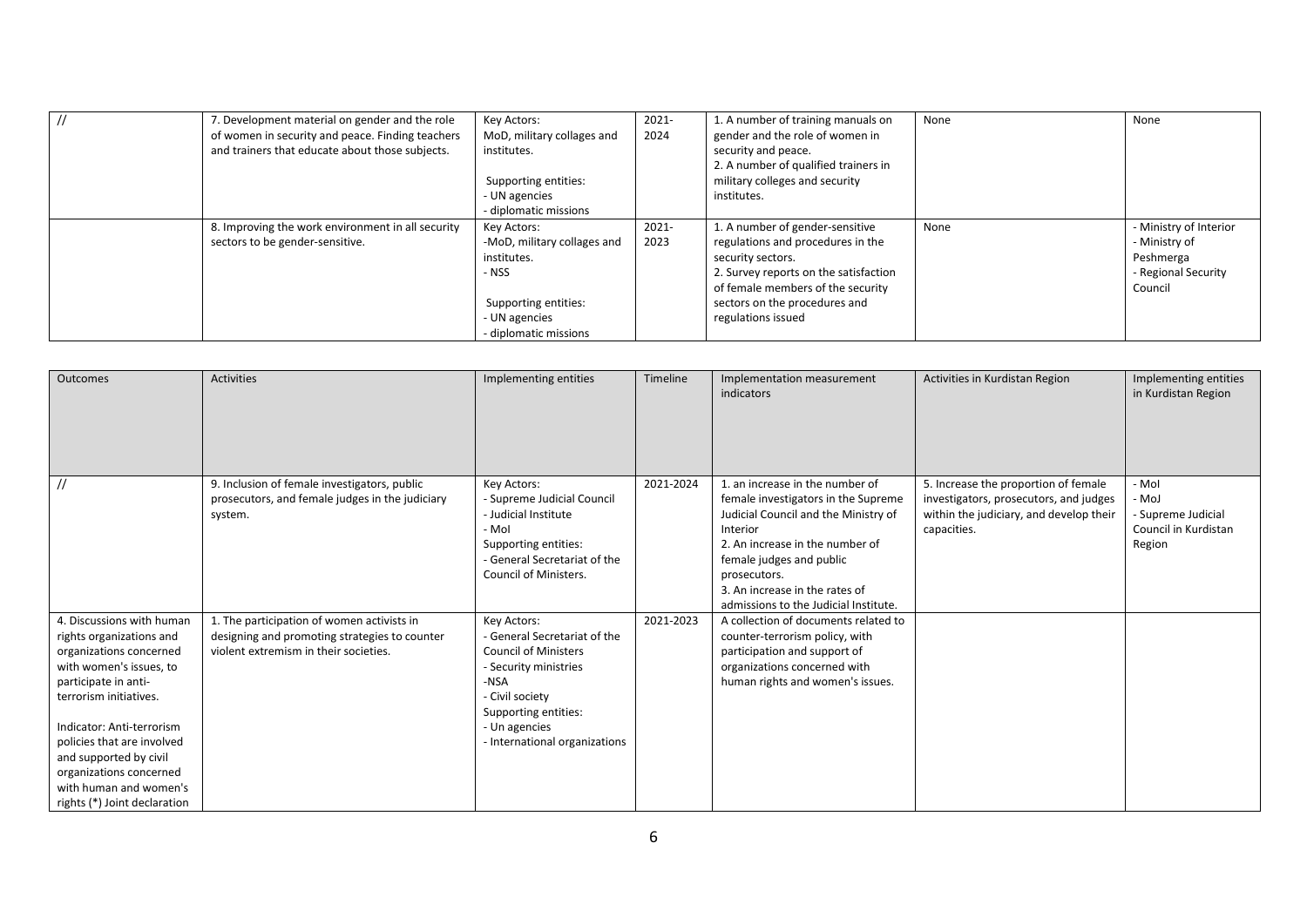| 5. Increasing women's<br>representation in a more<br>equal manner in the<br>transitional justice system<br>Indicator: Women actively<br>participate in the<br>transitional justice system<br>(*) Joint declaration | 1. Justice services (formal, including women<br>investigators, prosecutors, and judges to work<br>within the justice and delivery systems and<br>informality).                                                                                                                                                                  | Key Actors:<br>- Supreme Judicial Council<br>- MoD<br>Supporting entities:<br>- Un agencies<br>- International organizations | 2022      | - Number of training courses<br>completed for female investigators<br>and judges.<br>- Number of participants in training<br>courses.                                                                                                                                     |  |
|--------------------------------------------------------------------------------------------------------------------------------------------------------------------------------------------------------------------|---------------------------------------------------------------------------------------------------------------------------------------------------------------------------------------------------------------------------------------------------------------------------------------------------------------------------------|------------------------------------------------------------------------------------------------------------------------------|-----------|---------------------------------------------------------------------------------------------------------------------------------------------------------------------------------------------------------------------------------------------------------------------------|--|
|                                                                                                                                                                                                                    | 2. Establish human resource policies in the<br>Supreme Judicial Council (the justice system)<br>takes into account the gender concept to ensure<br>the presence of a proportion of women in the<br>functions of the prosecution and judges and to<br>ensure their advancement in professional<br>positions and their promotion. | Key Actors:<br>- Supreme Judicial Council<br>Supporting entities:<br>- Un agencies<br>- International organizations          | 2022-2024 | - Approved policies to support the<br>gender perspective<br>- Reports on the increase in the<br>number of women in the fields of<br>public prosecution, judiciary and<br>investigation and the development<br>of a career reality in terms of<br>positions and promotions |  |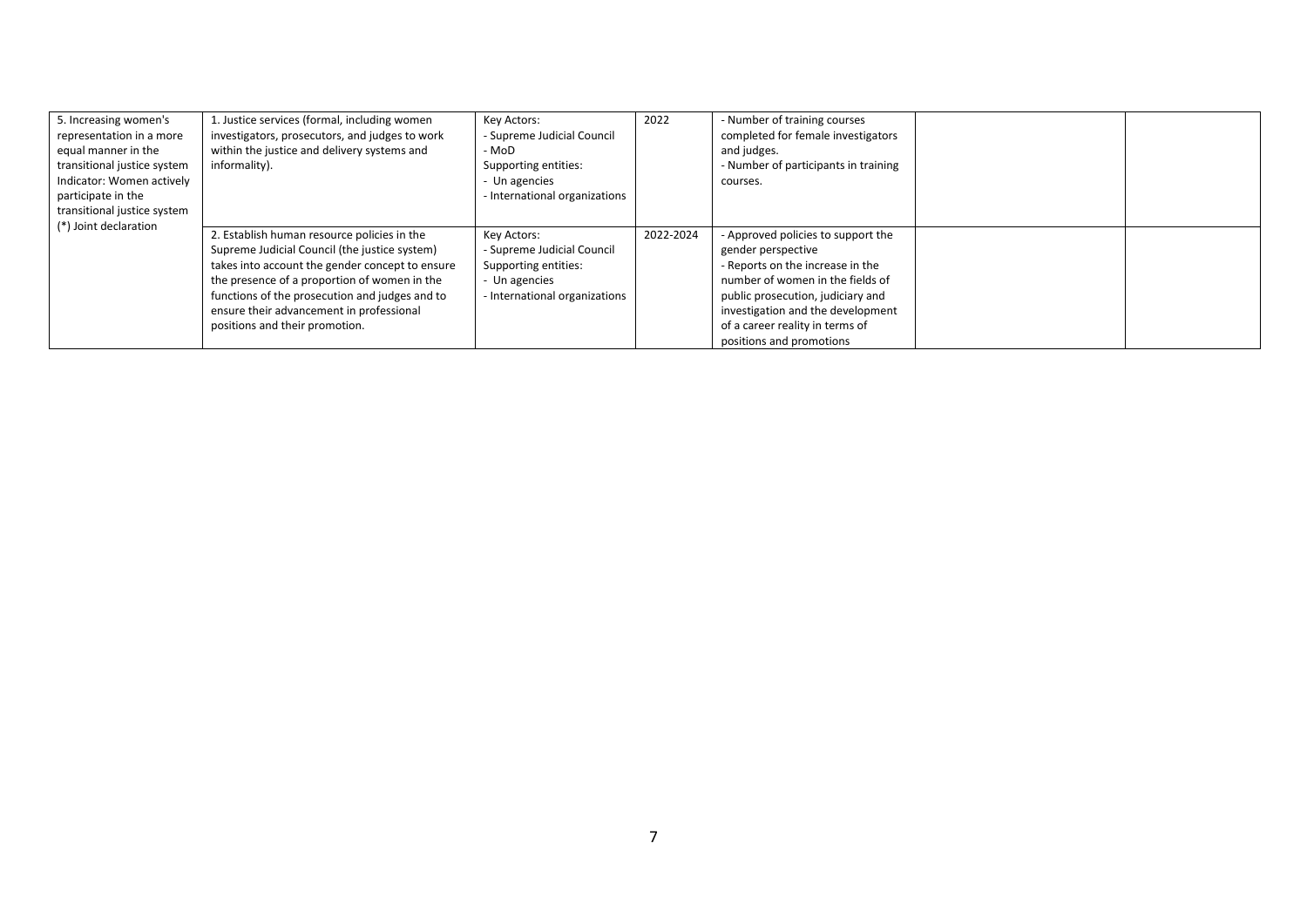#### **Participation pillar/ Second objective: Integrating women in relief efforts and reconstruction stages on both the national and local levels.**

| <b>Outcomes</b>                                                                                                                                                                                                                          | <b>Activities</b>                                                                                                                                                                                      | Implementing entities                                                                                                                                                                                                                                      | <b>Timeline</b>             | Implementation measurement<br>indicators                                                                                                                                                                                                 | Activities in Kurdistan Region                                                                                                                                                                                                                     | Implementing entities<br>in Kurdistan Region                                                                     |
|------------------------------------------------------------------------------------------------------------------------------------------------------------------------------------------------------------------------------------------|--------------------------------------------------------------------------------------------------------------------------------------------------------------------------------------------------------|------------------------------------------------------------------------------------------------------------------------------------------------------------------------------------------------------------------------------------------------------------|-----------------------------|------------------------------------------------------------------------------------------------------------------------------------------------------------------------------------------------------------------------------------------|----------------------------------------------------------------------------------------------------------------------------------------------------------------------------------------------------------------------------------------------------|------------------------------------------------------------------------------------------------------------------|
| 1- Institutions working in<br>the field of relief and<br>reconstruction encourage<br>and ensure the joining of<br>women.<br>Indicator: Number of<br>institutions that adopt a<br>policy of women's<br>participation in<br>reconstruction | 1. Preparing a map of the governmental and<br>private sector reconstruction agencies and<br>building a partnership with them to ensure<br>the representation of women in the<br>reconstruction process | Key Actors:<br>- Reconstruction and<br>Development Fund<br>- The reconstruction and stability<br>team in the General Secretariat<br>of the Council of Ministers<br>Supporting entities:<br>- MoF<br>- UN agencies<br>- donor countries<br>- private sector | First half of<br>2021       | 1. Approval of the institutions map<br>2. A number of reconstruction and<br>relief institutions that have adopted<br>the participation of women in<br>reconstruction                                                                     | 1. Preparing a map of the<br>government, private sector and civil<br>society authorities and building a<br>partnership with them to ensure<br>participation in the reconstruction<br>process.                                                      | - MoP<br>- General Directorate<br>of Migration<br>- Crisis management                                            |
|                                                                                                                                                                                                                                          | 2. Evaluating the role of women in relief and<br>reconstruction services                                                                                                                               | Key Actors:<br>- MoP<br>-MoMD<br>- Reconstruction and<br>Development Fund<br>Supporting entities:<br>- UN agencies<br>- international organizations<br>- donor countries                                                                                   | 2021                        | 1. Approval of the evaluation of the<br>role of women in reconstruction<br>and relief institutions.<br>2. An increase in the number of<br>women in relief and reconstruction<br>programs based on evaluation.                            | 2. Evaluating the role of women in<br>relief and reconstruction<br>institutions.                                                                                                                                                                   | - General Directorate<br>of Migration<br>- Crisis management                                                     |
| 2. Women are willing to<br>work in the field of relief<br>and reconstruction<br>Indicator: An increase in the<br>number of women working<br>in humanitarian relief and<br>reconstruction programs.                                       | Organizing professional training courses for<br>women to qualify them to join the relief and<br>reconstruction projects                                                                                | Key Actors:<br>- MoMD<br>- MoCH<br>- Reconstruction and<br>Development Fund<br>Supporting entities:<br>- MoF<br>- Un agencies<br>- Relief organizations<br>- civil society organizations                                                                   | Second half<br>of 2021-2024 | 1. A number of training courses<br>completed to qualify women to<br>work in reconstruction and relief<br>projects.<br>2. A number of women trained to<br>work in reconstruction and relief<br>projects.                                  | None                                                                                                                                                                                                                                               | None                                                                                                             |
| 3. Women have specific<br>projects in reconstruction<br>programs.<br>Indicator: a number of<br>projects designated for<br>women, reconstruction<br>programs.                                                                             | 1. Establishing operating mechanisms and<br>finding opportunities for women in<br>humanitarian relief and reconstruction<br>programs in cooperation with the relevant<br>authorities                   | Key Actors:<br>- MoLSA<br>- Reconstruction and<br>Development Fund<br>-MoCH<br>Supporting entities:<br>- MoF<br>- MoP<br>- UN agencies<br>- international organizations                                                                                    | 2021-2024                   | 1. A number of implemented and<br>facilitated partnerships for joining<br>women in reconstruction.<br>2. A number of agencies working in<br>humanitarian relief and<br>reconstruction that have allocated<br>job opportunities for women | 1. Setting up operating<br>mechanisms, and creating job<br>opportunities for women in<br>humanitarian relief and<br>reconstruction programs and<br>projects, especially survivors of<br>conflict, in cooperation with the<br>relevant authorities. | - MoLSA<br>- General Directorate<br>of Migration<br>- Crisis management<br>- Committee of<br>Investment<br>- MoC |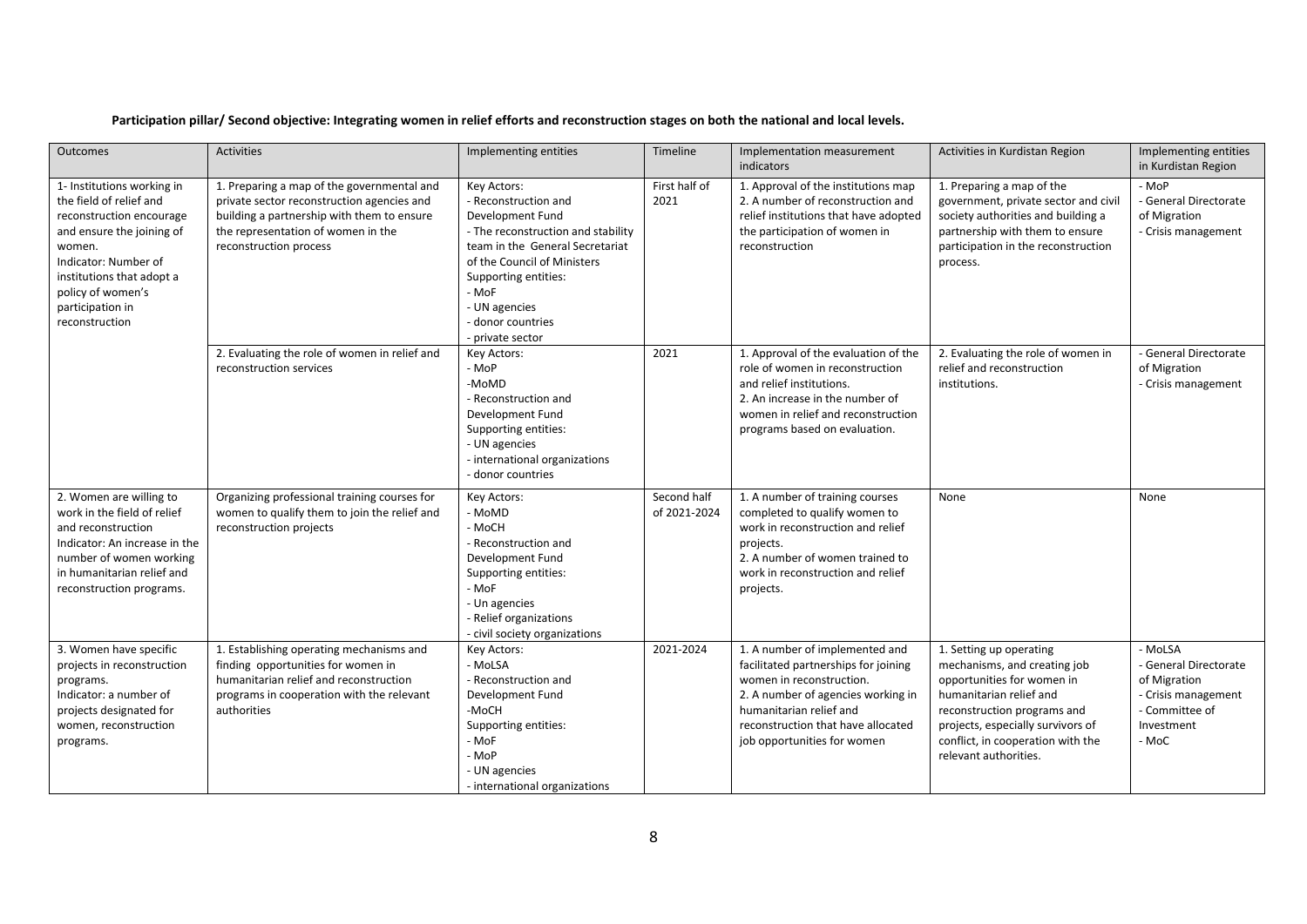| Outcomes                                                                                                                                                                                                                      | Activities                                                                                                                                                                                                                                                | Implementing entities                                                                                                                                                                                                                        | Timeline  | Implementation measurement<br>indicators                                                                                                                                                                                                                                                                                   | Activities in Kurdistan Region                                                        | Implementing entities<br>in Kurdistan Region    |
|-------------------------------------------------------------------------------------------------------------------------------------------------------------------------------------------------------------------------------|-----------------------------------------------------------------------------------------------------------------------------------------------------------------------------------------------------------------------------------------------------------|----------------------------------------------------------------------------------------------------------------------------------------------------------------------------------------------------------------------------------------------|-----------|----------------------------------------------------------------------------------------------------------------------------------------------------------------------------------------------------------------------------------------------------------------------------------------------------------------------------|---------------------------------------------------------------------------------------|-------------------------------------------------|
|                                                                                                                                                                                                                               | 2. Include projects and support programs<br>for women in the reconstruction plan.                                                                                                                                                                         | Key Actors:<br>- MoP<br>- Iraqi Central Bank<br>- national Investment Committee<br>- Reconstruction and<br>Development Fund<br>- MoCH<br>Supporting entities:<br>- MoF<br>- UN agencies<br>- International organizations<br>- Private sector | 2021-2024 | A number of projects and job<br>opportunities for women within the<br>reconstruction plan and projects.                                                                                                                                                                                                                    | 2. The inclusion of projects and<br>programs for women in the<br>reconstruction plan. | - MoCH<br>- Committee of<br>Investment<br>- MoC |
| 4. Involving clan leaders,<br>clerics and civil society to<br>prevent crimes of sexual<br>violence and facilitate the<br>return/reintegration of<br>survivors<br>Indicator: Reintegration of<br>survivors and their children, | 1. Issuing and disseminating tribal and<br>religious directives on the reintegration of<br>women and girls and their children who<br>have been subjected to rape and sexual<br>violence of all sects, and calling for the end<br>of retaliatory violence. | Key Actors:<br>- Nineveh, Saladin, Diyala and<br>Kirkuk.<br>- supporting entities:<br>- National society organizations<br>- UN agencies                                                                                                      | 2021-2024 | - A number of meetings with heads<br>of clans and religious leaders from<br>different sects and civil society that<br>produce statements and directives<br>- Organizing a number of<br>conferences for religious men on<br>the prevention and prohibition of<br>sexual violence and prohibition of<br>retaliatory violence |                                                                                       |                                                 |
| with the support of clan<br>leaders and clerics from<br>different sects (*) (joint<br>declaration)                                                                                                                            | 2. Assess the needs and conditions of<br>families, women, and children of<br>Christians, Sabean-Mandaeans, Shabaks<br>and Yazidis.                                                                                                                        | Key Actors:<br>- Local governments<br>- MoH<br>- MoP<br>- endowments council<br>Supporting entities:<br>- Heads of religious sects<br>- UN agencies                                                                                          | 2021-2024 | Issuing reports on the conditions<br>and needs of minorities, especially<br>the problems faced by children and<br>women.                                                                                                                                                                                                   |                                                                                       |                                                 |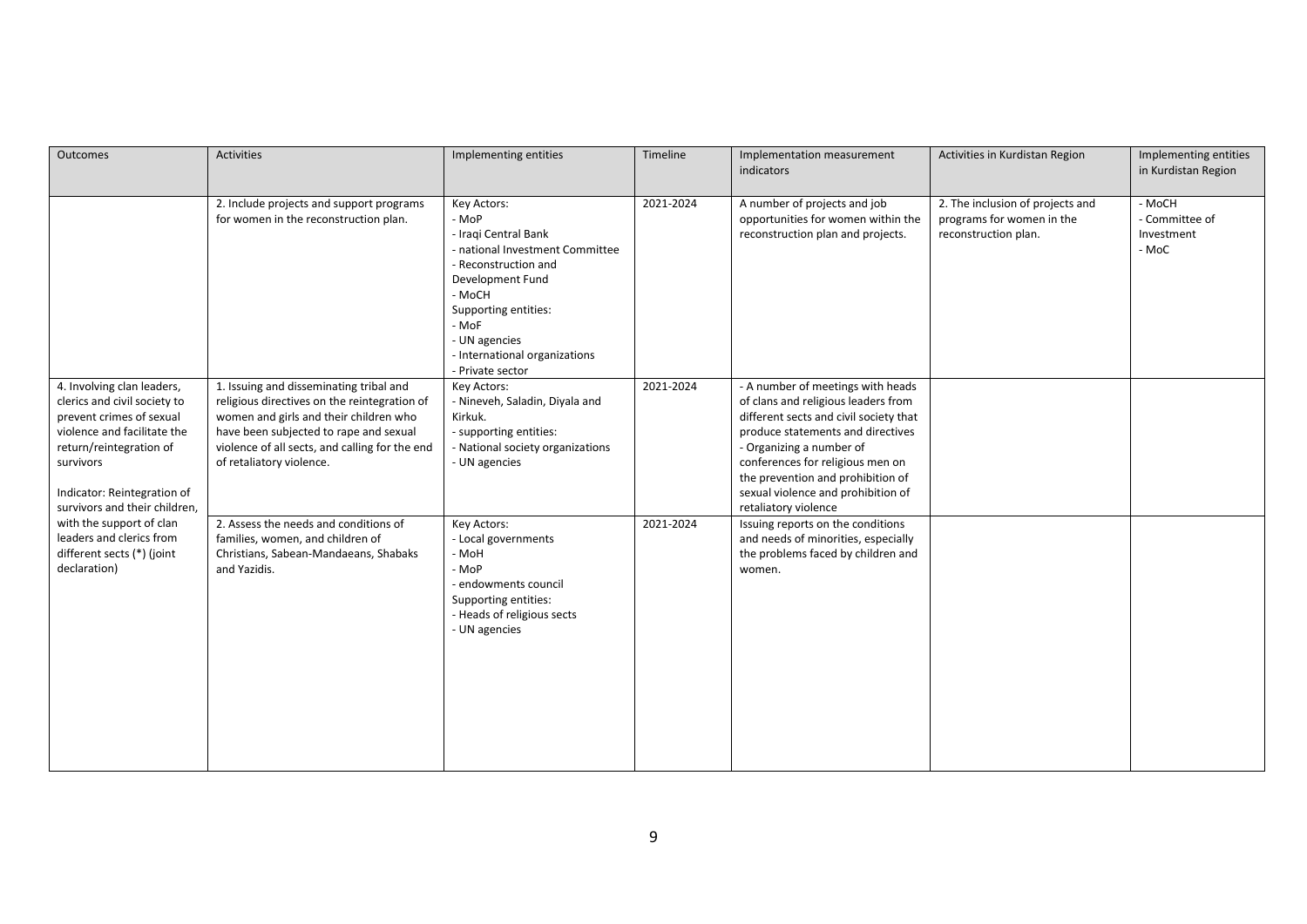| 3. Create an interfaith platform to jointly | Key Actors:                       | 2021-2022 |                                       |  |
|---------------------------------------------|-----------------------------------|-----------|---------------------------------------|--|
| advocate on the prohibition of sexual       | (Baghdad, Nineveh, Diyala, Anbar, |           |                                       |  |
| violence and to advocate tolerance.         | Kirkuk)                           |           |                                       |  |
|                                             | - Committee of Coexistence and    |           | Creating a platform to call for a ban |  |
|                                             | Social Peace                      |           | on violence and a return to           |  |
|                                             | - NSA                             |           | tolerance.                            |  |
|                                             | endowments council                |           |                                       |  |
|                                             | Supporting entities:              |           |                                       |  |
|                                             | - UN agencies                     |           |                                       |  |
|                                             | - International organizations     |           |                                       |  |
|                                             |                                   |           |                                       |  |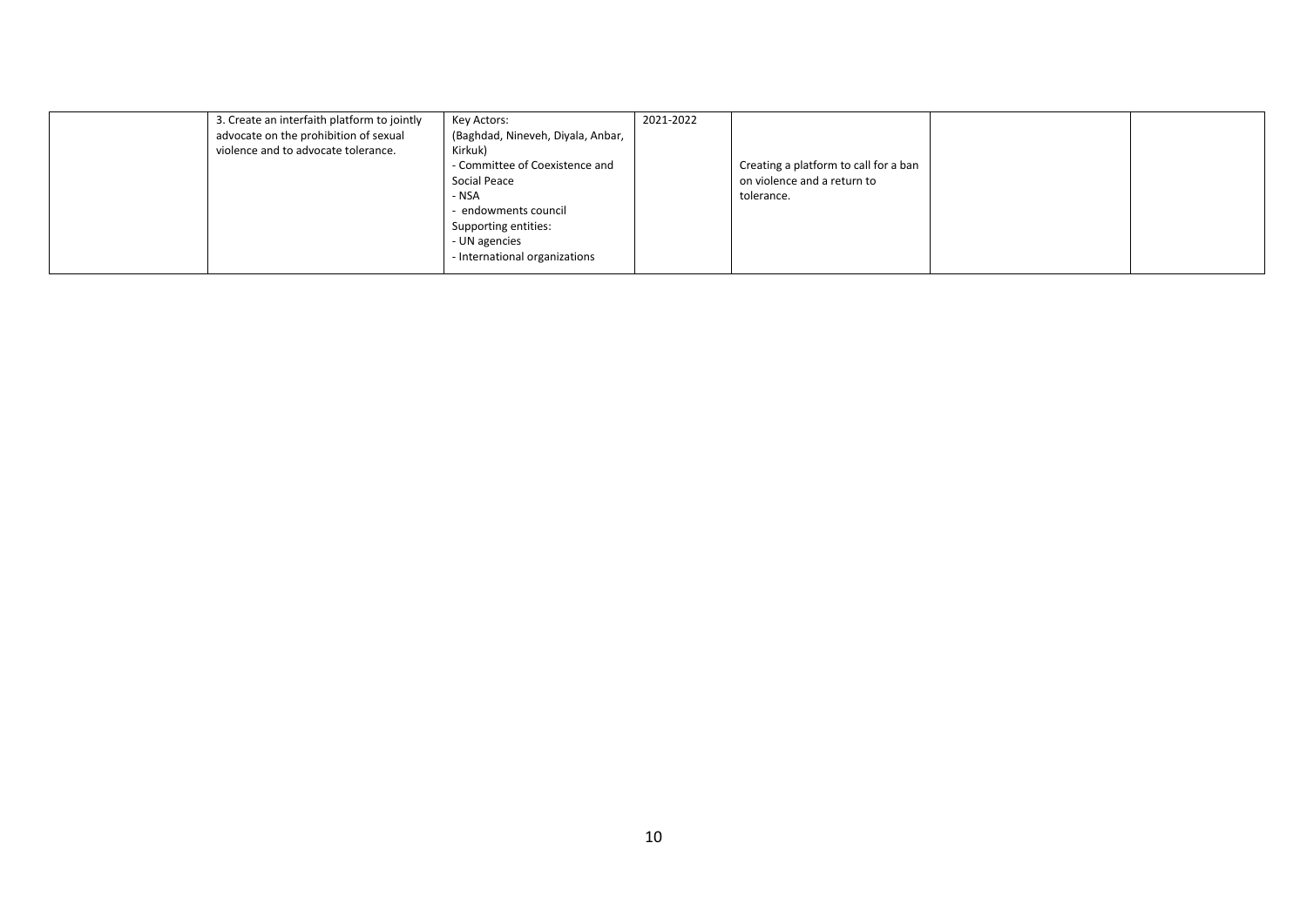Protecting women and girls affected by conflict from all forms of gender-based violence and ensuring that perpetrators don't go unpunished

Objectives:

First/ Ensuring the protection of women and girls, especially in the camps, sites of displacement, and areas of return.

Second/ Achieving accountability and justice.

Third/Protection of women and girls affected by conflict from sexual violence as one of the tools of war and their reintegration into society.

Indicators and outcomes:

First/ official bodies that adopt appropriate mechanisms and procedures to protect women in conflict situations and are responsive to reporting cases.

Second/ n increase in women and girls 'use of mechanisms and channels for reporting gender-based violence.

Third/ An increase in the percentage of cases responded to from the reported cases.

Fourth/An increase in women and girls' awareness of the protection mechanisms available in conflict settings.

Fifth/ societal awareness of the importance of protecting women and girls during and after conflicts.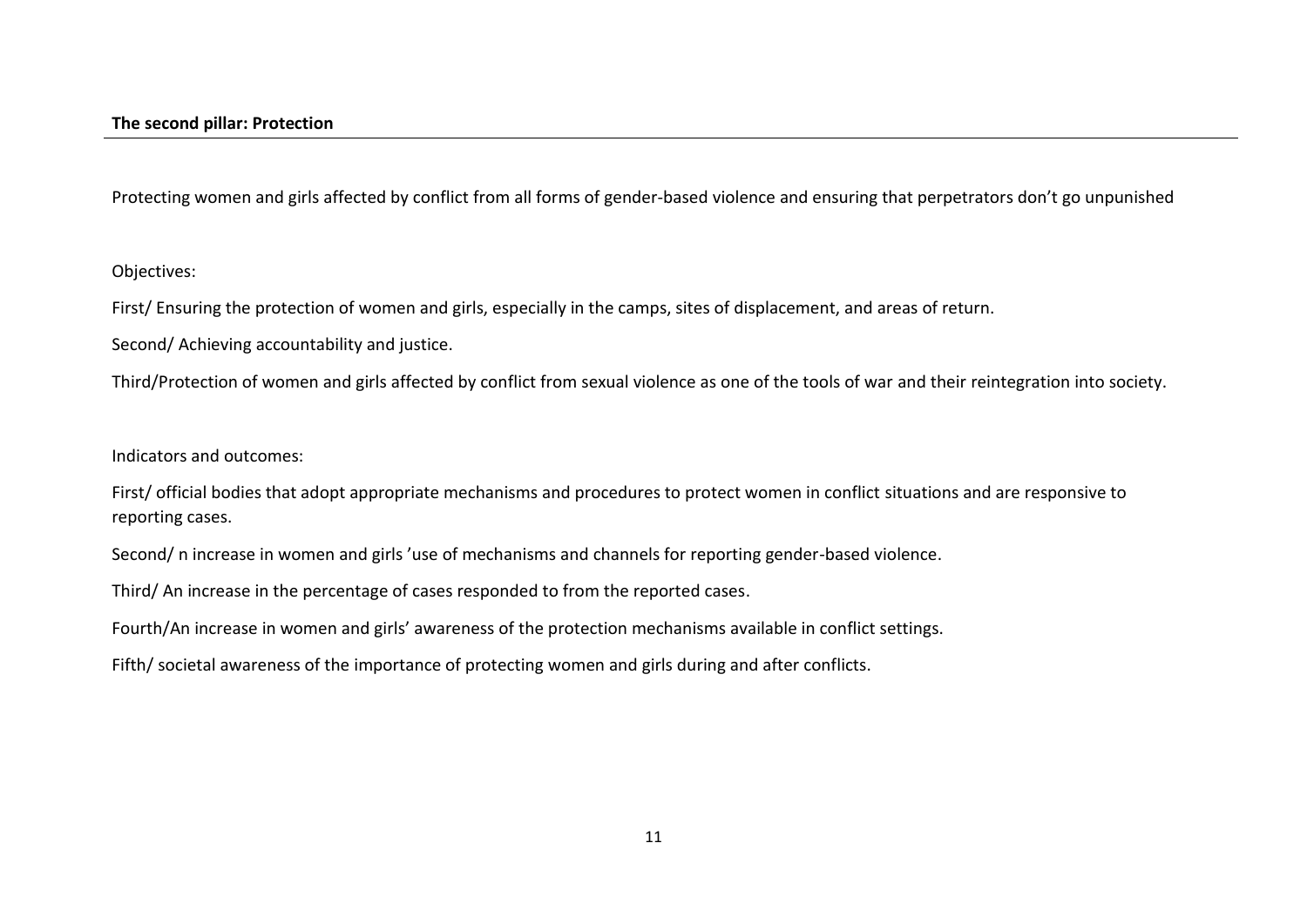### **Protection pillar/ first objective: Ensuring the protection of women and girls, especially in the camps, sites of displacement, and areas of return.**

| Outcomes                                                                                                                                                                                                                                                                      | <b>Activities</b>                                                                                                                                                                                                  | Implementing entities                                                                                                                       | Timeline              | Implementation measurement<br>indicators                                                                                                                                                                                                              | Activities in Kurdistan Region                                                                                                                                                            | Implementing entities<br>in Kurdistan Region                           |
|-------------------------------------------------------------------------------------------------------------------------------------------------------------------------------------------------------------------------------------------------------------------------------|--------------------------------------------------------------------------------------------------------------------------------------------------------------------------------------------------------------------|---------------------------------------------------------------------------------------------------------------------------------------------|-----------------------|-------------------------------------------------------------------------------------------------------------------------------------------------------------------------------------------------------------------------------------------------------|-------------------------------------------------------------------------------------------------------------------------------------------------------------------------------------------|------------------------------------------------------------------------|
| 1. Clear and effective<br>formal mechanisms and<br>procedures for the<br>protection of women and<br>girls<br>Indicator: A number of<br>official bodies that adopt<br>mechanisms for conflict<br>conditions and appropriate<br>protection procedures for<br>women in conflict. | 1. Conducting an analysis on the status of<br>women during and after conflict and<br>publishing its recommendations.                                                                                               | Key Actors:<br>-MoMD<br>- MoHE<br>- NSS<br>Supporting entities:<br>- security ministries<br>- Governorates<br>- International organizations | First half of<br>2021 | Analytical report on the status of<br>women during and after conflict.                                                                                                                                                                                | 1. Collect all Studies, research, and<br>data during and after the conflict,<br>and a unified document for the<br>outputs is issued, in light of which<br>recommendations are published.  | - General Directorate<br>of Migration<br>- crisis management<br>- MoHE |
|                                                                                                                                                                                                                                                                               | 2. Providing health, legal, psychological,<br>social and other services to cover the<br>needs of women.                                                                                                            | Key Actors:<br>- MoH<br>- MoLSA<br>- Governorates<br>Supporting entities:<br>- MoF<br>- UN agencies and international<br>organizations      | 2021-2024             | 1. Indicators of the high level of<br>health, psychological and social<br>services provided to women.<br>2. Developing, rehabilitating and<br>establishing a number of centers<br>providing health, psychological and<br>other services.              | 2. roviding health, legal,<br>psychological and social services<br>and all other services to cover the<br>needs of all women, especially<br>those who survived from the hands<br>of ISIS. | - MoH<br>- MoLSA                                                       |
| 2. Enabling women and girls<br>to use and benefit from<br>protection mechanisms,<br>especially reporting<br>Indicator: women and girls<br>in conflict situations are<br>more aware of mechanisms<br>of protection                                                             | 1. Surveying and evaluating channels for<br>reporting violence and making<br>recommendations regarding their<br>development, and creating appropriate<br>procedures for receiving and investigating<br>complaints. | Key Actors:<br>- Mol<br>- HJC<br>- International organizations                                                                              | First half of<br>2021 | 1. Report on channels for reporting<br>violence and making<br>recommendations on their<br>development.<br>2. Adopting recommendations on<br>developing procedures for receiving<br>complaints about violence against<br>women and investigating them. | 1. Surveying and evaluating the<br>most important channels for<br>reporting violence and making<br>recommendations on their<br>development.                                               | - Mol                                                                  |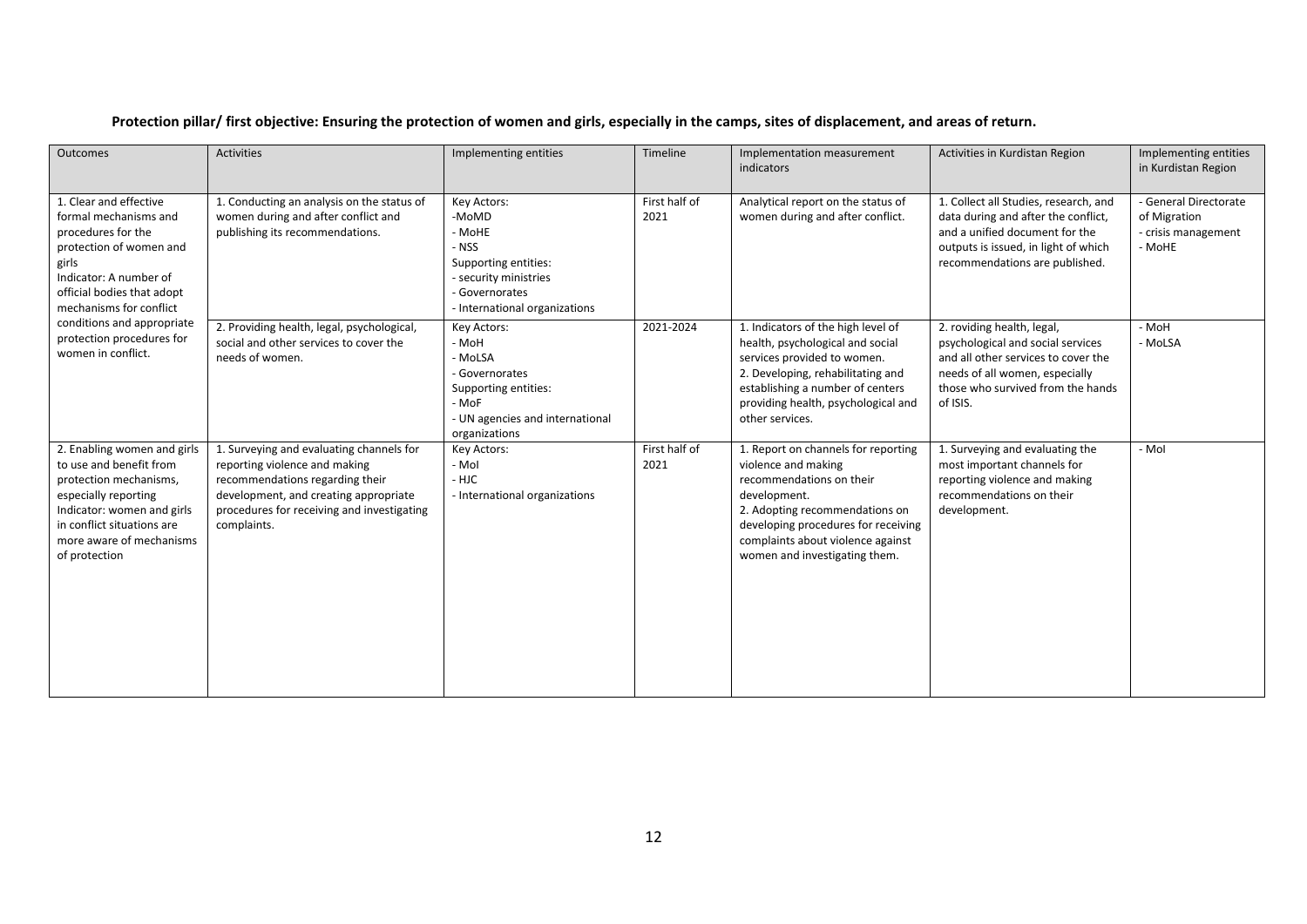| 2. Developing security reporting        | Key Actors:                   | 2021 | 1. A number of official bodies adopt | 2. Developing safe reporting        | Mol |
|-----------------------------------------|-------------------------------|------|--------------------------------------|-------------------------------------|-----|
| mechanisms commensurate with the        | - Mol                         |      | new reporting and investigation      | mechanisms commensurate with        |     |
| circumstances of the conflict and       | - HJC                         |      | mechanisms.                          | the conflict conditions and linking |     |
| establishing effective procedures for   | Supporting entities           |      | 2. Women's satisfaction with the     | them to effective procedures for    |     |
| receiving and investigating complaints. | - UN agencies                 |      | procedures adopted to receive and    | receiving and investigating         |     |
|                                         | - International organizations |      | investigate complaints.              | complaints                          |     |
|                                         |                               |      |                                      | 3. Community awareness of           |     |
|                                         |                               |      |                                      | hotlines to encourage women to      |     |
|                                         |                               |      |                                      | use them to report violence.        |     |
|                                         |                               |      |                                      |                                     |     |
|                                         |                               |      |                                      |                                     |     |

| <b>Outcomes</b> | Activities                                                                                                                                                                                                                   | Implementing entities                                                                                                                                                   | <b>Timeline</b> | Implementation measurement<br>indicators                                                                                                                        | Activities in Kurdistan Region                                                                                                                                                                          | Implementing entities<br>in Kurdistan Region                               |
|-----------------|------------------------------------------------------------------------------------------------------------------------------------------------------------------------------------------------------------------------------|-------------------------------------------------------------------------------------------------------------------------------------------------------------------------|-----------------|-----------------------------------------------------------------------------------------------------------------------------------------------------------------|---------------------------------------------------------------------------------------------------------------------------------------------------------------------------------------------------------|----------------------------------------------------------------------------|
|                 | 3. Holding consultative meetings with the<br>relevant organizations and ministries to<br>issue instructions in order to rely on<br>women as workers in the field of aid<br>distribution to reduce exploitation and<br>abuse. | Key Actors:<br>- MoMD<br>- HJC<br>Supporting entities:<br>- UN agencies and international<br>organizations<br>- Organizations working in<br>international and local aid | 2021-2022       | 1. Issuing instructions regarding the<br>inclusion of women in aid<br>distribution.                                                                             | 4. Consultative meetings with<br>relevant organizations and<br>ministries to issue instructions and<br>controls to prevent exploitation in<br>general and sexual exploitation in<br>particular.         | - General Directorate<br>of Migration<br>- crisis management               |
|                 | 4. Training of workers in camp<br>management and relief, including security<br>forces, on international human rights<br>standards and international humanitarian<br>and social law.                                          | Key Actors:<br>- MoMD<br>Supporting entities:<br>- UN agencies and international<br>organizations<br>- Organizations working in<br>international and local aid          | 2021            | 1. A number of women<br>participating in the distribution of<br>aid Training<br>2. A number of cadres working in<br>the field of relief and camp<br>management. | 5. Training of workers in camp<br>management and relief, including<br>the security forces, on international<br>human rights standards,<br>international humanitarian law,<br>women's rights and gender. | - Mol<br>- High Council for<br><b>Women Affairs</b><br>- crisis management |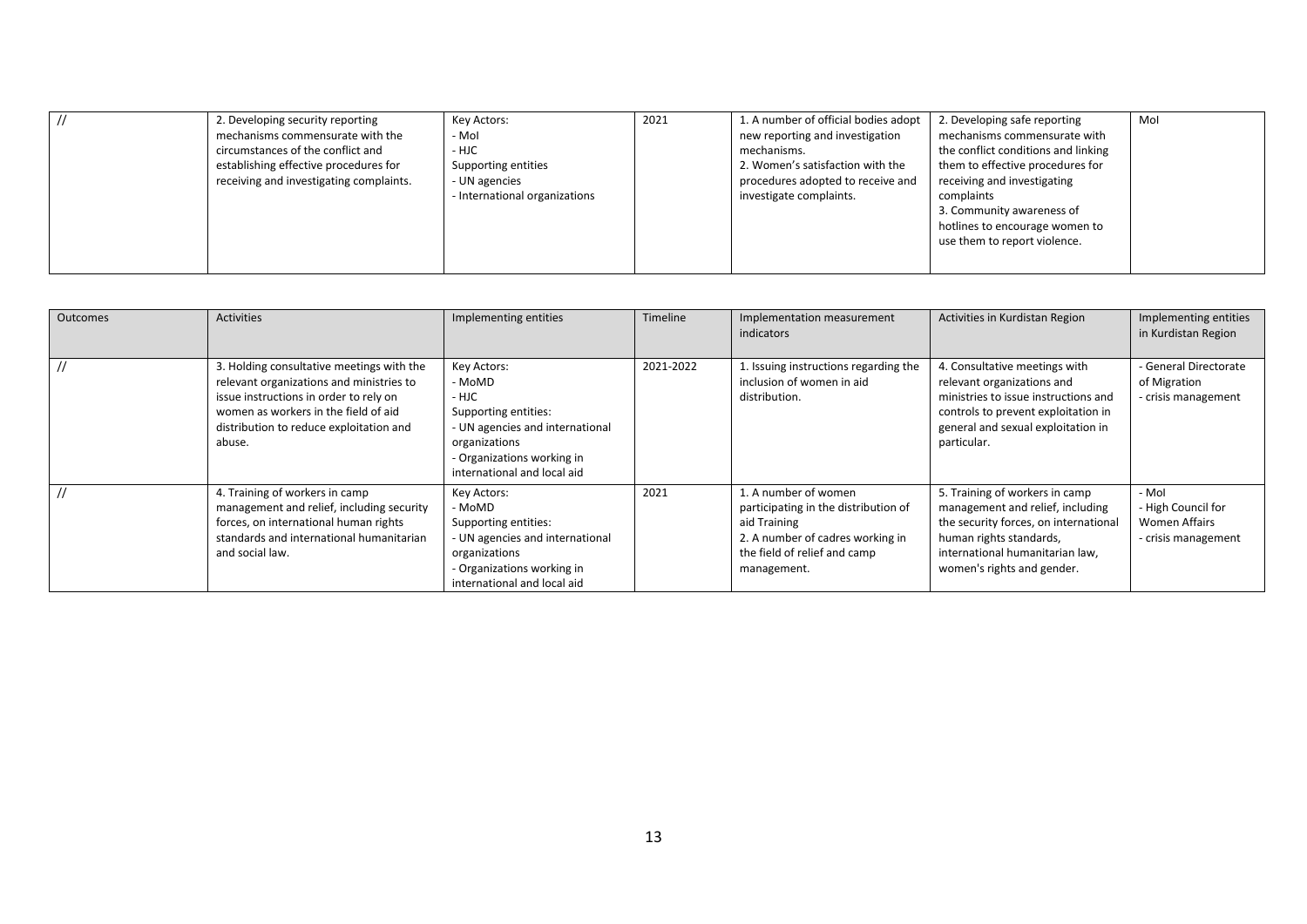| $\frac{1}{2}$  | 5. Producing and disseminating data on<br>gender-based violence.            | Key Actors:<br>- Mol<br>- HJC<br>- Human Rights Commission<br>Supporting entities:<br>- UN agencies and international<br>organizations | 2021-2024 | Annual reports on women who<br>arrived By submitting reports using<br>advanced reporting mechanisms<br>that include cases and their<br>locations, and assessing the<br>beneficiaries' satisfaction with the<br>reporting service                                      | None                                                                                                                                                                                            |                                                     |
|----------------|-----------------------------------------------------------------------------|----------------------------------------------------------------------------------------------------------------------------------------|-----------|-----------------------------------------------------------------------------------------------------------------------------------------------------------------------------------------------------------------------------------------------------------------------|-------------------------------------------------------------------------------------------------------------------------------------------------------------------------------------------------|-----------------------------------------------------|
| $\prime\prime$ | 6. Activating governmental institutions to<br>provide protection for women. | Key Actors:<br>- Governorates<br>- WED<br>Supporting entities:<br>- UN agencies and international<br>organizations                     | 2021      | 1. The existence of a work<br>committee in each governorate<br>with the membership of<br>representatives of the relevant<br>authorities<br>2. The existence of procedures and<br>mechanisms for cooperation and<br>coordination regarding the<br>protection of women. | 6. Development of coordination<br>mechanisms between the General<br>Directorate for Reducing Violence<br>Against Women in each<br>governorate with the relevant<br>actors for protecting women. | - Mol<br>- High Council for<br><b>Women Affairs</b> |

| Outcomes | Activities                                                                                                                                                             | Implementing entities                                                                              | Timeline  | Implementation measurement<br>indicators                                                                              | Activities in Kurdistan Region                                                                                                                                               | Implementing entities<br>in Kurdistan Region |
|----------|------------------------------------------------------------------------------------------------------------------------------------------------------------------------|----------------------------------------------------------------------------------------------------|-----------|-----------------------------------------------------------------------------------------------------------------------|------------------------------------------------------------------------------------------------------------------------------------------------------------------------------|----------------------------------------------|
|          | 7. Signing memoranda of understanding<br>and joint cooperation mechanisms with<br>research centers and universities to study<br>the situation of women after conflict. | Key Actors:<br>- WED<br>- MoHE<br>- MoE and research centers<br>Supporting entities:<br>- UN Women | 2021-2022 | 1. A number of signed memoranda<br>of cooperation<br>2. A number of studies on the<br>status of women after conflict. | 7. Signing memoranda of<br>understanding and joint<br>cooperation mechanisms with<br>research centers and universities to<br>study the situation of women after<br>conflict. | - High Council of<br>Women Affairs<br>- MoHE |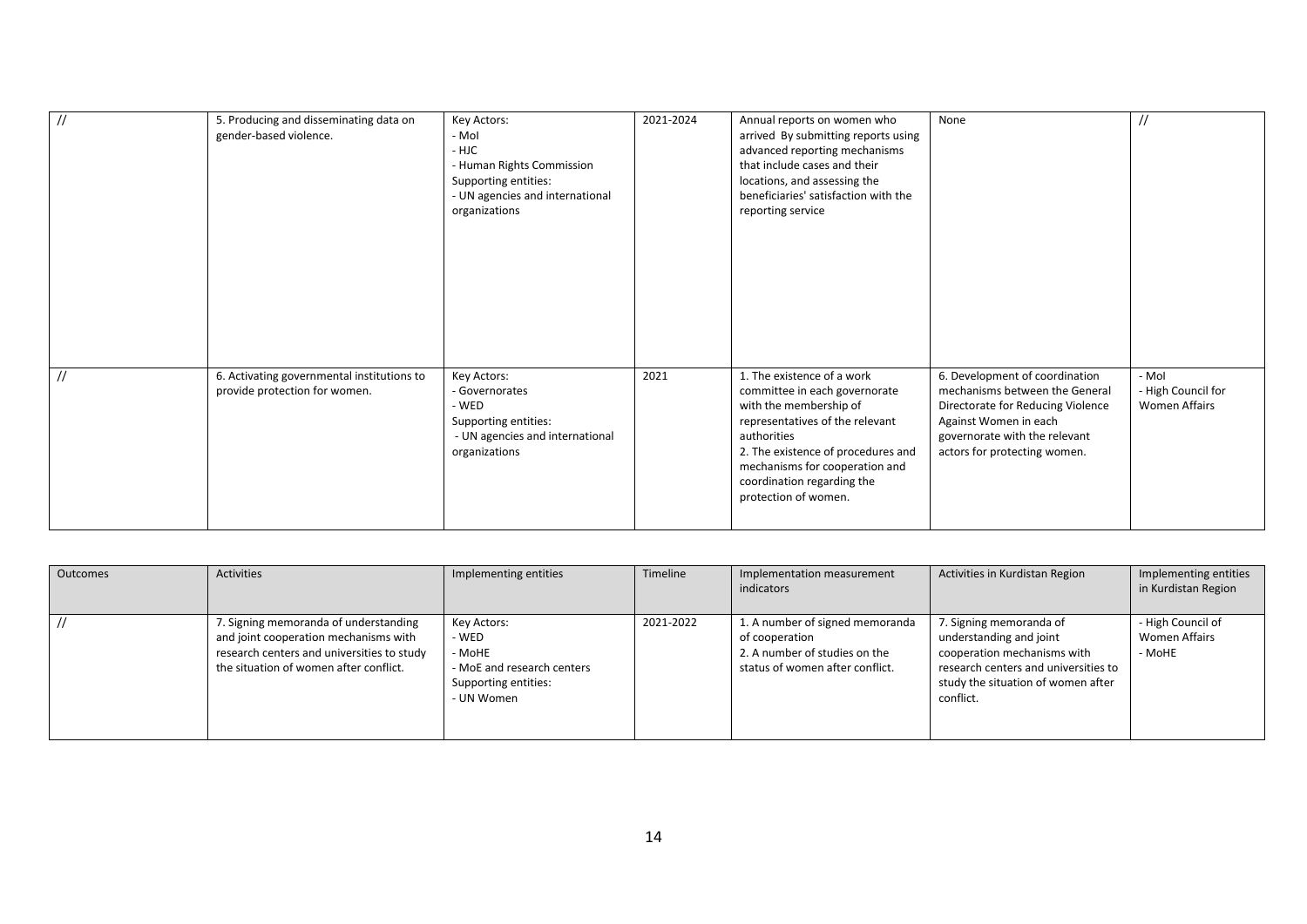| $\frac{1}{2}$                                                                                                                                                                                                            | 8. Holding workshops for women in the<br>camps to train them on the protection<br>mechanisms available in circumstances of<br>conflict.                                                                                                                                                                                                                                                  | Key Actors:<br>-MoMD<br>Supporting entities:<br>- UN agencies and international<br>organizations                                                 | 2021-2022 | 1. A number of workshops for<br>women in the camps.<br>2. Increasing women's awareness of<br>protection and reporting<br>mechanisms.                                                                                                                                                                                      | 8. Rehabilitation of male and female<br>recruits (children and adults) by ISIS<br>and other extremist groups. | - MoLSA<br>- Mol<br>- High Council of<br><b>Women Affairs</b> |
|--------------------------------------------------------------------------------------------------------------------------------------------------------------------------------------------------------------------------|------------------------------------------------------------------------------------------------------------------------------------------------------------------------------------------------------------------------------------------------------------------------------------------------------------------------------------------------------------------------------------------|--------------------------------------------------------------------------------------------------------------------------------------------------|-----------|---------------------------------------------------------------------------------------------------------------------------------------------------------------------------------------------------------------------------------------------------------------------------------------------------------------------------|---------------------------------------------------------------------------------------------------------------|---------------------------------------------------------------|
| 3. Access of women, girls<br>and their children to civil<br>documents.<br>Indicator: Legal procedures<br>are effective and easy to<br>obtain civil documents for<br>women, girls and children<br>in conflict situations. | 1. Legal and legislative handling of the<br>problem registering children of unknown<br>fathers so that the subject of religion is<br>taken into account in the event that the<br>mother is not Muslim. Granting Iragi<br>women the right to give her lineage to her<br>child in accordance with the Iraqi<br>nationality law, and solving the problem of<br>children of unknown fathers. | Key Actors:<br>- Mol<br>- NSA<br>- MoH<br>- NSS<br>Supporting entities:<br>- The Committee of Discussion<br>and Social Peace                     | 2021      | meeting with relevant authorities<br>and issuing easy instructions to<br>solve the problem of granting<br>nationality to children from Iraqi<br>mothers and issuing special<br>regulations and instructions.                                                                                                              | None                                                                                                          | $\prime\prime$                                                |
| $\frac{1}{2}$                                                                                                                                                                                                            | 2. Working to provide legal aid services to<br>obtain civil documents in an easy manner.                                                                                                                                                                                                                                                                                                 | Key Actors:<br>- Mol<br>- NSA<br>- NSS<br>- The Committee of Discussion<br>and Social Peace<br>Supporting entities:<br>- MoLSA<br>- MoH<br>- MoF | 2021      | 1. An increase in the number of<br>beneficiaries from facilitating the<br>granting of civil documents for<br>women and children in conflict<br>conditions.<br>2. The degree families satisfaction<br>who have experience in obtaining<br>civil documents for their children<br>3. Statistical reports issued<br>annually. | None                                                                                                          | $\frac{1}{2}$                                                 |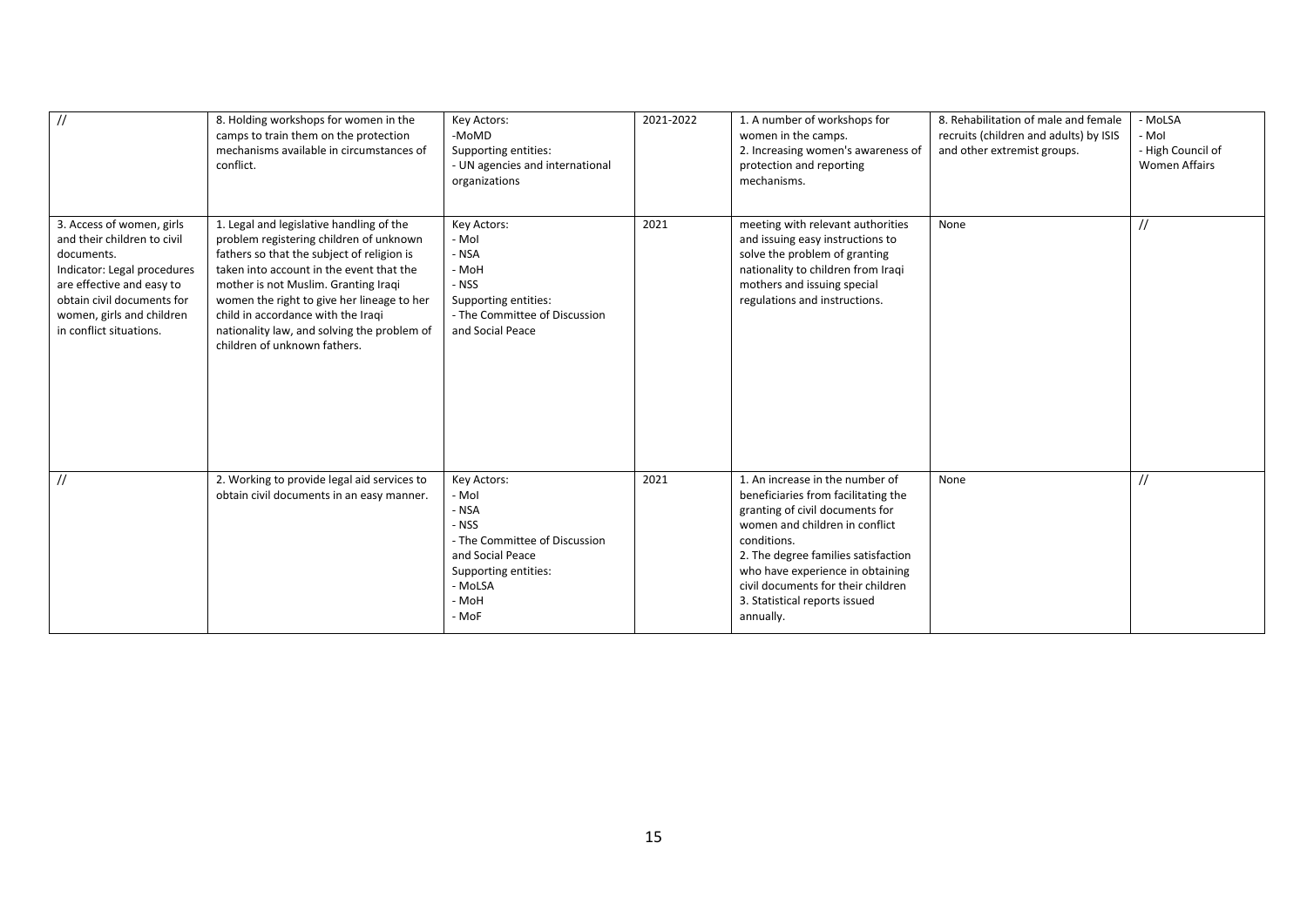| Outcomes                                                                                                                                                                                                                                                       | <b>Activities</b>                                                                                                                                                                                                                | Implementing entities                                                                                                       | Timeline      | Implementation measurement<br>indicators                                                                                                                                                                                                                                                                                                    | Activities in Kurdistan Region                                 | Implementing entities<br>in Kurdistan Region |
|----------------------------------------------------------------------------------------------------------------------------------------------------------------------------------------------------------------------------------------------------------------|----------------------------------------------------------------------------------------------------------------------------------------------------------------------------------------------------------------------------------|-----------------------------------------------------------------------------------------------------------------------------|---------------|---------------------------------------------------------------------------------------------------------------------------------------------------------------------------------------------------------------------------------------------------------------------------------------------------------------------------------------------|----------------------------------------------------------------|----------------------------------------------|
| $\frac{1}{2}$                                                                                                                                                                                                                                                  | 3. Addressing the legal status of children<br>born to mothers who survived ISIS terrorist<br>crimes or children from ISIS families,<br>including the rehabilitation of children who<br>are victims of recruitment.               | Key Actors:<br>- Mol<br>- NSA<br>- MoH<br>- NSS<br>Supporting entities:<br>- international organizations<br>- UN agencies   | 2021-2023     | Reports of an increase in the<br>number of children whose cases<br>were resolved and rehabilitated.                                                                                                                                                                                                                                         | None                                                           | $\frac{1}{2}$                                |
| $\overline{11}$                                                                                                                                                                                                                                                | 4. Opening a number of branches to obtain<br>civil documents for children, orphans and<br>displaced persons headed by the Ministry<br>of Labor and Social Affairs in the<br>governorates that were subjected to ISIS<br>control. | Key Actors:<br>- MoLSA<br>- Local governments in<br>governorates that were under ISIS<br>control.                           | 2021          | A number of branches of the<br>committee operating in the<br>governorates that have come under<br>the control of ISIS.                                                                                                                                                                                                                      | None                                                           | $\frac{1}{2}$                                |
| $\frac{1}{2}$                                                                                                                                                                                                                                                  | 5. Organizations providing legal aid to<br>obtain civil documentation for women and<br>children, advocacy and education<br>campaigns to support the facilitation of the<br>document granting process.                            | Key Actors:<br>- civil society organizations<br>Supporting entities:<br>Local governments                                   | 2021          | 1. A number of advocacy and<br>education campaigns carried out by<br>civil society organizations that<br>provide legal aid. Women and<br>children obtaining civil documents<br>2. A number of consultations held<br>by civil organizations in support of<br>women and children obtaining<br>documents with concerned<br>government agencies | None                                                           | $\frac{1}{2}$                                |
| 4. Improving the response<br>to gender-based violence in<br>different sectors.<br>Indicator: Women and<br>girls' access to appropriate<br>services in conflict and<br>post-conflict situations that<br>are responsive to their<br>needs and conditions of life | 1. Conduct an assessment of the response<br>to gender-based violence.                                                                                                                                                            | Key Actors:<br>- MoP<br>- MoJ<br>- HJC<br>- Mol<br>Supporting entities:<br>- UN agencies and international<br>organizations | Annual report | Issuing an annual report to assess<br>the response for gender-based<br>violence.                                                                                                                                                                                                                                                            | 1. Conducting a survey to respond<br>to gender-based violence. | - MoP<br>- MoJ<br>- Statistics authority     |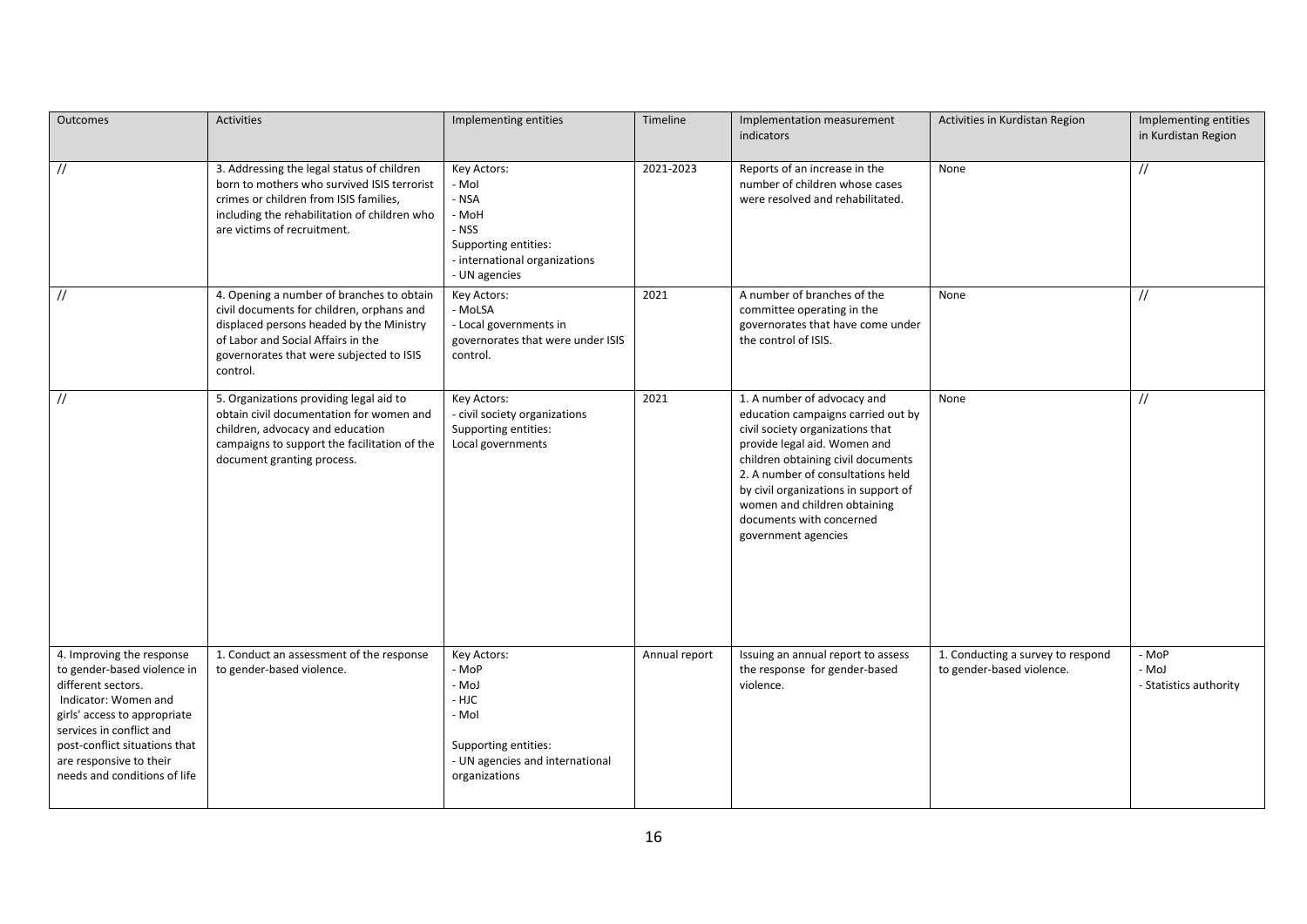| <b>Outcomes</b> | <b>Activities</b>                                                                                                                                                                                                                                                                                                     | Implementing entities                                                                                                                                 | Timeline                       | Implementation measurement<br>indicators                                                                                                                                                                                                                                                                                    | Activities in Kurdistan Region                                                                                                                                                                                                                                        | Implementing entities<br>in Kurdistan Region |
|-----------------|-----------------------------------------------------------------------------------------------------------------------------------------------------------------------------------------------------------------------------------------------------------------------------------------------------------------------|-------------------------------------------------------------------------------------------------------------------------------------------------------|--------------------------------|-----------------------------------------------------------------------------------------------------------------------------------------------------------------------------------------------------------------------------------------------------------------------------------------------------------------------------|-----------------------------------------------------------------------------------------------------------------------------------------------------------------------------------------------------------------------------------------------------------------------|----------------------------------------------|
| $\frac{1}{2}$   | 2. Building the capacity of workers in the<br>judicial sector (investigators, police, health,<br>and civil actors) non-governmental<br>organizations to respond to gender-based<br>violence and measures needed to protect<br>women during and after conflict, including<br>managing cases of violence and referrals. | Key Actors:<br>- Mol<br>- MoH<br>- HJC<br>- civil society organizations<br>Supporting entities:<br>- UN agencies<br>- international organizations     | 2021-the first<br>half of 2022 | 1. A number of training workshops<br>for cadres working in the field of<br>investigation and health and a<br>number of training workshops for<br>activists working in the community<br>2. An increase in the percentage of<br>trainees to respond to gender-<br>based violence and the approved<br>legal procedures.        | 2. Building the capacity of cadres in<br>the judiciary, health, police and<br>non-state actors to respond to<br>gender-based violence, measures<br>necessary to protect women during<br>and after conflict, including<br>managing cases of violence and<br>referrals. | - MoJ<br>- MoH<br>- MoLSA<br>- Mol           |
| $\frac{1}{2}$   | 3. Community awareness of hotlines to<br>encourage women to use them.                                                                                                                                                                                                                                                 | Key Actors:<br>- Iraqi Media Network<br>- Mol<br>- HJC<br>Civil society organizations<br>Supporting entities:<br>- Media and Communications<br>Agency | 2021-2024                      | 1. Providing and announcing hotline<br>numbers.<br>2. report on the number of women<br>benefiting from the hotline service<br>at the civil society level and<br>measuring the satisfaction of the<br>beneficiaries of the service                                                                                           | None.                                                                                                                                                                                                                                                                 | //                                           |
| $\prime\prime$  | 4. Providing health care services for<br>survivors of violence, including rape, and<br>safe and legal abortions.                                                                                                                                                                                                      | Key Actors:<br>- MoH<br>Supporting entities:<br>- MoLSA<br>- Governorates                                                                             | The first half of<br>2021-2024 | 1. A number of health centers.<br>2. Measuring the extent of the<br>beneficiaries' satisfaction of health<br>care services with the survivors of<br>violence, according to periodic<br>reports issued by the Ministry of<br>Health, showing the number of<br>survivors of violence benefiting<br>from health care services. | 3. Providing health care services to<br>all survivors of violence, including<br>rape                                                                                                                                                                                  | - MoH                                        |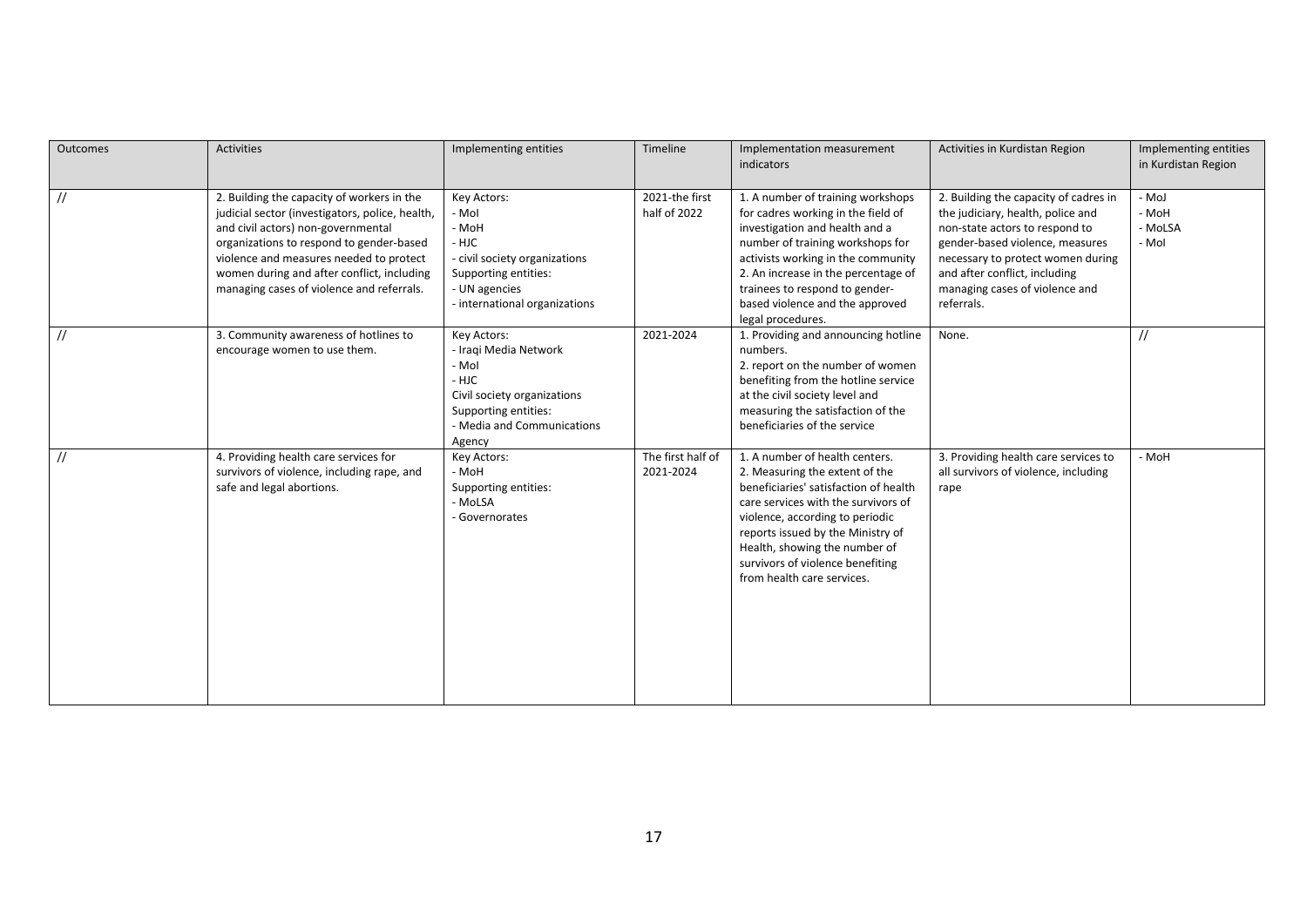| 5. Development of mental health services<br>Key Actors:<br>and their integration in primary health care<br>- MoH<br>centers to ensure women's access to them<br>Supporting entities:<br>in conflict situations.<br>- Governorates<br>- MoF | The first half of<br>Number of centers and units for<br>providing mental and social health<br>2021-2024<br>services in each governorate | 4. Developing mental health<br>- MoH<br>services and integrating them into<br>primary health care centers to<br>ensure that women can access<br>them in situations of conflict |  |
|--------------------------------------------------------------------------------------------------------------------------------------------------------------------------------------------------------------------------------------------|-----------------------------------------------------------------------------------------------------------------------------------------|--------------------------------------------------------------------------------------------------------------------------------------------------------------------------------|--|
|--------------------------------------------------------------------------------------------------------------------------------------------------------------------------------------------------------------------------------------------|-----------------------------------------------------------------------------------------------------------------------------------------|--------------------------------------------------------------------------------------------------------------------------------------------------------------------------------|--|

| Outcomes | Activities                                                         | Implementing entities                                                    | Timeline                        | Implementation measurement<br>indicators                                        | Activities in Kurdistan Region                                                                                                       | Implementing entities<br>in Kurdistan Region |
|----------|--------------------------------------------------------------------|--------------------------------------------------------------------------|---------------------------------|---------------------------------------------------------------------------------|--------------------------------------------------------------------------------------------------------------------------------------|----------------------------------------------|
|          |                                                                    |                                                                          |                                 |                                                                                 | 5. Forming a coordination<br>committee to consider and assist<br>difficult cases of survivors.                                       | - Mol<br>- MoLSA                             |
|          | 6. Establishing safe spaces for women in<br>the local communities. | Key Actors:<br>- Mol<br>- MoMD<br>Supporting entities:<br>- Governorates | The second half<br>of 2021-2023 | number of safe spaces in the local<br>community and number of women<br>visiting | 6. Developing and expanding<br>existing shelters for victims of<br>violence and sexual violence for<br>themselves and their children | - Mol<br>- MoLSA                             |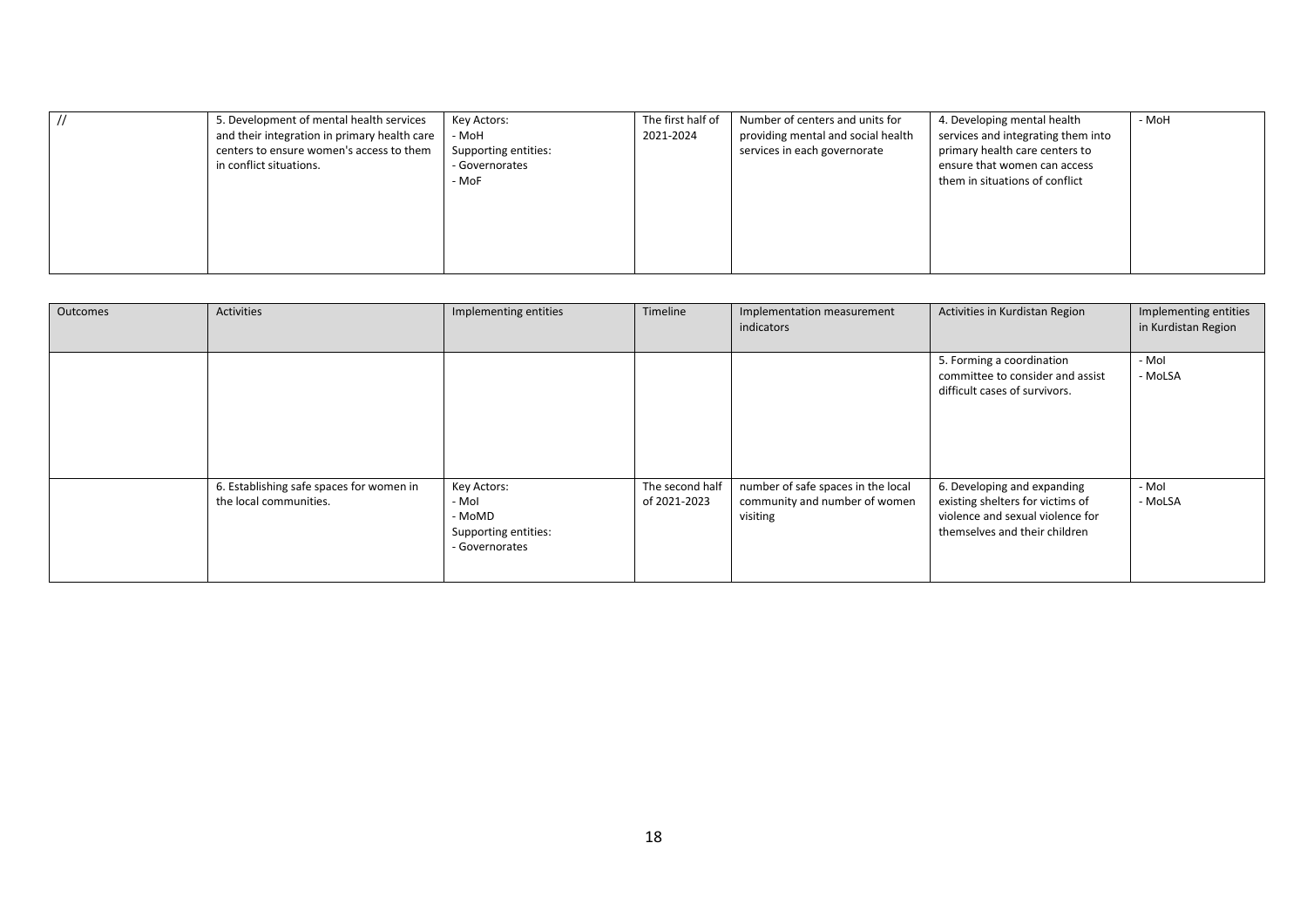| 7. Establishing shelters for victims of<br>violence and their children, and developing<br>the efficiency of shelters based on the level<br>of structure and cadres. Conducting annual<br>assessments to make sure they follow<br>universal standards. | Key Actors:<br>- MoLSA<br>- Governorates<br>Supporting entities:<br>- UN agencies<br>- National organizations<br>- MoF | The second half<br>of 2021-2023 | 1. An increase in the number of<br>shelters<br>2. Development of existing shelters<br>and improving their services<br>according to international<br>standards<br>3. A number of training workshops<br>for shelter cadres | 7. Developing the existing capacity<br>at the level of structure and cadres,<br>while conducting the necessary<br>annual evaluations to ensure their<br>commitment to international<br>standards. | - Mol<br>- MoLSA |
|-------------------------------------------------------------------------------------------------------------------------------------------------------------------------------------------------------------------------------------------------------|------------------------------------------------------------------------------------------------------------------------|---------------------------------|--------------------------------------------------------------------------------------------------------------------------------------------------------------------------------------------------------------------------|---------------------------------------------------------------------------------------------------------------------------------------------------------------------------------------------------|------------------|
| 8. holding meetings with heads of tribes<br>about providing none informal protection.                                                                                                                                                                 | Key Actors:<br>- Governorates (WEDs)<br>Supporting entities:<br>- active civil society agencies                        | 2021-2024                       | 1. Number of consultative meetings<br>with local leaders On informal<br>protection<br>2. Dialogues assessment reports. Bi-<br>annual meetings describing the<br>progress made and challenges                             | None                                                                                                                                                                                              | $\frac{1}{2}$    |

| <b>Outcomes</b>                                                                                                                                                                                                                | Activities                                                                                                                                                                                            | Implementing entities                                                                                                                                                                                      | Timeline  | Implementation measurement<br>indicators                     | Activities in Kurdistan Region | Implementing entities<br>in Kurdistan Region |
|--------------------------------------------------------------------------------------------------------------------------------------------------------------------------------------------------------------------------------|-------------------------------------------------------------------------------------------------------------------------------------------------------------------------------------------------------|------------------------------------------------------------------------------------------------------------------------------------------------------------------------------------------------------------|-----------|--------------------------------------------------------------|--------------------------------|----------------------------------------------|
| 5. Legislation related to<br>combating terrorism by<br>criminalizing rape, sexual<br>slavery and other serious<br>inhuman crimes committed<br>in the context of terrorist<br>acts as terrorist crimes (*)<br>Joint Declaration | 1. To propose the enactment of a law<br>related to crimes of slavery, sexual<br>violence, and serious human rights<br>violations that occur in the context of<br>terrorist acts and during conflicts. | Key Actors:<br>- General Secretariat of the<br><b>Council of Ministers (legal</b><br>department)<br>- council of representatives<br>Supporting entities:<br>- UN agencies<br>- International organizations | 2021-2024 | - The proposed law for terrorist<br>crimes against humanity. |                                |                                              |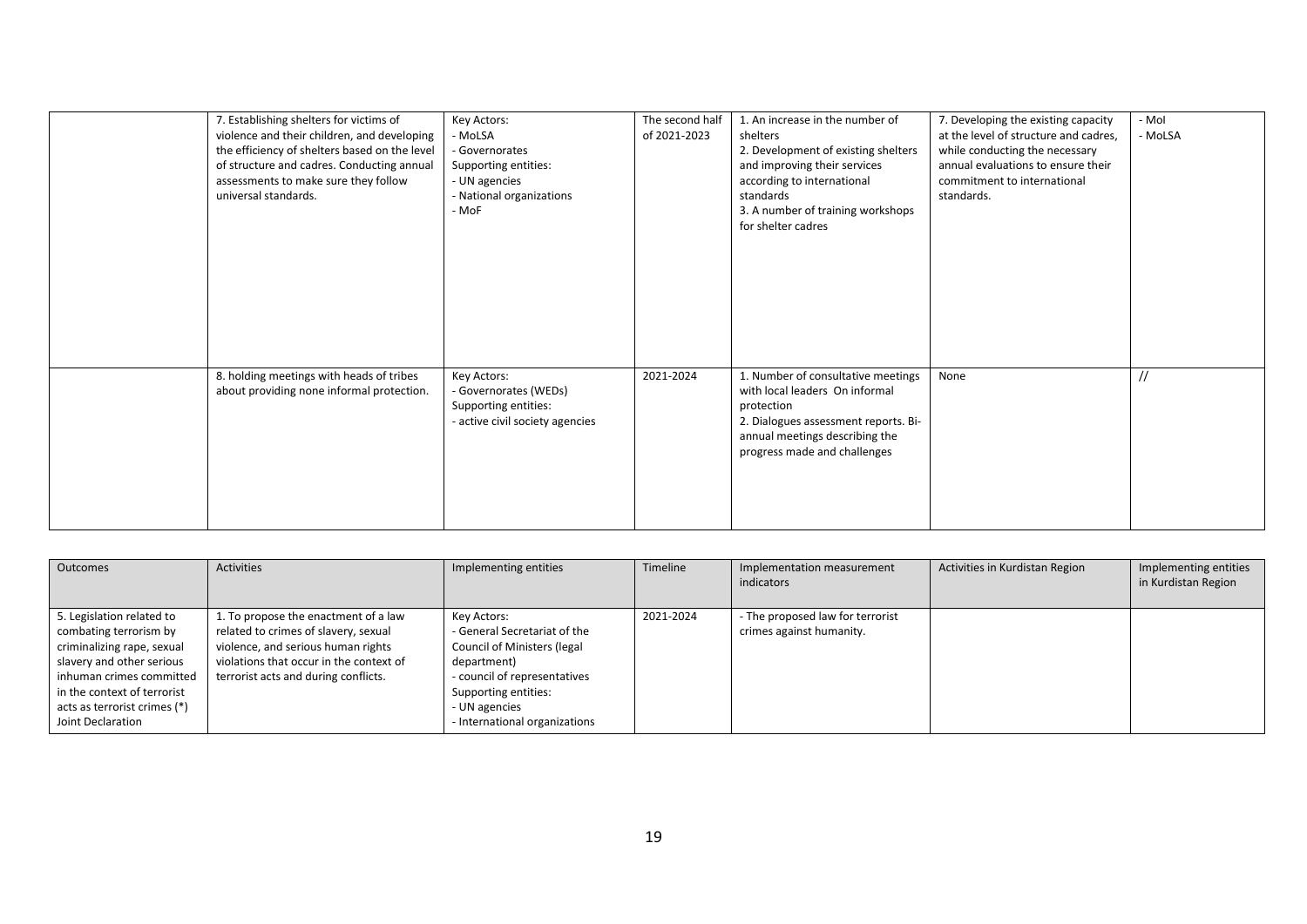|                                                                                                                                                                                                                                                                               | 2. to strengthen the application of<br>safeguards against inappropriate<br>investigation practices for detained<br>women.                                                                         | Key Actors:<br>- Mol<br>- MoJ<br>- HJC<br>Supporting entities:<br>- international organizations                                    | 2022      | - Issuing rules, regulations and<br>decisions related to dealing with<br>women during investigation for<br>terrorist crimes.                                                                        |  |
|-------------------------------------------------------------------------------------------------------------------------------------------------------------------------------------------------------------------------------------------------------------------------------|---------------------------------------------------------------------------------------------------------------------------------------------------------------------------------------------------|------------------------------------------------------------------------------------------------------------------------------------|-----------|-----------------------------------------------------------------------------------------------------------------------------------------------------------------------------------------------------|--|
|                                                                                                                                                                                                                                                                               | 3. Establish rules for information exchange<br>and referral between security agencies to<br>combat terrorism and between courts.                                                                  | Key Actors:<br>- Mol<br>- MoD<br>- NSS<br>- CTS<br>- HJC<br>Supporting entities:<br>- UN agencies<br>- international organizations | 2021-2023 | - issuing rules for information<br>exchange and organizing referral<br>procedures to ensure a fair trial.                                                                                           |  |
| 6. All survivors of sexual<br>violence have access to<br>long-term psychological,<br>social and health support<br>Indicator: Provide<br>psychological, social and<br>health support services to<br>survivors on an ongoing<br>basis in the long term (*)<br>joint declaration | 1. Establishing a national list of<br>psychologists trained in the skills of dealing<br>with survivors according to their age and<br>ensuring that at least 50% of them are<br>professional women | Key Actors:<br>- MoH<br>Supporting entities:<br>- UN agencies<br>- UN Population Fund<br>- Migrants Commission                     | 2021-2022 | - Survey of psychologists and<br>sociologists disaggregated by<br>gender and regions and training<br>them in skills to deal with survivors,<br>provided that 50% of them are<br>professional women. |  |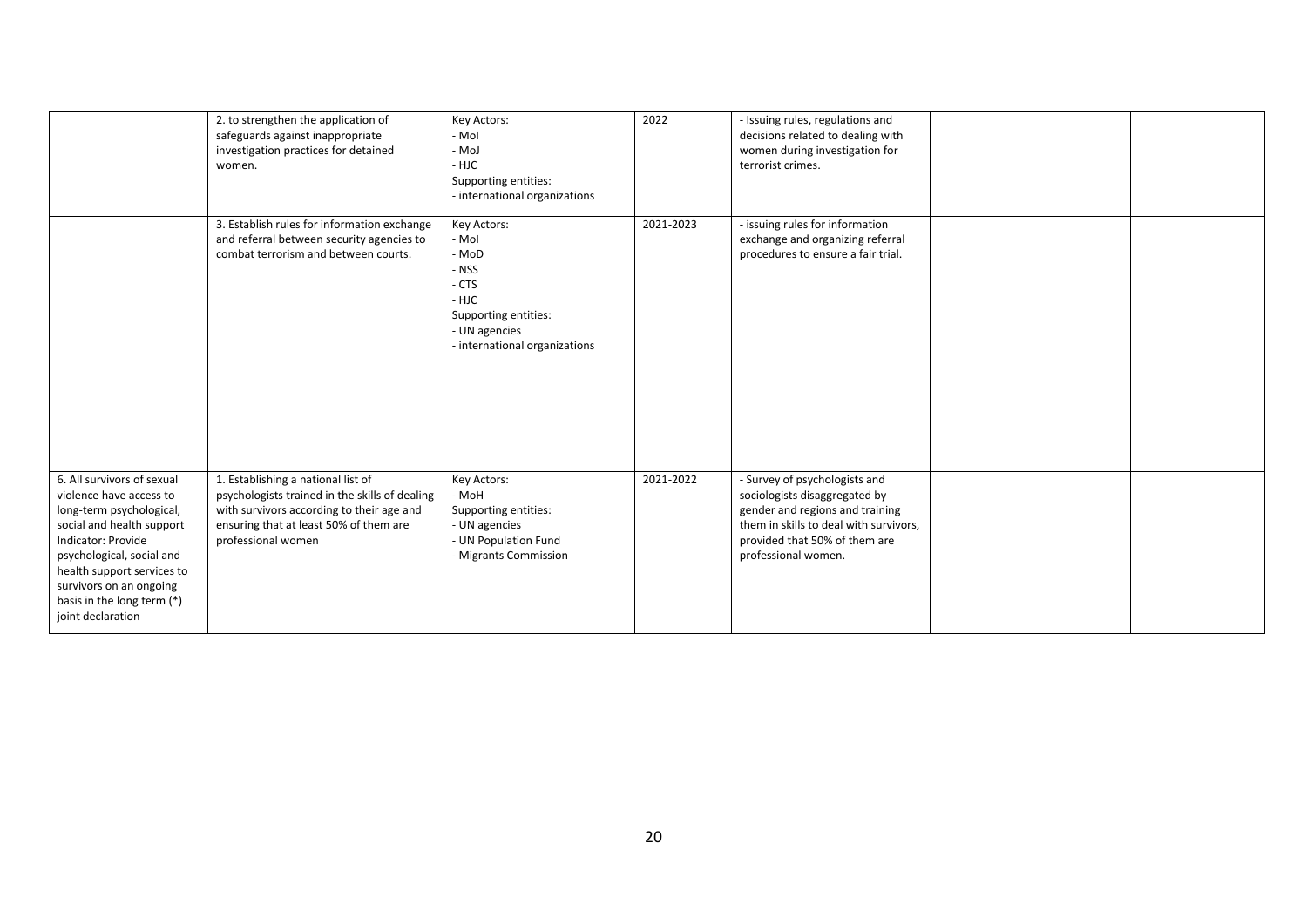| Outcomes                                                                                                                                                                                                                                                                   | <b>Activities</b>                                                                                                                                                      | Implementing entities                                                                                                          | Timeline  | Implementation measurement<br>indicators                                                                                                                                                                 | Activities in Kurdistan Region | Implementing entities<br>in Kurdistan Region |
|----------------------------------------------------------------------------------------------------------------------------------------------------------------------------------------------------------------------------------------------------------------------------|------------------------------------------------------------------------------------------------------------------------------------------------------------------------|--------------------------------------------------------------------------------------------------------------------------------|-----------|----------------------------------------------------------------------------------------------------------------------------------------------------------------------------------------------------------|--------------------------------|----------------------------------------------|
|                                                                                                                                                                                                                                                                            | 2. Clinical management training for<br>handling rape cases, including clinical<br>protocols.                                                                           | Key Actors:<br>- MoH<br>Supporting entities:<br>- UN agencies<br>- international organizations<br>- WHO<br>- UNICEF            | 2021-2023 | - Number of health workers trained<br>in clinical management to deal with<br>rape cases.                                                                                                                 |                                |                                              |
|                                                                                                                                                                                                                                                                            | 3. Operating fixed and mobile psychiatric<br>and social medicine clinics                                                                                               | Key Actors:<br>- MoH<br>- MoLSA<br>Supporting entities:<br>- MoF<br>- UN agencies<br>- international organizations<br>- UNICEF | 2021-2022 | - number of health clinics<br>developed, including medical<br>consultations and psychosocial<br>treatment for survivors<br>- number of clinics and mobile<br>psychosocial teams                          |                                |                                              |
| 7. Completion of legislation<br>that provides shelter to at-<br>risk groups, including<br>survivors of sexual violence<br>Indicator: A number of legal<br>legislations, frameworks,<br>and regulation to secure<br>shelter for vulnerable<br>groups (*) Joint declaration. | 1. Increase the number of safe shelters and<br>those concerned with survivors and<br>monitor them to ensure that the agreed<br>international standards are maintained. | Key Actors:<br>- Governorates<br>- MoMD<br>Supporting entities:<br>- local organizations<br>- UN agencies                      | 2021-2023 | - A number of shelters registered<br>with the government<br>- Approval of standard operating<br>procedures regarding the<br>management of safe shelters, in<br>accordance with the relevant<br>standards |                                |                                              |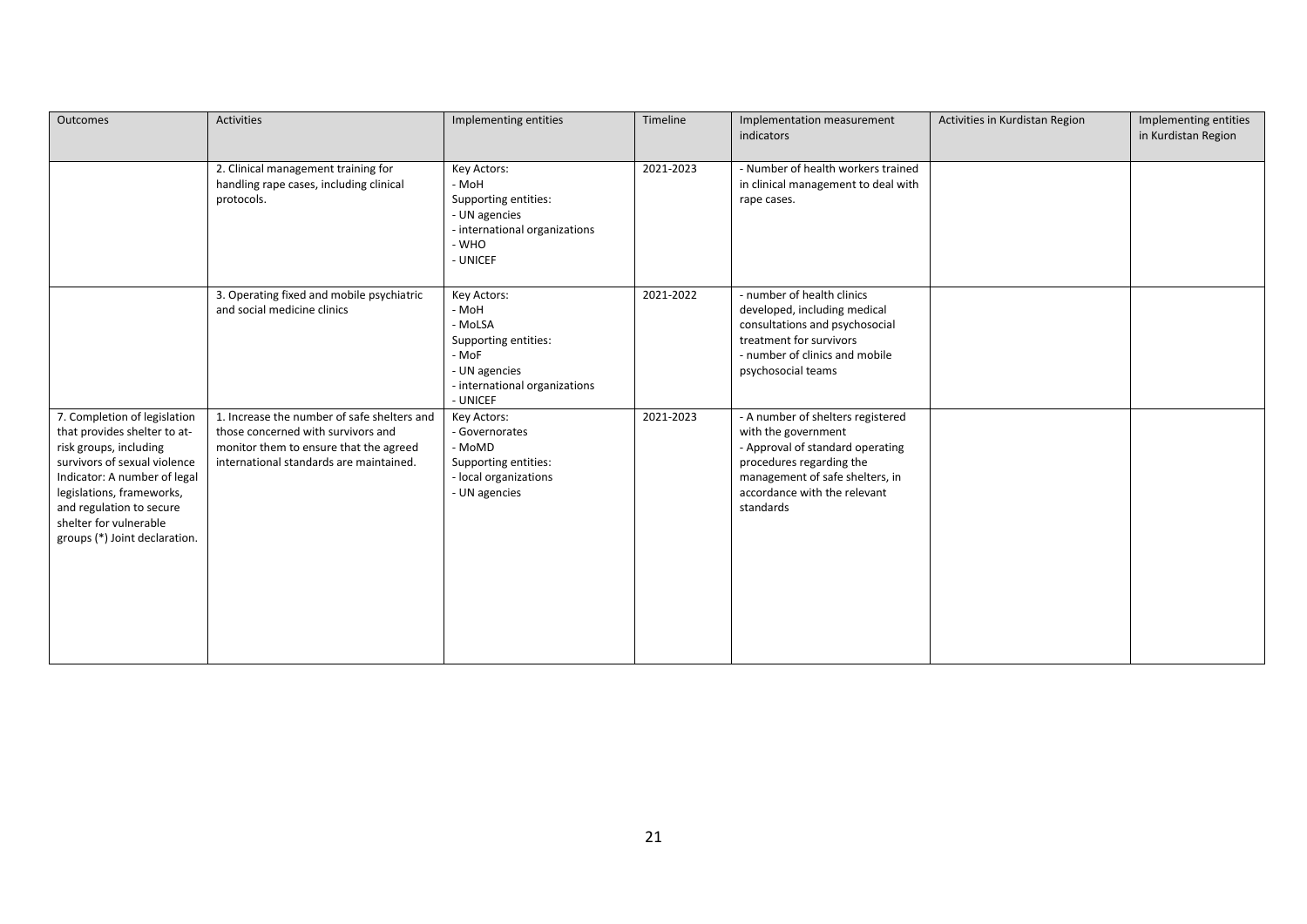| Outcomes                                                                                                                                                                                                                                   | <b>Activities</b>                                                                                                                                                                                                                                                                                                                        | Implementing entities                                                                                                                                                 | Timeline                                                | Implementation measurement<br>indicators                                                                                                                                                                              | Activities in Kurdistan Region                                                                                                                                                    | Implementing entities<br>in Kurdistan Region                     |
|--------------------------------------------------------------------------------------------------------------------------------------------------------------------------------------------------------------------------------------------|------------------------------------------------------------------------------------------------------------------------------------------------------------------------------------------------------------------------------------------------------------------------------------------------------------------------------------------|-----------------------------------------------------------------------------------------------------------------------------------------------------------------------|---------------------------------------------------------|-----------------------------------------------------------------------------------------------------------------------------------------------------------------------------------------------------------------------|-----------------------------------------------------------------------------------------------------------------------------------------------------------------------------------|------------------------------------------------------------------|
| 1. Developing legal and<br>institutional frameworks<br>for accountability and<br>justice.<br>Indicator: Legislation and<br>procedures in place to<br>ensure justice for victims<br>and punishment of<br>perpetrators (achieve<br>justice). | 1. Preparing a survey of national legal<br>frameworks to identify the legislative gaps<br>that require legislative amendments to<br>ensure greater protection for women<br>during and after conflicts.                                                                                                                                   | Key Actors:<br>- legal department and WED<br>- HJC<br>Supporting entities:<br>- UN agencies<br>- international organizations<br>- civil society organizations         | 2021                                                    | 1. Forming legal teams to review<br>approved legal frameworks and<br>diagnose legislative gaps.<br>2. A report on legislative gaps and<br>recommendations on the required<br>legal reviews.                           | None                                                                                                                                                                              | $\frac{1}{2}$                                                    |
| $\frac{1}{2}$                                                                                                                                                                                                                              | 2. Providing technical support with the<br>help of experts for the effective<br>implementation of international<br>standards, including training on sexual<br>violence, and cooperation with courts for<br>the Investigation of International Crimes,<br>in order to investigate violations<br>committed against women in conflict areas | Key Actors:<br>- HJC<br>- Mol<br>Supporting entities:<br>- Human Rights Commission<br>- UN agencies<br>- international organizations<br>- civil society organizations | The second half<br>of 2021-the<br>first half of<br>2022 | 1. Number of consultative meetings<br>and their results regarding the<br>development of justice systems<br>2. Number of training workshops<br>carried out for investigative staff<br>and law enforcement authorities. | None                                                                                                                                                                              | $\frac{1}{2}$                                                    |
| $\frac{1}{2}$                                                                                                                                                                                                                              | 3. Amending the penalty law in order to<br>criminalize dangerous sexual violence<br>committed by armed groups in accordance<br>with Security Council Resolution No.<br>2379/2017.                                                                                                                                                        | Key Actors:<br>- Mol<br>- Council of Ministers<br>- Council of Representatives<br>Supporting entities:<br>- UN agencies and international<br>organizations            | 2022                                                    | 1. Preparing a proposal for law to<br>criminalize serious violations,<br>especially conflict-related sexual<br>violence, by the government.<br>2. Enactment of law by Parliament.                                     | 1. Amending the penalty law in order<br>to criminalize dangerous sexual<br>violence committed by armed groups<br>in accordance with Security Council<br>Resolution No. 2379/2017. | - Parliament<br>- MoJ<br>-HJC<br>- Council of<br>Representatives |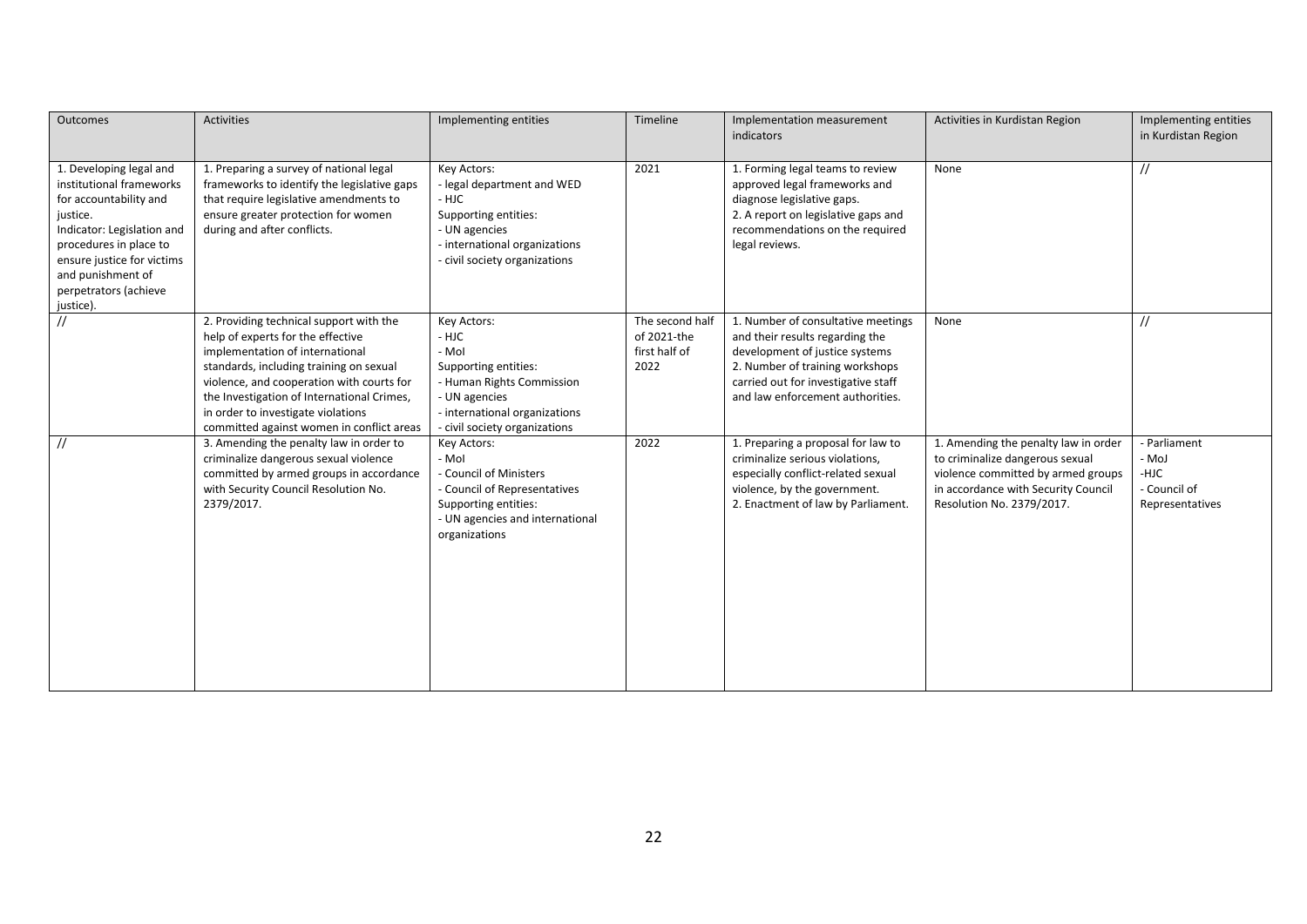| 4. Amendment of military and security<br>laws and regulations to ensure effective<br>prosecution of gender-based violence<br>crimes committed by the military and<br>security forces in accordance with<br>international standards. | Key Actors:<br>- Mol<br>- MoD<br>- NSA<br>- NSS<br>Supporting entities:<br>international organizations<br>- civil society organizations | The second half<br>of 2021-2024 | . Systems and procedures adopted<br>in the military and security<br>institutions that guarantee the<br>prosecution of perpetrators of<br>crimes of sexual violence from<br>among their forces.<br>2. Number of trials for the officers<br>accused of committing violations. | 2. Amending military laws to ensure<br>effective prosecution of sexual<br>violence crimes committed by<br>military forces in accordance with<br>international standards. | - Parliament<br>- Mol<br>- Ministry of Peshmerga<br>- MoJ<br>- HJC |
|-------------------------------------------------------------------------------------------------------------------------------------------------------------------------------------------------------------------------------------|-----------------------------------------------------------------------------------------------------------------------------------------|---------------------------------|-----------------------------------------------------------------------------------------------------------------------------------------------------------------------------------------------------------------------------------------------------------------------------|--------------------------------------------------------------------------------------------------------------------------------------------------------------------------|--------------------------------------------------------------------|
|                                                                                                                                                                                                                                     |                                                                                                                                         |                                 |                                                                                                                                                                                                                                                                             |                                                                                                                                                                          |                                                                    |

| Outcomes                                                                                                                                                                                                                                                      | Activities                                                                                                                                                                                                                                                      | Implementing entities                                                                                                                                           | Timeline                                                                                                      | Implementation measurement<br>indicators                                                                                                                                                                                                                                                                                                                                 | Activities in Kurdistan Region                                                                                                                                                                                         | Implementing entities<br>in Kurdistan Region                        |
|---------------------------------------------------------------------------------------------------------------------------------------------------------------------------------------------------------------------------------------------------------------|-----------------------------------------------------------------------------------------------------------------------------------------------------------------------------------------------------------------------------------------------------------------|-----------------------------------------------------------------------------------------------------------------------------------------------------------------|---------------------------------------------------------------------------------------------------------------|--------------------------------------------------------------------------------------------------------------------------------------------------------------------------------------------------------------------------------------------------------------------------------------------------------------------------------------------------------------------------|------------------------------------------------------------------------------------------------------------------------------------------------------------------------------------------------------------------------|---------------------------------------------------------------------|
|                                                                                                                                                                                                                                                               | 5. Adopting rules of conduct for law<br>enforcement men, organizing dealings<br>based on respect for women's rights and<br>preventing sexual harassment, and<br>training law enforcement personnel on<br>special standards and accountability for<br>violators. | Key Actors:<br>- Mol<br>- MoJ<br>- HJC<br>- NSS<br>Supporting entities:<br>- UN agencies<br>- civil society organizations                                       | The first half of<br>2021 for<br>preparing the<br>draft and<br>evaluating<br>efforts until the<br>end of 2024 | 1. Preparing a code of conduct for<br>law enforcement officials based on<br>observing the rights and dignity of<br>women during law enforcement<br>operations (arrest, investigation,<br>detention and arrest), and during<br>their testimony.<br>2. number of trainings to prepare<br>qualified cadres to train law<br>enforcement officials on the rules of<br>conduct | 3. Amending and enforcing the Iraqi<br>High Criminal Court Law No. 10 of<br>the year 2009, taking into account<br>the region's specificity and focusing<br>on criminalizing sexual violence<br>during armed conflicts. | - The Parliament<br>- MoJ<br>- HJC                                  |
| 2. Strengthening the<br>capacities of judicial and<br>investigative bodies with<br>specific skills and<br>knowledge to address<br>sexual violence.<br>Indicator: Women are<br>more equitably<br>represented in the<br>justice system (*) Joint<br>declaration | 1. Establish rules (protocol) for<br>interrogation, especially in the<br>investigation of conflict-related sexual<br>violence crimes of victims, witnesses, and<br>suspects.                                                                                    | Key Actors:<br>- General Secretariat of the Council<br>of Ministers<br>- Mol<br>- HJC<br>Supporting entities:<br>- UN agencies<br>- international organizations | 2021-2024                                                                                                     | - Issuing rules for interrogation and<br>investigation of crimes of sexual<br>violence related to conflict.                                                                                                                                                                                                                                                              | 4. Adding penalties for sexual<br>violence in the Anti-Terrorism Law.<br>5. Involving survivors of violence in<br>trials of terror suspects.                                                                           | - Council of<br>Representatives<br>- MoJ<br>- HJC<br>- Moj<br>- HJC |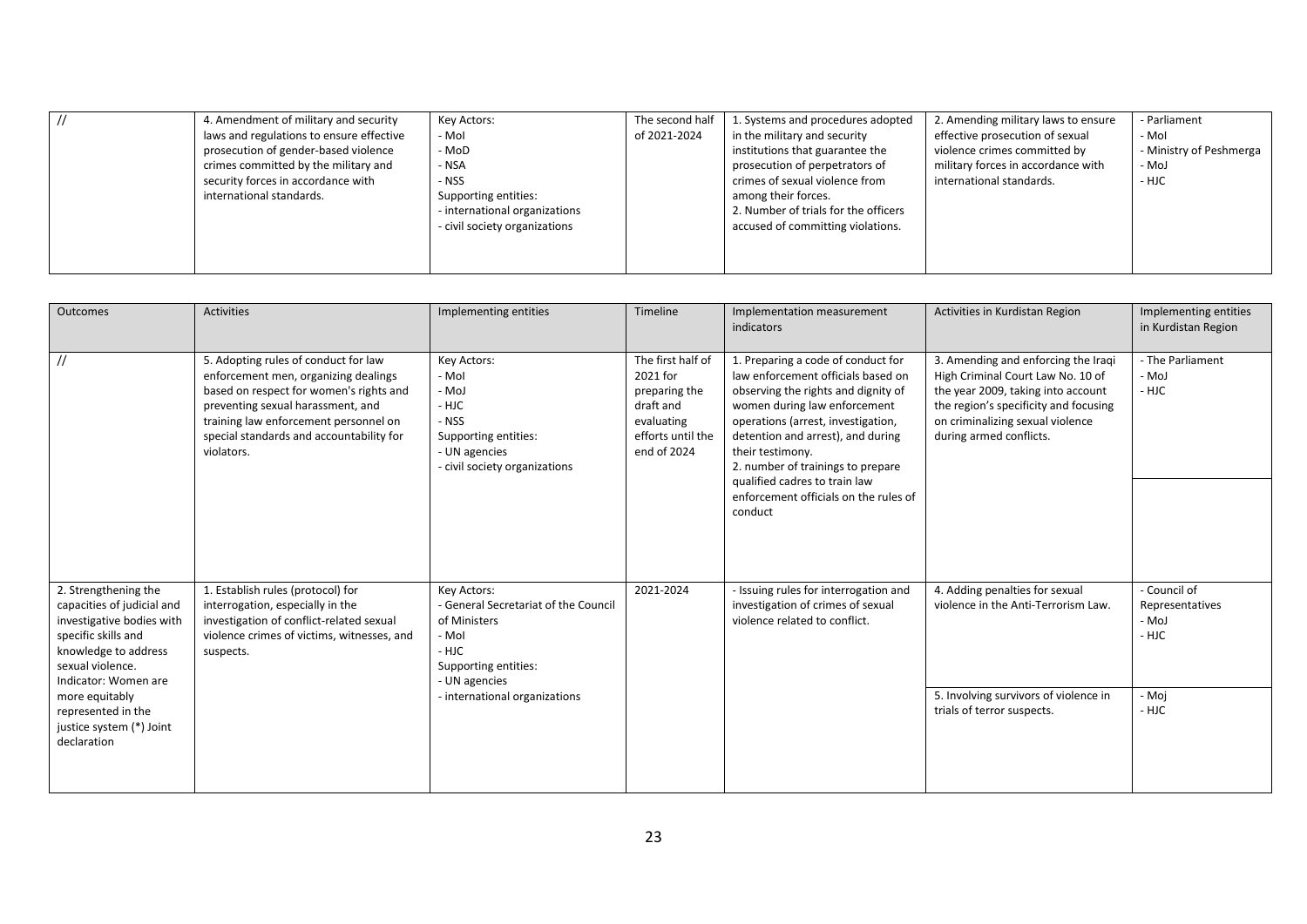|                                                                                       |                      |                                                                                                      | 6. Excluding perpetrators of sexual<br>assault and kidnapping of women<br>from any special or general amnesty.                          | - Mol<br>- Moj |
|---------------------------------------------------------------------------------------|----------------------|------------------------------------------------------------------------------------------------------|-----------------------------------------------------------------------------------------------------------------------------------------|----------------|
| 2. Increase the number of female judges<br>and female investigators in the judiciary. | Key Actors:<br>- HJC | - Increasing the percentage of<br>female investigators and judges in<br>the Higher Judicial Council. | 7. Building the capacities of the<br>judiciary and police agencies on the<br>international protocol for<br>investigating sexual crimes. |                |

| Outcomes                                                                                                                                                                                                                                                                         | Activities                                                                                                                                                                                                          | Implementing entities                                                                                                                                                                                                                     | Timeline  | Implementation measurement<br>indicators                                                                                                                                                                                         | Activities in Kurdistan Region | Implementing entities<br>in Kurdistan Region |
|----------------------------------------------------------------------------------------------------------------------------------------------------------------------------------------------------------------------------------------------------------------------------------|---------------------------------------------------------------------------------------------------------------------------------------------------------------------------------------------------------------------|-------------------------------------------------------------------------------------------------------------------------------------------------------------------------------------------------------------------------------------------|-----------|----------------------------------------------------------------------------------------------------------------------------------------------------------------------------------------------------------------------------------|--------------------------------|----------------------------------------------|
| Reviewing national<br>legislation on<br>accountability for sexual<br>violence, analyzing gaps<br>and developing a reform<br>plan based on<br>information. Indicator:<br>Gap analysis in national<br>legislation that facilitates<br>investigation and<br>prosecution of cases of | 1. Forming a working group (committee)<br>To review the laws and legislations in<br>force, and to follow up on issuing or<br>amending relevant legislation                                                          | Key Actors:<br>- General Secretariat of the Council<br>of Ministers (legal department)<br>- HJC<br>- MoHE<br>Supporting entities:<br>- civil society organizations<br>- Bar association<br>- UN agencies<br>- international organizations | 2021      | - Decision to form a committee or<br>team<br>- To issue a report diagnosing<br>deficiencies in laws and how to<br>address them to facilitate<br>prosecution of perpetrators of<br>sexual violence, especially during<br>conflict |                                |                                              |
| sexual violence. The total<br>number of laws revised<br>versus the total number<br>of problematic laws. (*)<br>Joint announcement                                                                                                                                                |                                                                                                                                                                                                                     |                                                                                                                                                                                                                                           |           |                                                                                                                                                                                                                                  |                                |                                              |
|                                                                                                                                                                                                                                                                                  | 2. Enacting specific provisions to amend<br>their inclusion within the criminal laws, the<br>civil status law and other relevant laws to<br>facilitate the investigation and<br>criminalization of sexual violence. | Key Actors:<br>- General Secretariat of the Council<br>of Ministers (legal department)<br>- Council of representatives<br>Supporting entities:<br>- UN agencies                                                                           | 2021-2024 |                                                                                                                                                                                                                                  |                                |                                              |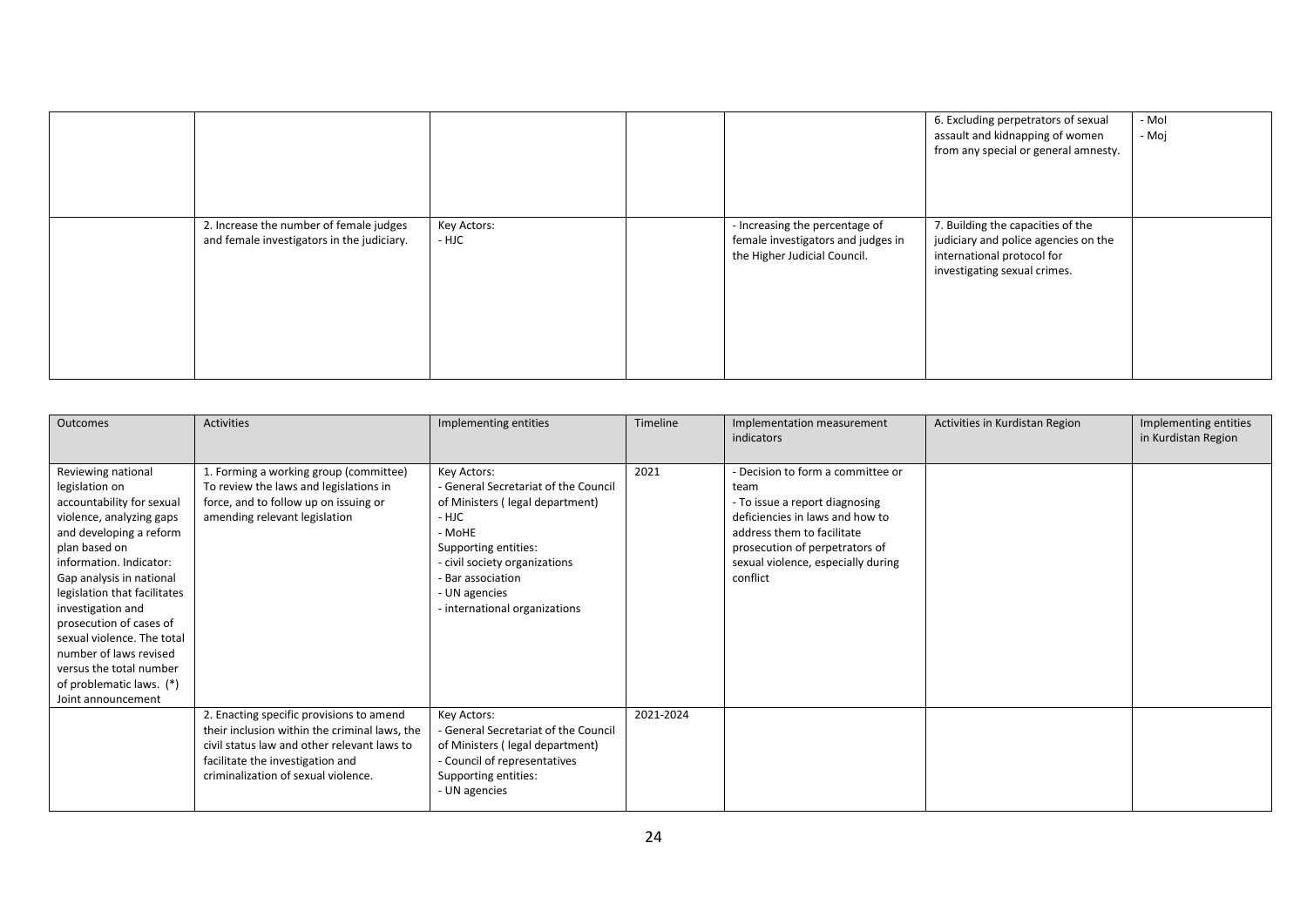|                                                                                                                                                                                                                                                                                                                                                                       | - international organizations                                                                                                                                                                    |           |                                            |  |
|-----------------------------------------------------------------------------------------------------------------------------------------------------------------------------------------------------------------------------------------------------------------------------------------------------------------------------------------------------------------------|--------------------------------------------------------------------------------------------------------------------------------------------------------------------------------------------------|-----------|--------------------------------------------|--|
| 3. Enacting laws on serious international<br>crimes, including crimes of sexual violence,<br>in accordance with Security Council<br>Resolution No. 2379 for 2017<br>- Activating the Human Trafficking Act, and<br>amending procedural rules and evidentiary<br>rules to facilitate the recording of<br>statements and crimes recording by<br>survivors of terrorism. | Key Actors:<br>- General Secretariat of the Council<br>of Ministers (legal department)<br>- Council of representatives<br>Supporting entities:<br>- UN agencies<br>- international organizations | 2021-2024 | - Proposals of laws prepared or<br>enacted |  |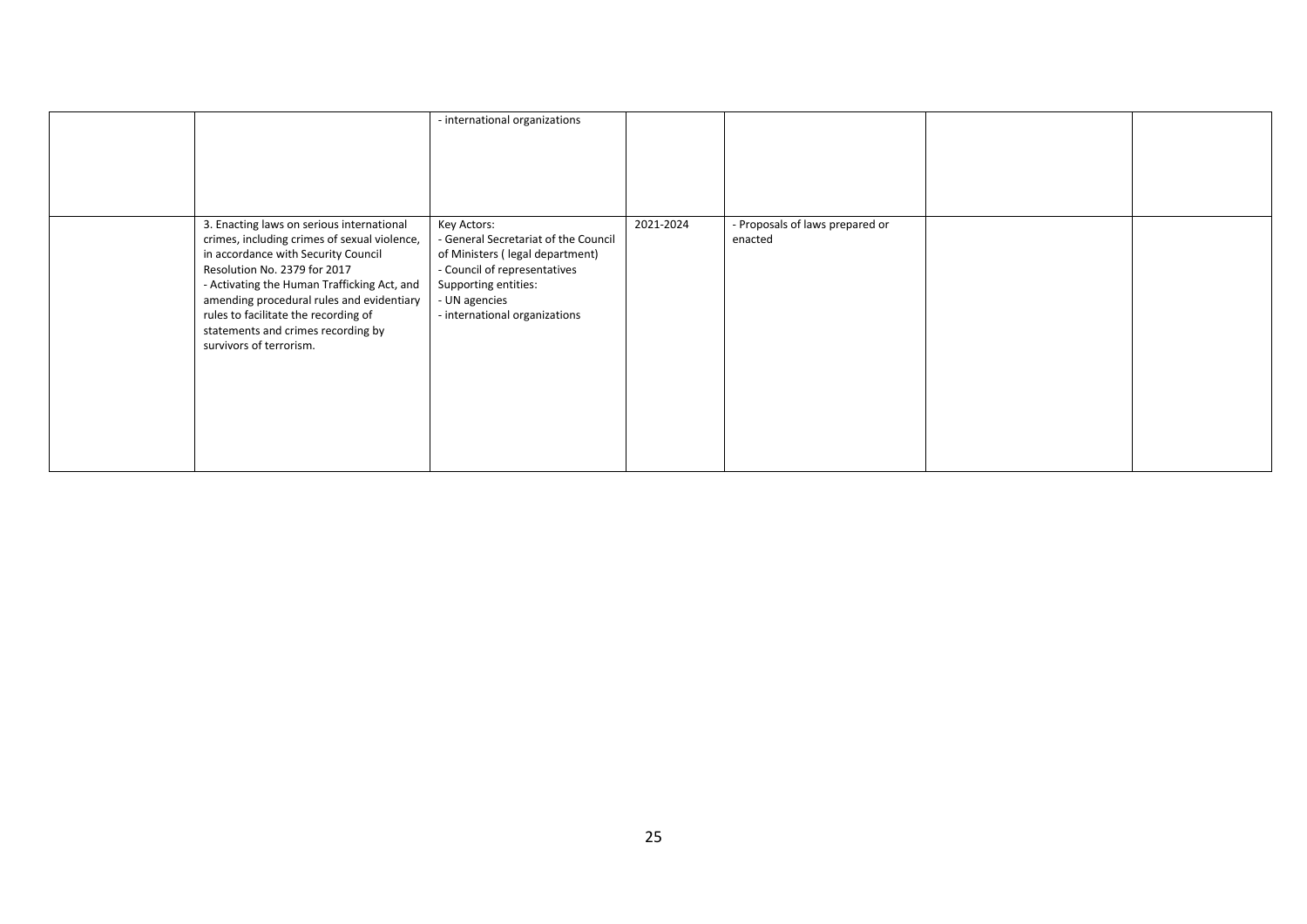## **Protection pillar / third objective: Protection of women and girls affected by conflict from sexual violence as one of the tools of war and their reintegration into society.**

| Outcomes                                                                                                                                                                                                                                                                                         | <b>Activities</b>                                                                                                                                                                                                                                        | Implementing entities                                                                                                                                                                       | Timeline  | Implementation measurement<br>indicators                                                                                                                                                                                                                                                                                                                 | Activities in Kurdistan Region                                                                                                                                                                                   | Implementing entities in<br>Kurdistan Region     |
|--------------------------------------------------------------------------------------------------------------------------------------------------------------------------------------------------------------------------------------------------------------------------------------------------|----------------------------------------------------------------------------------------------------------------------------------------------------------------------------------------------------------------------------------------------------------|---------------------------------------------------------------------------------------------------------------------------------------------------------------------------------------------|-----------|----------------------------------------------------------------------------------------------------------------------------------------------------------------------------------------------------------------------------------------------------------------------------------------------------------------------------------------------------------|------------------------------------------------------------------------------------------------------------------------------------------------------------------------------------------------------------------|--------------------------------------------------|
| 1. The reintegration of<br>survivors of sexual<br>violence and children<br>born as a result of it into<br>their communities.<br>Indicator: An increase in<br>the number of survivors<br>of sexual violence and<br>children in conflict<br>benefiting from<br>adequate and responsive<br>services | 1. Preparing an assessment of the needs<br>of survivors of sexual violence and their<br>children to ensure the voluntary return to<br>their areas of origin                                                                                              | Key Actors:<br>- MoMD<br>- MoLSA<br>- Governorates<br>- MoJ<br>Supporting entities:<br>- MoF<br>- Human Rights Commission<br>- Civil society organizations<br>- international organizations | 2021      | A report issued by a specialized<br>team of key and implementation<br>agencies that includes<br>recommendations for the needs of<br>survivors.                                                                                                                                                                                                           | 1. Preparing an assessment of the<br>needs of survivors of sexual violence<br>of their children to ensure voluntary<br>return to their areas of origin.                                                          | - MoLSA<br>- General Directorate of<br>Migration |
| $\frac{1}{2}$                                                                                                                                                                                                                                                                                    | 2. Establishing mechanisms to reach<br>survivors of sexual violence for<br>reunification with their families, including<br>consultations with local leaders and clan<br>elders and cooperation with international<br>organizations and diplomatic bodies | Key Actors:<br>- MoMD<br>- Governorates and committees<br>Supporting entities:<br>Civil society organizations<br>- international organizations                                              | 2021-2022 | The level of survivors 'satisfaction<br>with activating mechanisms to reach<br>them (Reports).                                                                                                                                                                                                                                                           | Establish mechanisms to reach<br>survivors of sexual violence for<br>reuniting them with their families,<br>including consultation and<br>cooperation with international<br>organizations and diplomatic bodies. | - General Directorate of<br>Migration            |
| $\frac{1}{2}$                                                                                                                                                                                                                                                                                    | 3. Forming annual groups for consultation<br>with stakeholders to reintegrate survivors<br>of sexual violence and their children and<br>build the capacity of women's groups to<br>lead consultations and negotiate with the<br>concerned authorities.   | Key Actors:<br>- Governorates<br>- WEDs in committees<br>Supporting entities:<br>- civil society organizations<br>- international organizations                                             | 2021      | 1. Number of meetings and<br>consultations that annual groups<br>have held in the communities in<br>order to integrate survivors.<br>2. Number of workshops aimed at<br>building the capacities of women<br>empowerment departments,<br>concerned committees in<br>governorates, and civil society<br>activists to lead consultation and<br>negotiation. |                                                                                                                                                                                                                  |                                                  |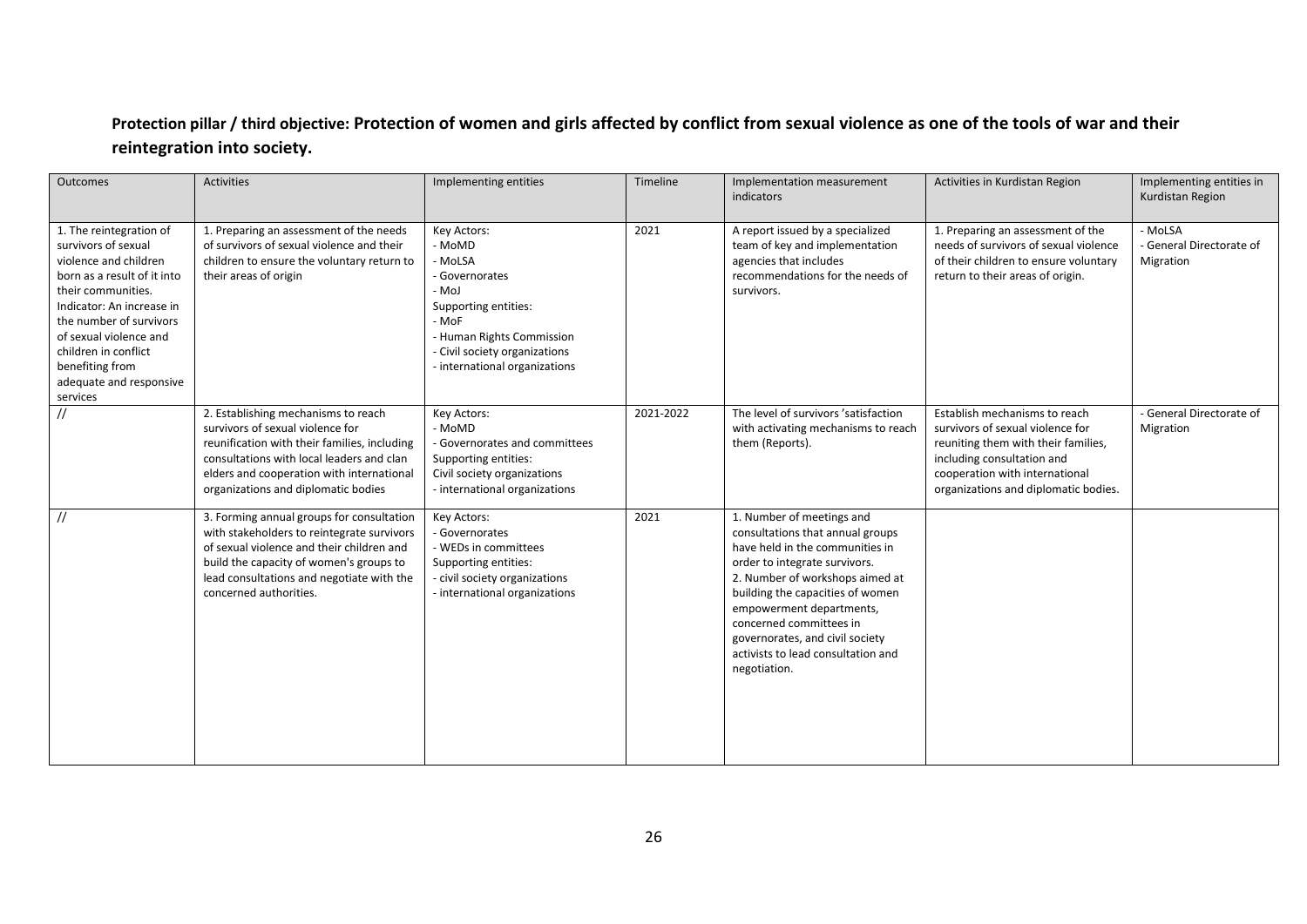| Outcomes      | Activities                                                                                                                                                                                                                                                    | Implementing entities                                                                                                                                  | Timeline  | Implementation measurement<br>indicators                                                                                                                                                                                                                                                                                                                                                                                                                                                                                              | Activities in Kurdistan Region                                                                                                                                                                                                                                         | Implementing entities in<br>Kurdistan Region |
|---------------|---------------------------------------------------------------------------------------------------------------------------------------------------------------------------------------------------------------------------------------------------------------|--------------------------------------------------------------------------------------------------------------------------------------------------------|-----------|---------------------------------------------------------------------------------------------------------------------------------------------------------------------------------------------------------------------------------------------------------------------------------------------------------------------------------------------------------------------------------------------------------------------------------------------------------------------------------------------------------------------------------------|------------------------------------------------------------------------------------------------------------------------------------------------------------------------------------------------------------------------------------------------------------------------|----------------------------------------------|
| $\frac{1}{2}$ | 3. Forming annual groups to consult with<br>the concerned authorities to reintegrate<br>survivors of sexual violence and their<br>children and build the capacity of<br>women's groups to lead consultations and<br>negotiate with the concerned authorities. |                                                                                                                                                        |           |                                                                                                                                                                                                                                                                                                                                                                                                                                                                                                                                       | 4. Building the capacities of women,<br>forming their own women's groups.<br>Leadership, consultations and<br>negotiations with the concerned<br>authorities to reintegrate survivors<br>who were captured with their<br>children born as a result of the<br>conflict. | - Mol<br>- local governments                 |
| $\frac{1}{2}$ | 4. Awareness campaigns on sexually<br>transmitted diseases for peacekeepers,<br>service providers and women in camps.                                                                                                                                         | Key Actors:<br>- MoH<br>- local governments<br>Supporting entities:<br>- civil society organizations<br>- UN agencies<br>- international organizations | 2021      | 1. Number of educational materials<br>issued by the Ministry of Health on<br>sexually transmitted diseases<br>targeting peacekeepers, service<br>providers and women in camps.<br>2. Increased knowledge of service<br>providers about sexually transmitted<br>diseases                                                                                                                                                                                                                                                               | None                                                                                                                                                                                                                                                                   | $\frac{1}{2}$                                |
| $\frac{1}{2}$ | 5. Providing the necessary services for<br>women and girls, including health care,<br>psychological, social and legal support.                                                                                                                                | Key Actors:<br>- MoH<br>- MoLSA<br>Supporting entities:<br>- MoF<br>- UN agencies<br>- international organizations                                     | 2021-2024 | 1. Establishing a number of health<br>centers to provide services for<br>women and girls.<br>2. Support and develop the existing<br>health centers with equipment,<br>devices and rehabilitation to<br>improve their ability to provide<br>health services to women and girls.<br>3. Establishing and developing a<br>number of mental and social health<br>centers and providing legal services<br>4. Increasing the number of women<br>beneficiaries of the services<br>provided in terms of health and<br>psychological wellbeing. | Providing the necessary services for<br>women and girls, including health<br>care, psychological, social and legal<br>support.                                                                                                                                         | - MoJ<br>- MoH<br>- MoLSA                    |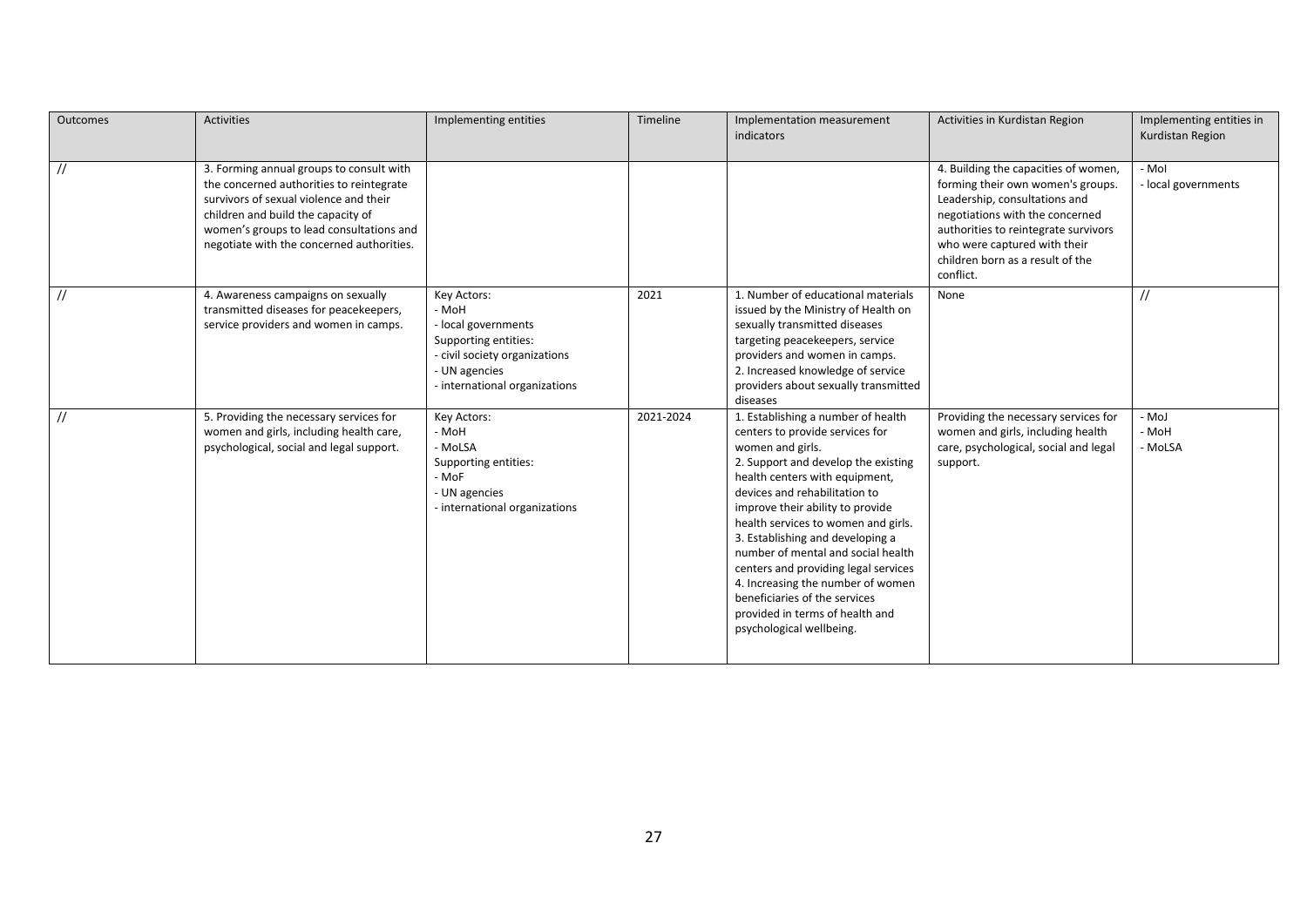| 6. Opening safe reporting channels for      | Key Actors:          | 2021-2022 | 1. Establishing special mechanisms   | Opening safe reporting channels for    | - Mol |
|---------------------------------------------|----------------------|-----------|--------------------------------------|----------------------------------------|-------|
| sexual violence, receiving complaints and   | - Mol                |           | and procedures for safe reporting of | sexual violence, receiving             | - MoJ |
| investigating urgent cases that are subject | - HJC                |           | sexual violence.                     | complaints and investigating urgent    |       |
| to judicial jurisdiction.                   | Supporting entities: |           | 2. Number of judicial decisions      | cases that are within the jurisdiction |       |
|                                             | - local governments  |           | regarding crimes of sexual violence, | of the judiciary                       |       |
|                                             |                      |           | annual report.                       |                                        |       |
|                                             |                      |           |                                      |                                        |       |
|                                             |                      |           |                                      |                                        |       |
|                                             |                      |           |                                      |                                        |       |
|                                             |                      |           |                                      |                                        |       |
|                                             |                      |           |                                      |                                        |       |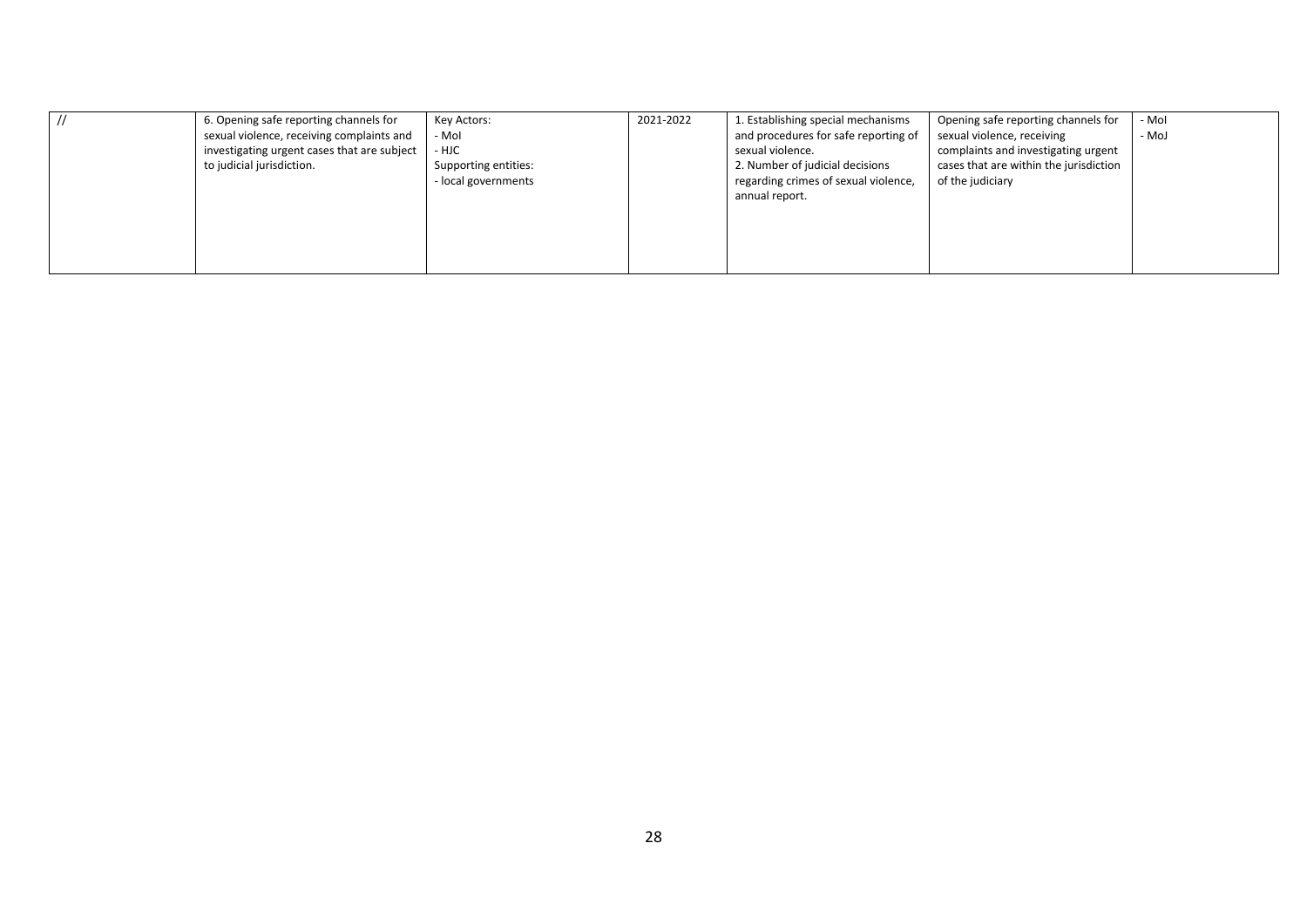Promote risk prevention before, during and after conflict and support an environment free from gender-based violence.

Objectives:

First/ Create a safe environment for women and girls and a supportive society based on coexistence and the rejection of violence.

Second/ Including the concept of prevention in conflict conditions within the formal institutional frameworks

Third/ increasing the resilience of women affected by conflict through livelihood opportunities and access to services in their communities.

Indicators and outcomes:

First/ an increase in the percentage of women benefiting from prevention programs and services, whether official, governmental or in the community.

Second/ A number of legislative, executive and procedural amendments that the government has taken regarding the protection of women in conflict situations.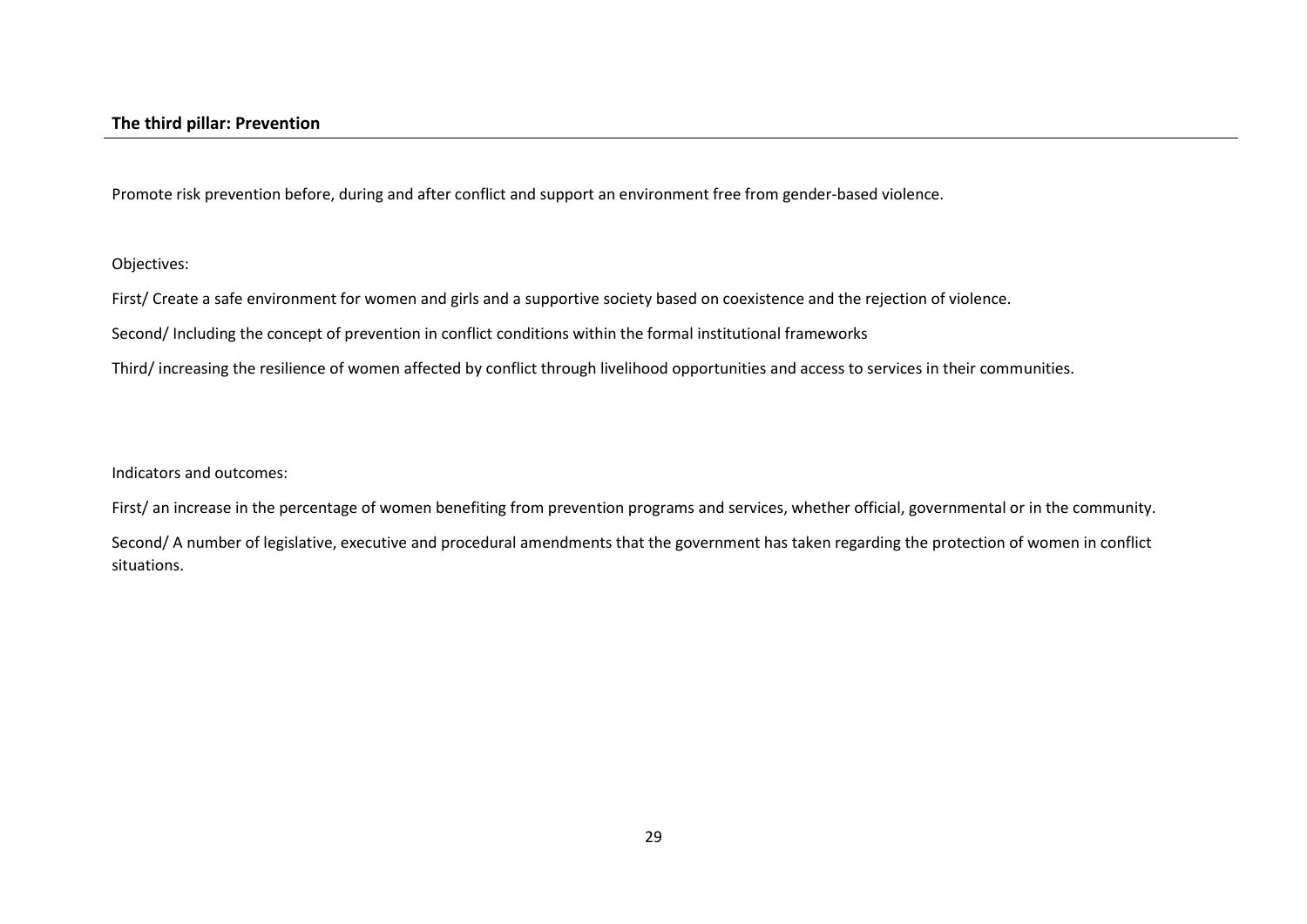## **Prevention pillar/ first objectives: Create a safe environment for women and girls and a supportive society based on coexistence and the rejection of violence.**

| Outcomes                                                                                                                                                                                                                                                                                                                   | <b>Activities</b>                                                                                                                                                                                         | Implementing entities                                                                                                                                                                                            | Timeline  | Implementation measurement indicators                                                                                                                                                                | Activities in Kurdistan Region                                                                                                                               | Implementing entities in<br>Kurdistan Region                          |
|----------------------------------------------------------------------------------------------------------------------------------------------------------------------------------------------------------------------------------------------------------------------------------------------------------------------------|-----------------------------------------------------------------------------------------------------------------------------------------------------------------------------------------------------------|------------------------------------------------------------------------------------------------------------------------------------------------------------------------------------------------------------------|-----------|------------------------------------------------------------------------------------------------------------------------------------------------------------------------------------------------------|--------------------------------------------------------------------------------------------------------------------------------------------------------------|-----------------------------------------------------------------------|
| Establishing a religious<br>and societal discourse<br>that adopts the<br>principles of tolerance,<br>respect for women's<br>rights, diversity and<br>coexistence.<br>Indicator: religious and<br>community leaderships<br>playing an influential role<br>in spreading a discourse<br>that promotes tolerance<br>and peace. | 1. Organizing awareness and operational<br>campaigns to combat extremist ideology<br>with community-based women leaders<br>at the local level, with the participation<br>of other relevant women leaders. | Key Actors:<br>- endowment offices<br>- MoC<br>- NSA<br>- Iraqi Media Network<br>- Mol/tribal affairs<br>Supporting entities:<br>- UN agencies<br>- international organizations<br>- civil society organizations |           |                                                                                                                                                                                                      |                                                                                                                                                              |                                                                       |
| $\frac{1}{2}$                                                                                                                                                                                                                                                                                                              | 2. Implementing media campaigns and<br>awareness programs at the national and<br>local levels in order to change the<br>stereotypical values towards women in<br>society.                                 | Key Actors:<br>- Iraqi Media Network<br>- MoC<br>- Communications and Media<br>Committee<br>Supporting entities:<br>- Endowment offices<br>- UN agencies<br>- civil society organizations                        | 2022-2024 | Number of courses and workshops<br>targeting teachers on peace and<br>community coexistence.                                                                                                         | 1. Implementing media campaigns,<br>awareness, and educational<br>programs in order to change the<br>stereotypical values towards<br>women in society.       | - MoHE                                                                |
| $\frac{1}{2}$                                                                                                                                                                                                                                                                                                              | 3. Activating the role of national religious<br>leaders in order to reject extremist<br>religious discourse and fight extremist<br>ideology through consultative meetings.                                | Key Actors:<br>- Endowment offices<br>- Holy shrines<br>Supporting entities:<br>- Iraqi Media Network<br>- international organizations<br>- civil society organizations                                          | 2022-2024 | 1. Preparation and modifying the<br>curriculum.<br>2. Preparing an academic subject in<br>colleges to be linked to the human rights<br>course for women's rights and peaceful<br>social coexistence. | 2. Activating the role of educational<br>personnel in schools and<br>universities in spreading a culture<br>of tolerance and rejecting<br>extremist thought. | - MoHE<br>- MARA<br>- Committee of<br>Coexistence and Social<br>Peace |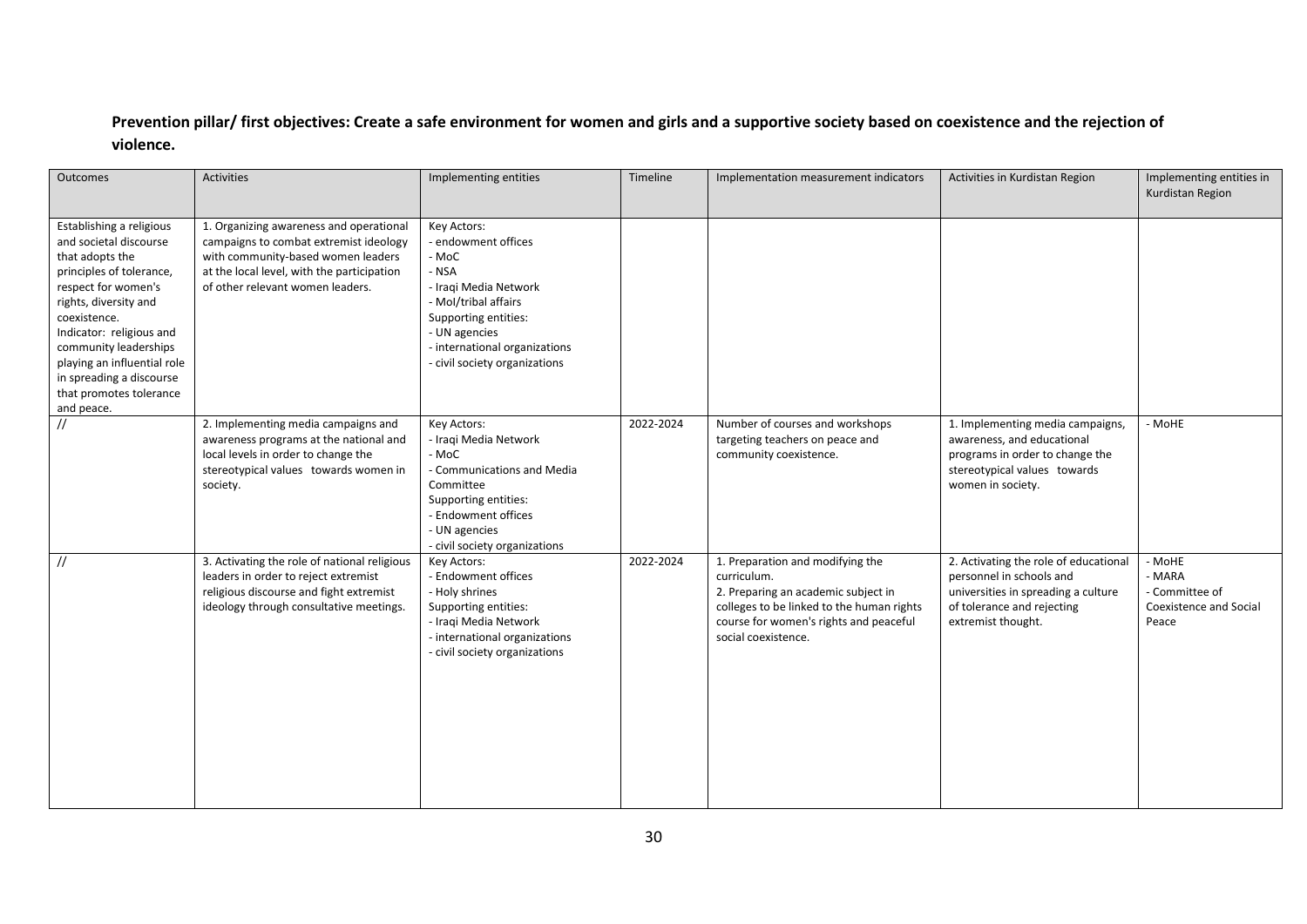|                                                                                             | Activate the role of religious and<br>community leaders in rejecting some<br>norms that detract from the dignity of<br>women, such as (tribal compensation for<br>damages and preventing women from<br>marriage) | Key Actors:<br>- Mol<br>- endowment offices<br>holy shrines<br>- Iraqi Media Network<br>- MoC | The second<br>half of 2021-<br>2024 | Measuring the change in knowledge,<br>attitudes and behavior of young men and<br>women, boys and girls, on the principles<br>of gender and coexistence.                                                                                                    | 3. Working with the curriculum<br>directorates to develop educational<br>curricula in line with gender and<br>human rights, and to activate<br>extra-curricular activities to instill<br>concepts of peace and peaceful<br>coexistence. 4. Establishing joint<br>activities between governorates for<br>all sects for the sake of coexistence<br>by activating available forums,<br>including sports and<br>entertainment. | - MoHE<br>- MoC                  |
|---------------------------------------------------------------------------------------------|------------------------------------------------------------------------------------------------------------------------------------------------------------------------------------------------------------------|-----------------------------------------------------------------------------------------------|-------------------------------------|------------------------------------------------------------------------------------------------------------------------------------------------------------------------------------------------------------------------------------------------------------|----------------------------------------------------------------------------------------------------------------------------------------------------------------------------------------------------------------------------------------------------------------------------------------------------------------------------------------------------------------------------------------------------------------------------|----------------------------------|
| 3. rehabilitation of<br>fighters after end of<br>battles in order to<br>protect the society | 1. training programs and rehabilitation                                                                                                                                                                          | Key Actors:<br>- MoD<br>- Mol<br>- PMF<br>- MoHE<br>- NSA<br>- NSS                            | 2021-2024                           | 1. Preparing those involved in training and<br>rehabilitation programs for soldiers and<br>fighters, including returnees.<br>2. Measuring changes in the knowledge,<br>attitudes and practices of soldiers due to<br>training and rehabilitation programs. | 1. Training and rehabilitation of the<br>security and defense sectors with<br>the principles of human rights and<br>gender.                                                                                                                                                                                                                                                                                                | - Mol<br>- Ministry of Peshmerga |

| Outcomes | <b>Activities</b>                                                                                                                                          | Implementing entities                                                 | Timeline  | Implementation measurement<br>indicators                                                                                 | Activities in Kurdistan Region                                                                                                           | Implementing entities in<br>Kurdistan Region |
|----------|------------------------------------------------------------------------------------------------------------------------------------------------------------|-----------------------------------------------------------------------|-----------|--------------------------------------------------------------------------------------------------------------------------|------------------------------------------------------------------------------------------------------------------------------------------|----------------------------------------------|
|          |                                                                                                                                                            | - UN agencies<br>- international organizations                        |           |                                                                                                                          |                                                                                                                                          |                                              |
|          | 2. Enforcement of the gun possession law,<br>preventing the proliferation of unlicensed<br>weapons, and supporting the<br>government's efforts to withdraw | Key Actors:<br>- security ministries<br>- NSS<br>Supporting entities: | 2021-2024 | Annual official reports on the<br>amount of weapons that have been<br>confiscated from citizens by<br>enforcing the law. | 2. Continuing to support the<br>government's efforts to prevent the<br>proliferation of unauthorized<br>weapons                          | - Mol                                        |
|          | weapons from citizens.                                                                                                                                     | - civil society organizations<br>- social and religious leaderships   |           |                                                                                                                          | 3. Organizing awareness and<br>educational campaigns to combat<br>extremist ideology with community-<br>based women leaders at the local | - MoHE<br>- Mol<br>- MARA                    |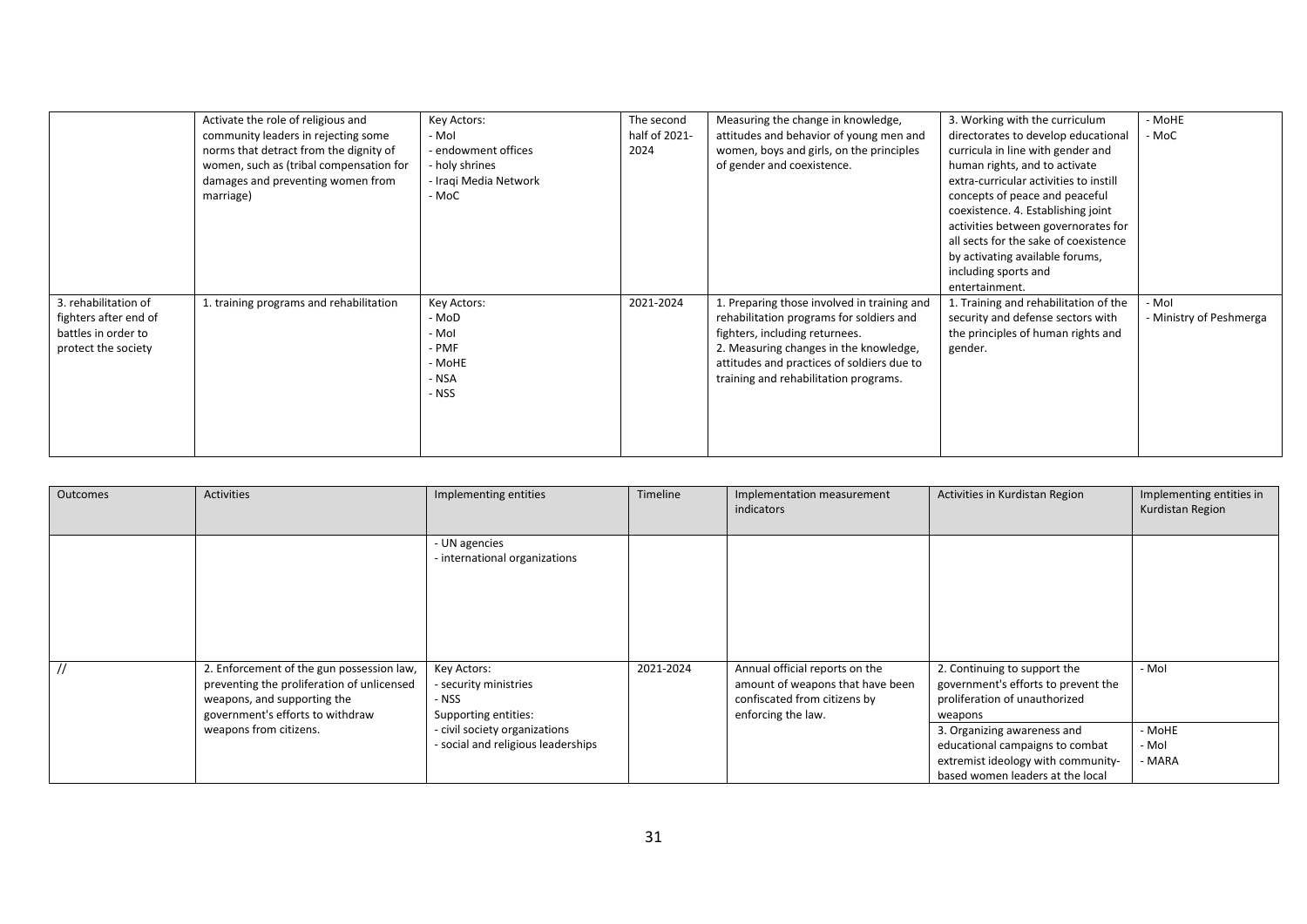|                                                                                                                                                                                                                              |                                                                                                                                                               |                                                                                                                            |                                 |                                                                                                                                                                   | level, with the participation of other<br>relevant leaders.<br>4. Establishing joint activities<br>between governorates for all<br>components for coexistence by<br>activating available forums,<br>including sports and entertainment. | - Committee of<br>Coexistence and Social<br>Peace<br>- MoHE<br>- MoC |
|------------------------------------------------------------------------------------------------------------------------------------------------------------------------------------------------------------------------------|---------------------------------------------------------------------------------------------------------------------------------------------------------------|----------------------------------------------------------------------------------------------------------------------------|---------------------------------|-------------------------------------------------------------------------------------------------------------------------------------------------------------------|-----------------------------------------------------------------------------------------------------------------------------------------------------------------------------------------------------------------------------------------|----------------------------------------------------------------------|
| 4. Inclusion of gender in<br>early warning systems to<br>prevent conflict-related<br>violence in societies<br>Indicator: Increased<br>knowledge and attitudes<br>of cadres about early<br>warning systems towards<br>gender. | 1. Preparing training curricula on<br>integrating gender into early warning<br>systems.                                                                       | Key Actors:<br>- Mol<br>- MoD<br>- MoHE<br>- MoH<br>Supporting entities:<br>- UN agencies<br>- international organizations | The second half<br>of 2021-2022 | Approved training materials and<br>manuals.                                                                                                                       | 1. Preparing training curricula on<br>integrating gender into early<br>warning systems.                                                                                                                                                 | - MoHE<br>- Mol<br>- High Commission for<br>Women's Affairs          |
| $\frac{1}{2}$                                                                                                                                                                                                                | 2. Organizing training workshops to build<br>the capacity of cadres working in the early<br>warning sector on gender to prevent<br>conflict-related violence. | Key Actors:<br>- Mol<br>- MoD<br>- MoMD<br>Supporting entities:<br>- UN agencies<br>- international organizations          | 2021-2024                       | Number of training workshops and<br>the preparation of trainees on the<br>integration of gender in early<br>warning systems divided by gender<br>and organization | 2. Organizing training workshops to<br>build the capacity of cadres working<br>in the early warning sector on<br>gender to prevent conflict-related<br>violence.                                                                        | - MoE<br>- MoHE<br>- Mol                                             |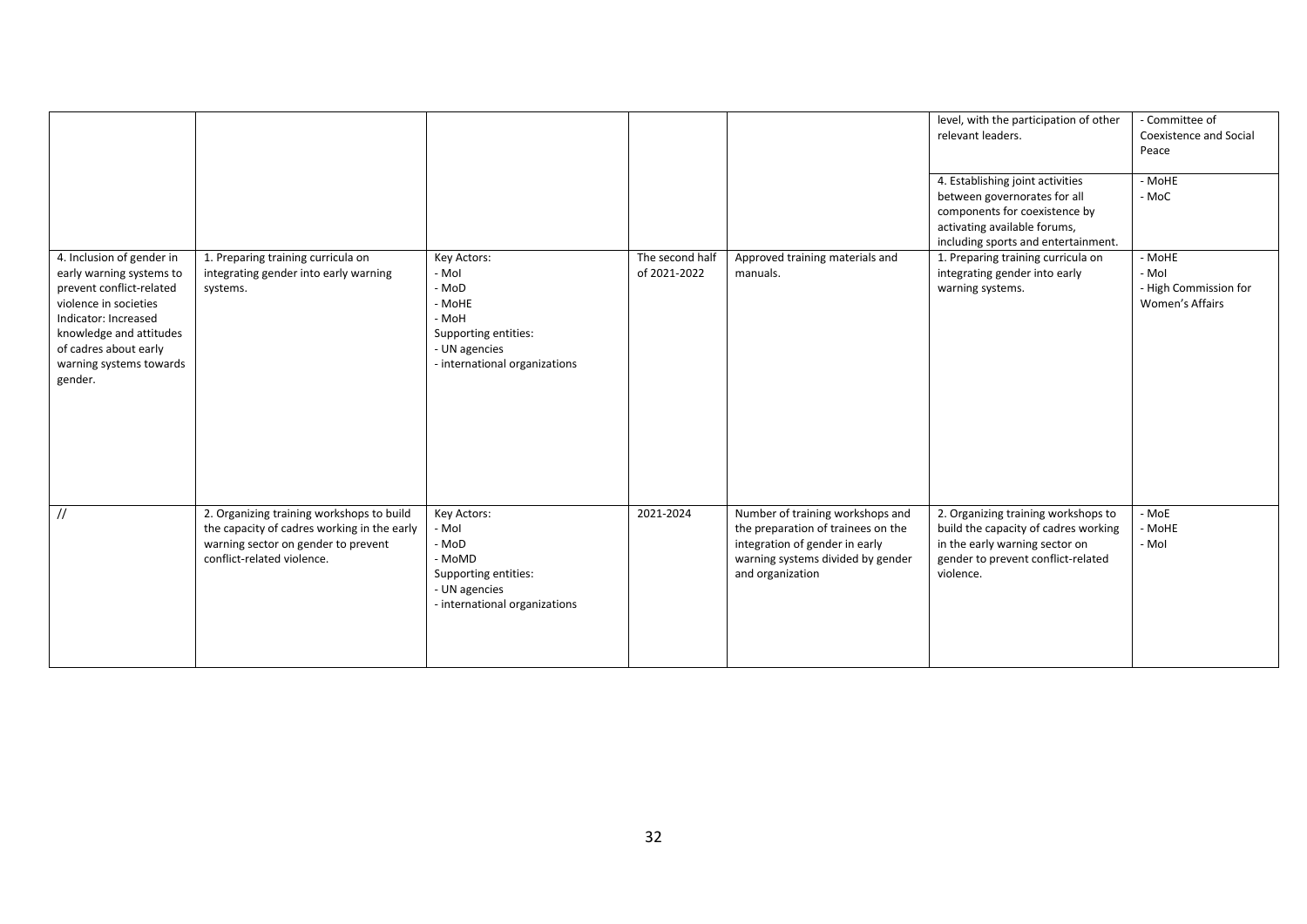| <b>Outcomes</b>                                                                                                                                                                                                                                                                                                  | <b>Activities</b>                                                                                                                                                                                                                                                                                                                                               | Implementing entities                                                                                                                                                                                                                             | Timeline  | Implementation measurement<br>indicators                                                                                                                                                                              | Activities in Kurdistan Region                                                                                                                                                                                 | Implementing entities in<br>Kurdistan Region |
|------------------------------------------------------------------------------------------------------------------------------------------------------------------------------------------------------------------------------------------------------------------------------------------------------------------|-----------------------------------------------------------------------------------------------------------------------------------------------------------------------------------------------------------------------------------------------------------------------------------------------------------------------------------------------------------------|---------------------------------------------------------------------------------------------------------------------------------------------------------------------------------------------------------------------------------------------------|-----------|-----------------------------------------------------------------------------------------------------------------------------------------------------------------------------------------------------------------------|----------------------------------------------------------------------------------------------------------------------------------------------------------------------------------------------------------------|----------------------------------------------|
| $\frac{1}{2}$                                                                                                                                                                                                                                                                                                    | 3. Forming a cadre of women leaders<br>trained in early warning systems.                                                                                                                                                                                                                                                                                        | Key Actors:<br>- Mol<br>- MoD<br>Supporting entities:<br>UN agencies<br>- international organizations                                                                                                                                             | 2022-2024 | Measuring the extent of changing<br>the level of knowledge, attitudes,<br>and behavior related to the gender<br>of the participation cadres.                                                                          | None                                                                                                                                                                                                           | $\frac{1}{2}$                                |
| $\frac{1}{2}$                                                                                                                                                                                                                                                                                                    | 4. The application of early warning<br>systems in a manner that takes into<br>account the gender perspective at the<br>level of local communities in terms of<br>content, leaders, mechanisms and<br>activities.                                                                                                                                                | Key Actors:<br>- Mol<br>- MoD<br>Supporting entities:<br>UN agencies<br>- international organizations                                                                                                                                             | 2022-2024 | Increase the number of women<br>graduates working in early warning<br>systems.                                                                                                                                        | 3. Implementing early warning<br>systems in a way that takes into<br>account the gender perspective,<br>especially at the local community<br>level in terms of content, leaders,<br>mechanisms and activities. | - Mol<br>- Ministry of Peshmerga             |
| $\frac{1}{2}$                                                                                                                                                                                                                                                                                                    | The commitment of institutions to<br>employ women in the early warning<br>system at the level of national<br>qualifications and local communities<br>Raising awareness and education of the<br>dangers of sexual violence and the<br>importance of the joint declaration and<br>preparing trained persons who are able to<br>deal with cases of sexual violence | Key Actors:<br>- Mol<br>- MoD<br>Supporting entities:<br>UN agencies<br>- international organizations                                                                                                                                             | 2022-2024 | The number of institutions<br>committed to engaging women and<br>the level of participation in<br>preventing violence.                                                                                                | 4. The commitment of institutions to<br>employ women in the early warning<br>system at all levels.                                                                                                             | - Mol<br>- Ministry of Peshmerga             |
| 5. Provide support to<br>feminist human rights<br>organizations, and<br>conduct regular<br>consultations on policy<br>and law reform and<br>service provision<br>Indicator: An increase in<br>social awareness of the<br>risks of sexual violence<br>and the ability to deal<br>with it (*) Joint<br>declaration | Mapping the way for human rights<br>defenders                                                                                                                                                                                                                                                                                                                   | Key Actors:<br>-The General Secretariat of the<br>Council of Ministers. (NGOs<br>directorate)<br>- MoLSA<br>- MoC<br>- Governorates<br>Supporting entities:<br>- MoF<br>- UNAMI<br>- international organizations<br>- civil society organizations | 2022-2024 | - Number of workshops and<br>educational tools.<br>- Number of trainees from<br>organizations concerned with<br>women on how to deal with cases of<br>sexual violence and the humane<br>interaction with its victims. |                                                                                                                                                                                                                |                                              |
|                                                                                                                                                                                                                                                                                                                  |                                                                                                                                                                                                                                                                                                                                                                 | Key Actors:<br>- The General Secretariat of the<br>Council of Ministers. (NGOs<br>directorate)<br>- Human Rights Commission                                                                                                                       | 2021-2022 | - Reports on the campaigns of<br>female defenders.<br>- Number of women human rights<br>defenders and women in all<br>governorates, especially the                                                                    |                                                                                                                                                                                                                |                                              |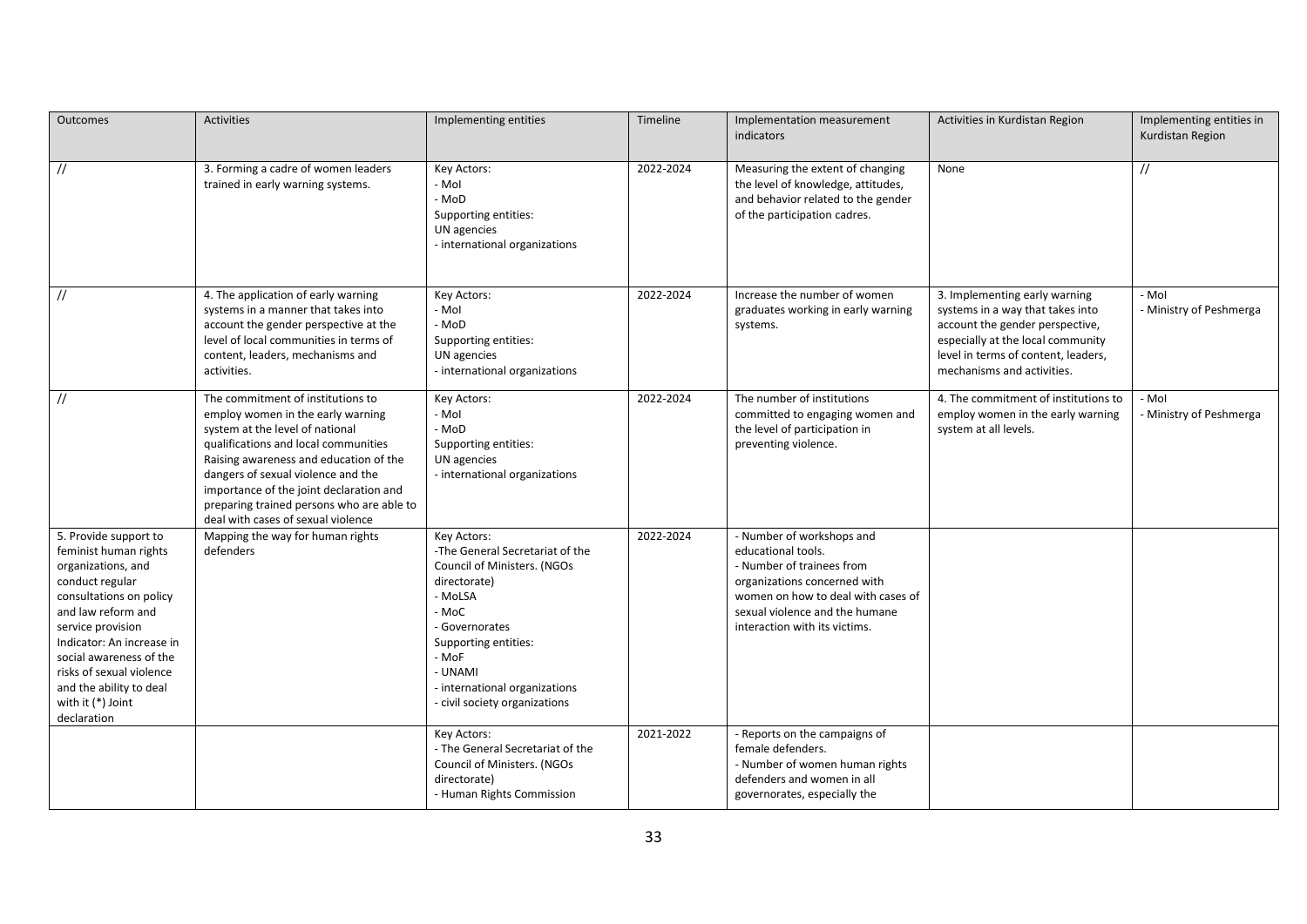|  |  | provinces that have come under the<br>control of terrorist organizations. |  |
|--|--|---------------------------------------------------------------------------|--|
|  |  |                                                                           |  |

| Outcomes | <b>Activities</b>                                                                                           | Implementing entities                                                                                                                                                                                                                                                        | Timeline  | Implementation measurement<br>indicators                                                                                                                                                                                                               | Activities in Kurdistan Region | Implementing entities in<br>Kurdistan Region |
|----------|-------------------------------------------------------------------------------------------------------------|------------------------------------------------------------------------------------------------------------------------------------------------------------------------------------------------------------------------------------------------------------------------------|-----------|--------------------------------------------------------------------------------------------------------------------------------------------------------------------------------------------------------------------------------------------------------|--------------------------------|----------------------------------------------|
|          |                                                                                                             | - UNAMI<br>- civil society organizations                                                                                                                                                                                                                                     |           |                                                                                                                                                                                                                                                        |                                |                                              |
|          | 3. Ensure that women, including survivors<br>of sexual violence, are members of<br>decision-making centers. | Key Actors:<br>- Governorates<br>- Committee of Coexistence and<br>Social Peace<br>- The General Secretariat of the<br>Council of Ministers/(NGOs<br>directorate)<br>Supporting entities:<br>- UN agencies<br>- international organizations<br>- civil society organizations | 2021-2024 | - Number of women survivors of<br>sexual violence participate in the<br>same governmental institutions and<br>councils in their areas<br>- Number of women survivors of<br>violence participate in the<br>leadership of civil society<br>organizations |                                |                                              |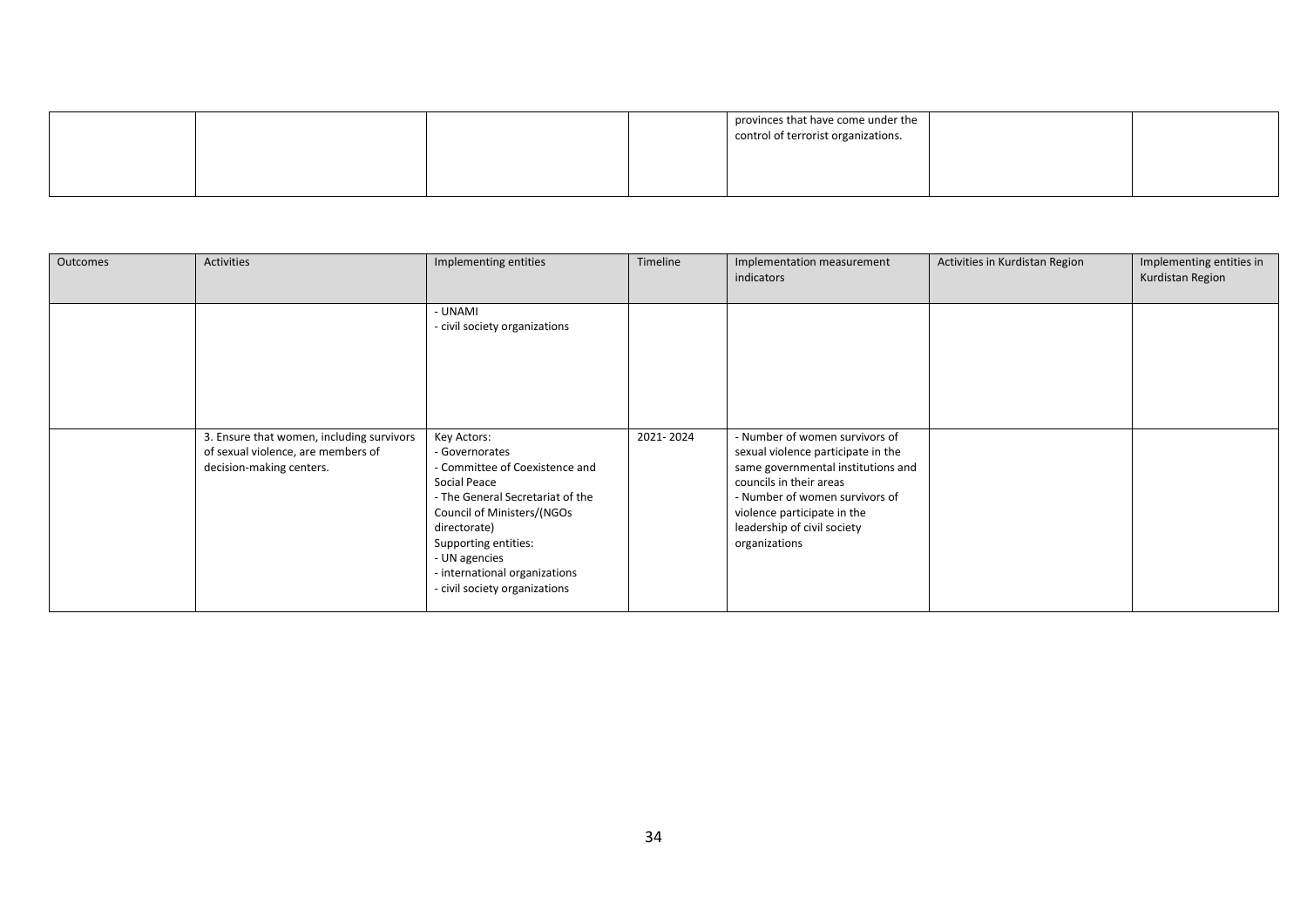| <b>Outcomes</b>                                                                                                                                                                                                                                                                                                | <b>Activities</b>                                                                                                                                                                                                                                                                                                                                                      | Implementing entities                                                                                                            | Timeline                        | Implementation measurement<br>indicators                                                  | Activities in Kurdistan Region                                                                                                                                                                           | Implementing entities in<br>Kurdistan Region                                |
|----------------------------------------------------------------------------------------------------------------------------------------------------------------------------------------------------------------------------------------------------------------------------------------------------------------|------------------------------------------------------------------------------------------------------------------------------------------------------------------------------------------------------------------------------------------------------------------------------------------------------------------------------------------------------------------------|----------------------------------------------------------------------------------------------------------------------------------|---------------------------------|-------------------------------------------------------------------------------------------|----------------------------------------------------------------------------------------------------------------------------------------------------------------------------------------------------------|-----------------------------------------------------------------------------|
| 1. Establishing preventive<br>measures in all entities to<br>prevent gender-based<br>violence in conflict<br>settings Indicator:<br>Number of agencies that<br>adopt legal and security<br>policies and procedures<br>that protect women and<br>girls in conflict situations<br>and the type of<br>procedures. | 1. Build capacity for relevant law<br>enforcement agencies and educate them<br>about national and international legal<br>frameworks (such as international<br>humanitarian law) to provide the greatest<br>protection for women                                                                                                                                        | Key Actors:<br>- Mol<br>- MoD<br>- NSS<br>Supporting entities:<br>- international organizations<br>- civil society organizations | The second half<br>of 2021-2024 | - Number of women participating in<br>capacity building and legal<br>awareness activities | 1. Capacity building and awareness<br>of legal frameworks such as<br>international humanitarian law) for<br>law enforcement agencies to<br>provide greater protection for<br>women, especially in camps. | - Mol<br>- Ministry of Peshmerga<br>- High Commission of<br>Women's Affairs |
| $\prime\prime$                                                                                                                                                                                                                                                                                                 | 2. Inclusion of women in security<br>awareness and mine clearance programs.                                                                                                                                                                                                                                                                                            | Key Actors:<br>- Mol<br>- MoD<br>- NSS<br>Supporting entities:<br>- international organizations<br>- civil society organizations | 2022-2023                       | Number of women participating in<br>security awareness and mine<br>clearance workshops    | 2. Inclusion of women in security<br>awareness and mine clearance<br>programs.                                                                                                                           | - Mol<br>- Ministry of Peshmerga<br>- High Commission of<br>Women's Affairs |
| 2. Approving financial<br>allocations from budgets<br>and real estate<br>allocations to support<br>women and girls in<br>conflict situations.<br>Indicator: Government<br>decision making with<br>allocations to women<br>affected by conflict                                                                 | 1. Preparing a responsive budget for<br>gender, it is submitted annually to unify it<br>with the draft federal budget law (and<br>push by the approval of Article (10) b) of<br>the Financial Administration Law<br>regarding obligating the ministries of<br>planning and labor to prepare this budget<br>within the allocations for the affected by<br>the conflict. | Key Actors:<br>- WED<br>- MoP<br>- MoLSA<br>Supporting entities:<br>- MoF<br>- UN agencies                                       | 2022-2024                       | Adoption of a gender responsive<br>budget.                                                | 3. Preparing a gender-responsive<br>budget that is presented annually<br>None                                                                                                                            | - MoP<br>- MoF<br>- High Commission of<br><b>Women's Affairs</b>            |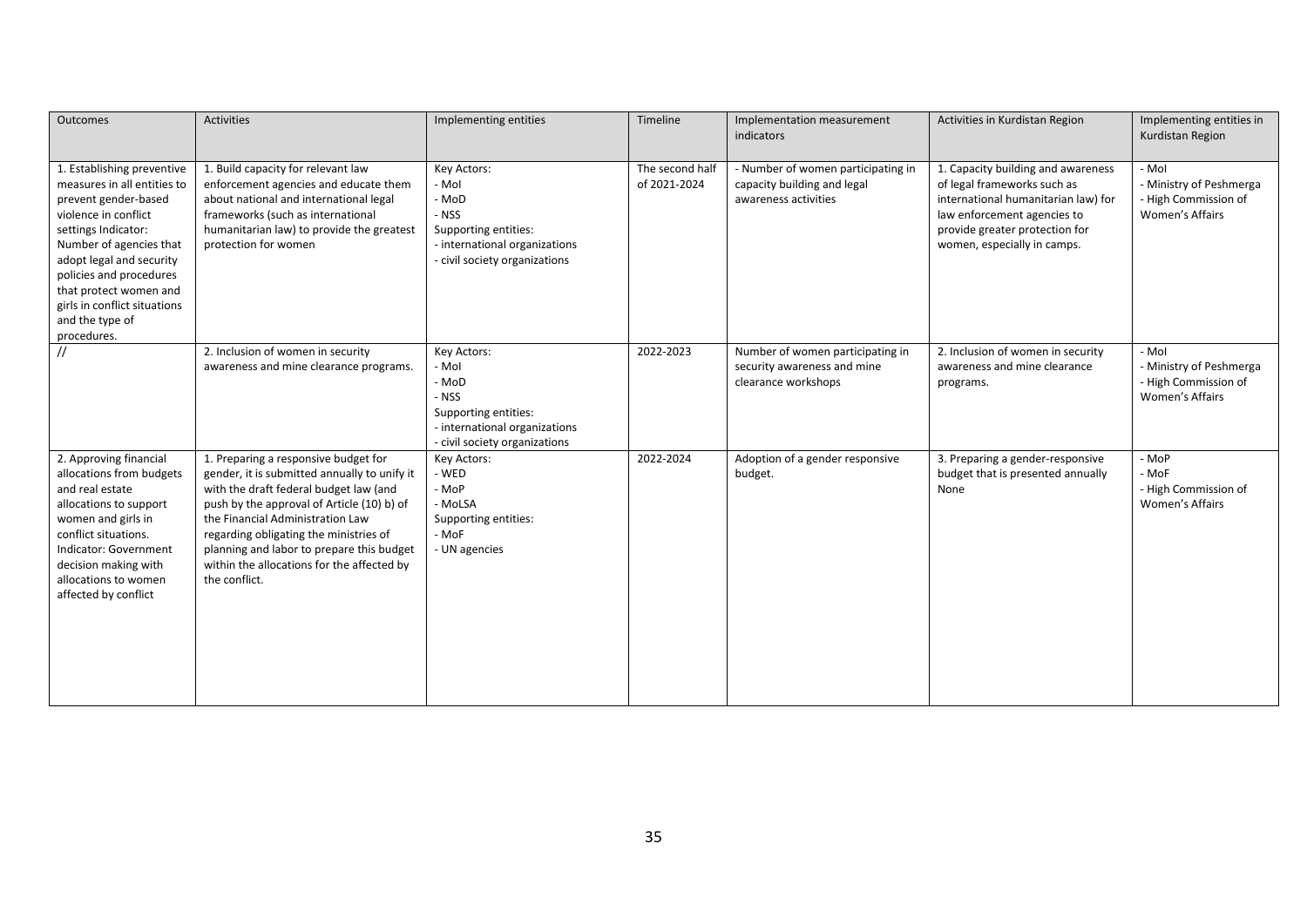|  | 2. allocating 25% of loans for women<br>survivors in coordination with the<br>Ministry of Planning and Women's<br>Development Fund | Key Actors:<br>- MoF<br>- Iraqi Central Bank<br>- MoP<br>Supporting entities:<br>Development fund | 2022-2024 | Number of women benefiting from<br>loans and financial support for<br>women in conflict situations | None |  |
|--|------------------------------------------------------------------------------------------------------------------------------------|---------------------------------------------------------------------------------------------------|-----------|----------------------------------------------------------------------------------------------------|------|--|
|--|------------------------------------------------------------------------------------------------------------------------------------|---------------------------------------------------------------------------------------------------|-----------|----------------------------------------------------------------------------------------------------|------|--|

| Outcomes | Activities                                                                             | Implementing entities                                                                                     | Timeline  | Implementation measurement<br>indicators                                                    | Activities in Kurdistan Region                                                         | Implementing entities in<br>Kurdistan Region        |
|----------|----------------------------------------------------------------------------------------|-----------------------------------------------------------------------------------------------------------|-----------|---------------------------------------------------------------------------------------------|----------------------------------------------------------------------------------------|-----------------------------------------------------|
|          | 3. Allocation of funds for women affected<br>by conflict.                              | Key Actors:<br>- private sector<br>Supporting entities:<br>- UN agencies<br>- international organizations | 2023-2024 | Number of women benefiting from<br>financial support                                        | None                                                                                   |                                                     |
|          | 4. Supporting investment projects for<br>women and widows affected by the<br>conflict. |                                                                                                           | 2023-2024 | The number of investment projects<br>earmarked for widows and conflict-<br>affected people. | Supporting investment projects for<br>women, widows and those affected<br>by conflict. | - MoF<br>- MoP<br>- Investment Committee<br>- MoLSA |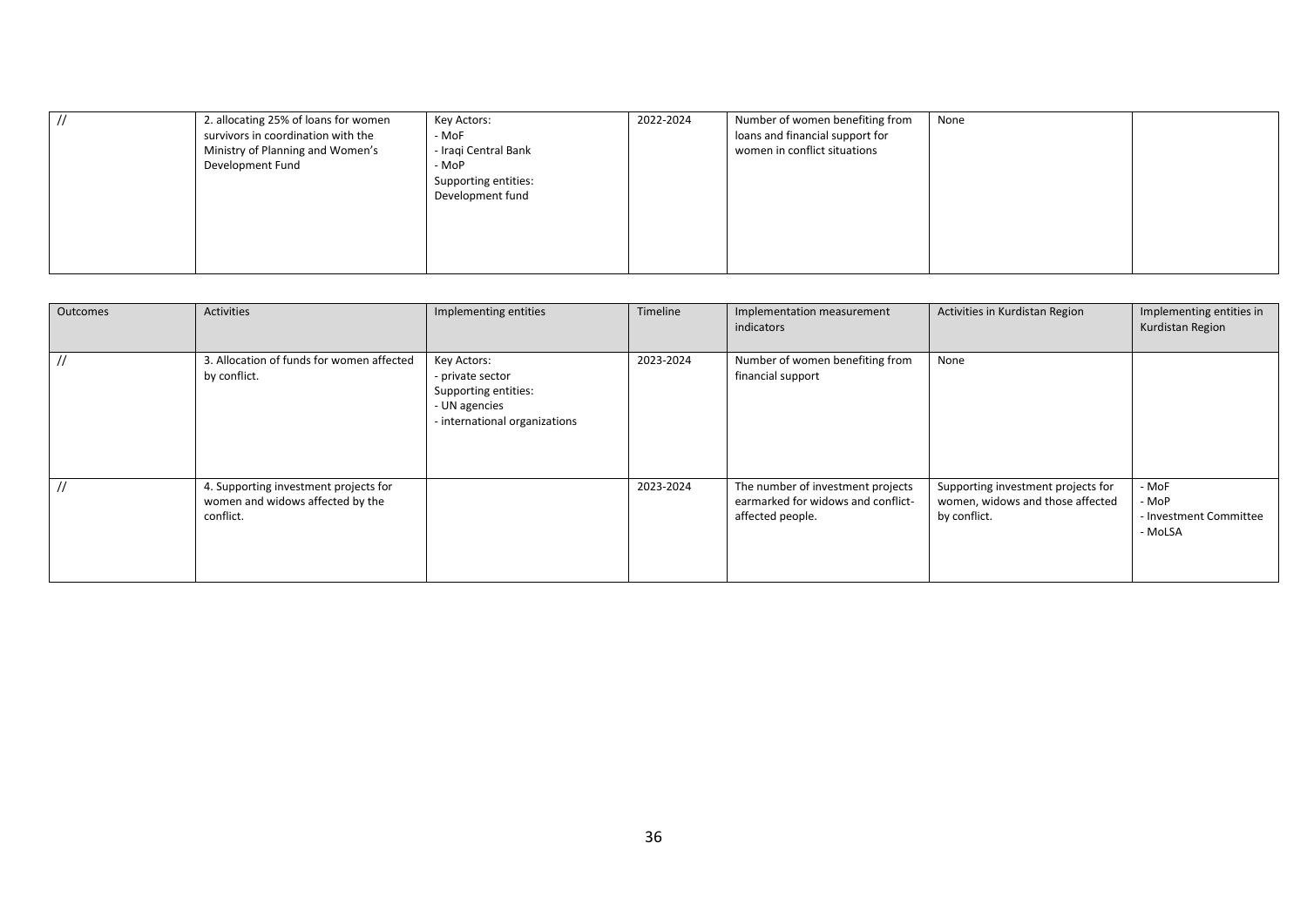| $\frac{1}{2}$ | 5. Granting 10% of the housing complexes<br>constructed by the Ministry of<br>Construction and Housing to widows in<br>conditions of conflict. | Key Actors:<br>- MoCH<br>Supporting entities:<br>- UN agencies<br>- international organizations                     | 2023-2024 | Number of women benefiting from<br>housing units designated for widows<br>because of the conflict. | None | $\frac{1}{2}$ |
|---------------|------------------------------------------------------------------------------------------------------------------------------------------------|---------------------------------------------------------------------------------------------------------------------|-----------|----------------------------------------------------------------------------------------------------|------|---------------|
| $\frac{1}{2}$ | 6. Increase soft loans in the affected<br>governorates.                                                                                        | Key Actors:<br>- MoLSA<br>- MoMD<br>Supporting entities:<br>- MoF<br>- UN agencies<br>- international organizations | 2023-2024 | The number of women in the<br>affected governorates benefiting<br>from loans.                      | None | $\frac{1}{2}$ |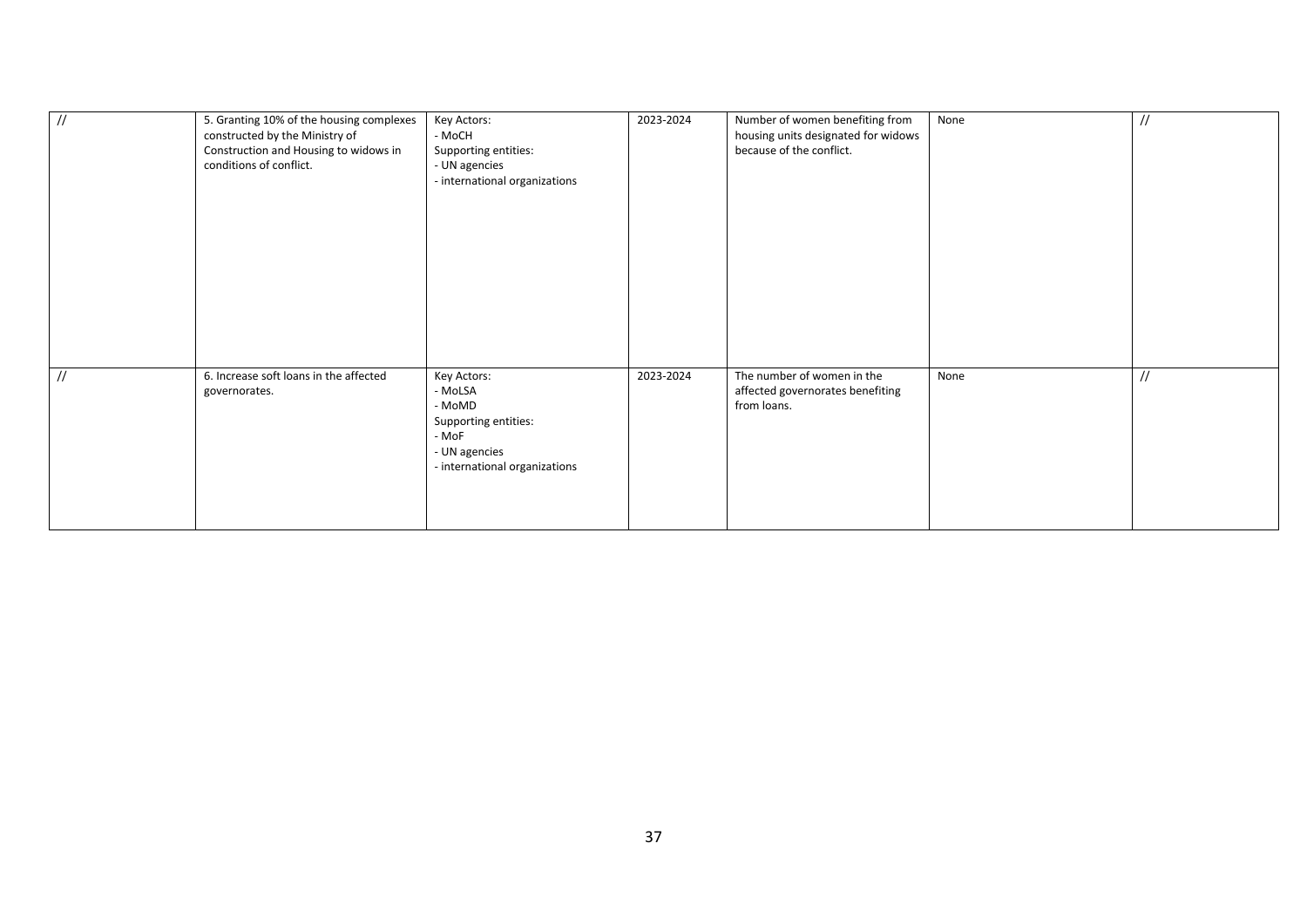### **Prevention pillar: the third objective: increasing the resilience of women affected by conflict through livelihood opportunities and access to services in their communities.**

| Outcomes                                                                                                                                                                                                                                                                                                                                                       | Activities                                                                                                                                                                      | Implementing entities                                                                                                              | Timeline                        | Implementation measurement<br>indicators                                                                                                                                                                                | Activities in Kurdistan Region                                                                                                                                           | Implementing entities in<br>Kurdistan Region     |
|----------------------------------------------------------------------------------------------------------------------------------------------------------------------------------------------------------------------------------------------------------------------------------------------------------------------------------------------------------------|---------------------------------------------------------------------------------------------------------------------------------------------------------------------------------|------------------------------------------------------------------------------------------------------------------------------------|---------------------------------|-------------------------------------------------------------------------------------------------------------------------------------------------------------------------------------------------------------------------|--------------------------------------------------------------------------------------------------------------------------------------------------------------------------|--------------------------------------------------|
| 1. Provide life-saving<br>financial and economic<br>assistance to women and<br>girls in conflict situations.<br>Indicator: The quality of<br>life of women and girls<br>who received aid and<br>services                                                                                                                                                       | 1. Humanitarian needs assessment in<br>conditions of conflict, inside and outside<br>camps.                                                                                     | Key Actors:<br>- MoP<br>- Iraqi Central Bank<br>Supporting entities:<br>- MoF<br>- UN agencies<br>- international organizations    | 2021                            | Issuing an assessment and analysis<br>of the humanitarian needs of<br>women in conditions of<br>displacement, inside and outside the<br>camps.                                                                          | 1. Assessment of humanitarian<br>needs in conditions of conflict,<br>inside and outside the camps.                                                                       | - MoP<br>- MoLSA<br>- Mol                        |
|                                                                                                                                                                                                                                                                                                                                                                | 2. Accelerating the issuance of documents<br>for women and girls in conflict zones to<br>ensure their access to services.                                                       | Key Actors:<br>- Mol<br>- governorates<br>- NSS<br>Supporting entities:<br>- MoF<br>- UN agencies<br>- international organizations | 2021                            | Number of women affected by the<br>conflict who obtained the security<br>card.                                                                                                                                          | 2. Speed up the issuance of<br>movement permits for all displaced<br>women and girls to ensure their<br>access to services.                                              | - Mol<br>- local governments                     |
| 2. Facilitating the<br>economic participation of<br>women in areas that<br>witnessed conflict and<br>creating a suitable work<br>environment for them.<br>Indicator: Women and<br>girls in situations of<br>conflict are able to carry<br>out appropriate<br>economic activities that<br>enable them to earn a<br>living for themselves and<br>their families. | 1. Capacity building on small and micro<br>enterprise management skills appropriate<br>for women in conflict situations or<br>survivors, and providing the necessary<br>support | Key Actors:<br>- MoLSA<br>- Mol<br>Supporting entities:<br>- MoF<br>- UN agencies<br>- international organizations                 | The second half<br>od 2021-2024 | Number of women who were<br>trained in managing small projects<br>and measuring their performance in<br>the projects they achieved.                                                                                     | 1. Building capacities on micro-<br>enterprise management skills<br>appropriate for women in conflict<br>situations or survivors and providing<br>the necessary support. | - MoP<br>- Chamber of Commerce<br>and Industry   |
| $\frac{1}{2}$                                                                                                                                                                                                                                                                                                                                                  | 2. Providing vocational training and<br>linking them to suitable job opportunities<br>for women in conflict areas with the<br>public and private sectors.                       | Key Actors:<br>- MoLSA<br>- Mol<br>Supporting entities:<br>- MoF<br>- UN agencies<br>- international organizations                 | The second half<br>of 2021-2024 | Number of women who have been<br>professionally qualified to work in<br>appropriate occupations in the<br>public and private sectors and<br>measuring the economic<br>performance of women affected by<br>the conflict. | 2. Providing vocational training and<br>linking it to suitable job<br>opportunities for women in conflict<br>areas with the public and private<br>sectors.               | - MoLSA<br>- Chamber of Commerce<br>and Industry |